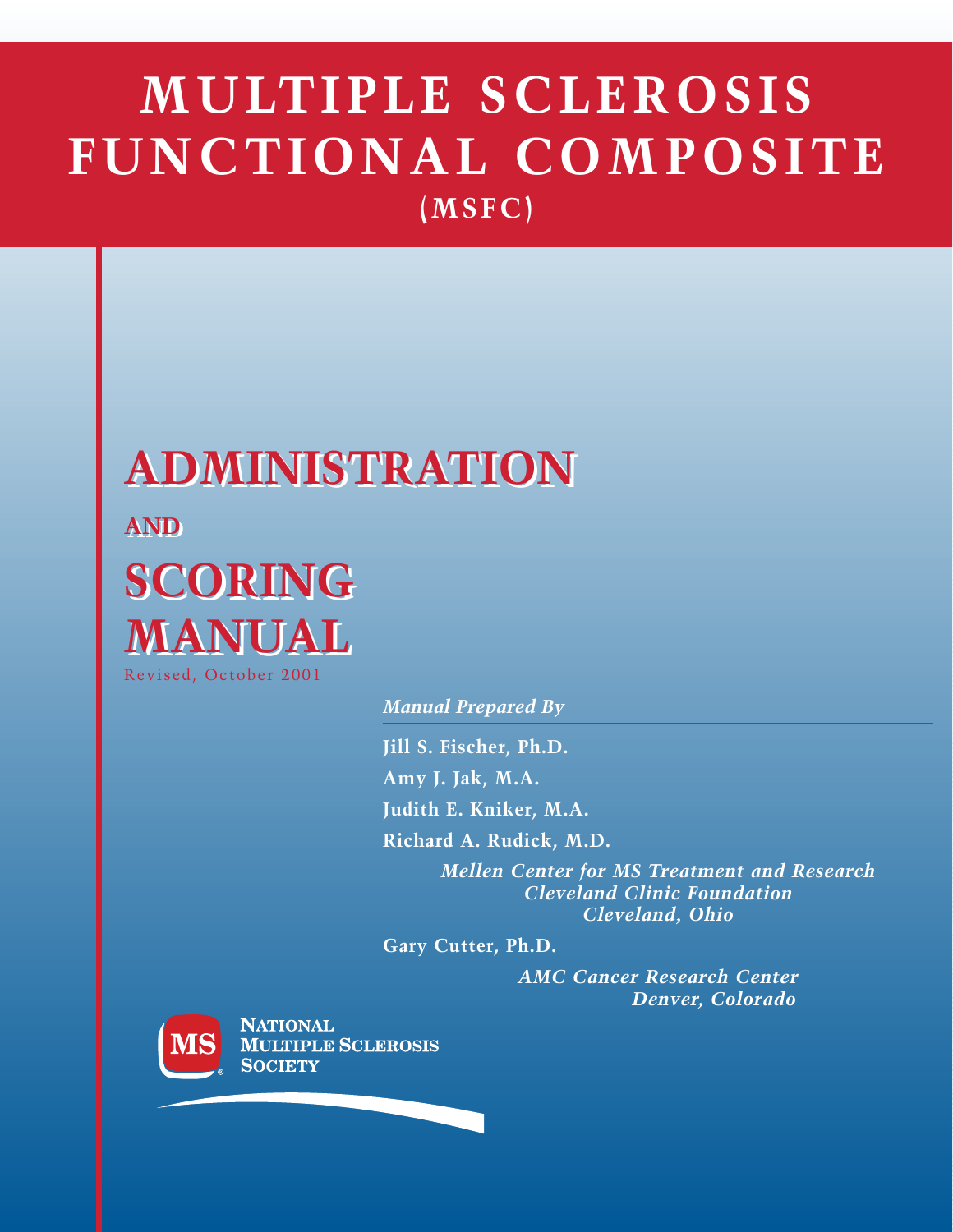### CONTENTS

| Introduction                                                         | 1  |
|----------------------------------------------------------------------|----|
| General Instructions                                                 | 3  |
| Instructions for the Timed 25-Foot Walk                              | 6  |
| Questions About the Timed 25-Foot Walk                               | 8  |
| Instructions for the 9-Hole Peg Test                                 | 10 |
| Questions About the 9-Hole Peg Test                                  | 12 |
| Instructions for the Paced Auditory Serial Addition Test             | 14 |
| Questions About the Paced Auditory Serial Addition Test              | 17 |
| Examining Technician Self-Assessment Test                            | 19 |
| Examining Technician Self-Assessment Test Answers                    | 23 |
| Forms for the Multiple Sclerosis Functional Composite                | 27 |
| Scoring Instructions for the Multiple Sclerosis Functional Composite | 33 |
| References                                                           | 41 |

#### ACKNOWLEDGMENTS

*The MS Functional Composite (MSFC) was developed by the National MS Society's Clinical Outcomes Assessment Task Force, chaired by Richard Rudick, MD. The work of the Task Force was supported by an unrestricted grant to the National MS Society from Berlex Pharmaceuticals. Members of the Task Force included: Jack Antel, MD; Christian Confavreux, MD; Gary Cutter, PhD; George Ellison, MD; Jill Fischer, PhD; Fred Lublin, MD; Aaron Miller, MD; John Petkau, PhD; Stephen Rao, PhD; Stephen Reingold, PhD; Karl Syndulko, PhD; Alan Thompson, MD; Joy Wallenberg, MD; Brian Weinshenker, MD; and Ernest Willoughby, MD.* 

*Biogen, Inc. provided support for preparation of this manual and supported its publication.* 

Copyright© 2001, National Multiple Sclerosis Society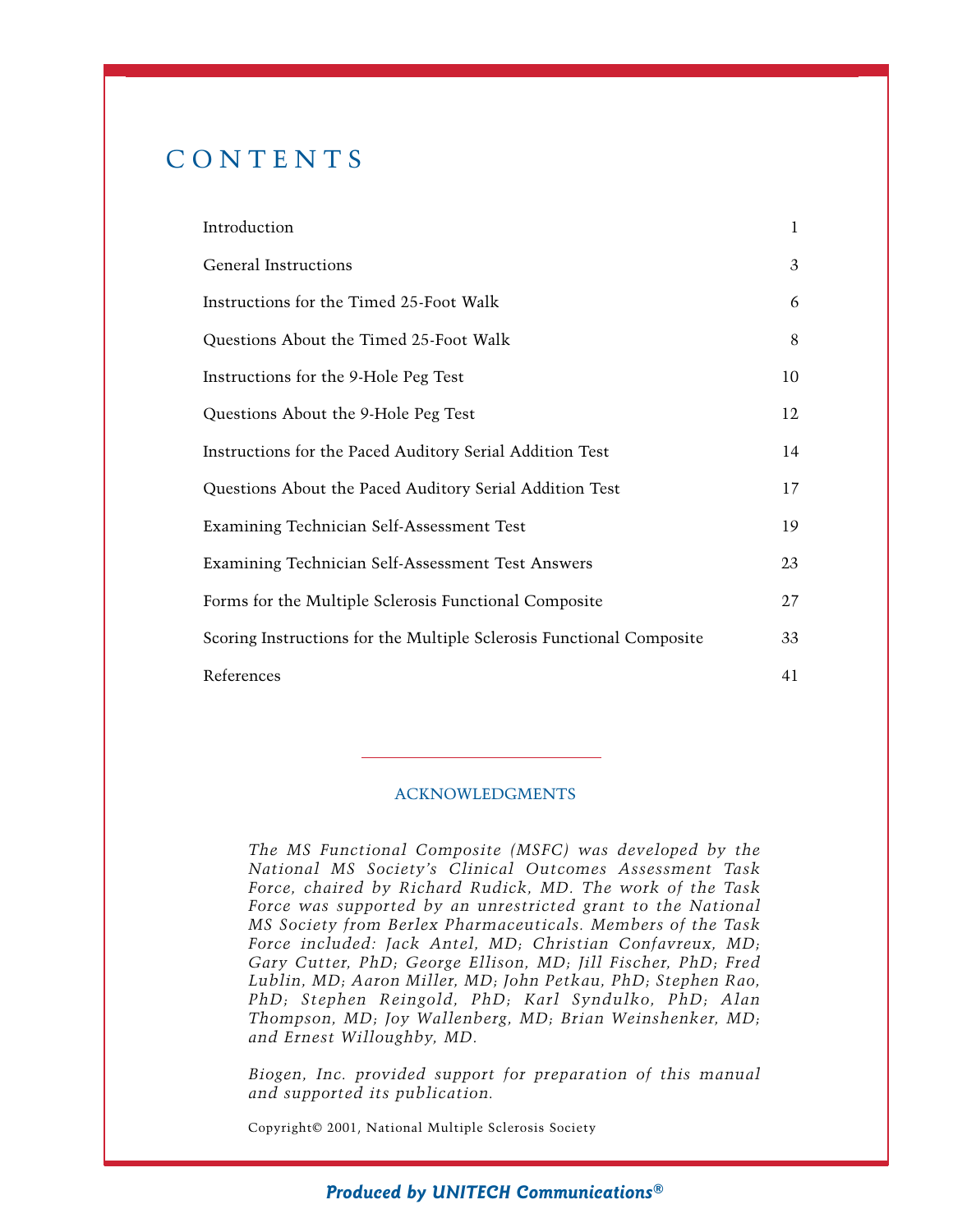## **INTRODUCTION**

This Manual was developed for two purposes: 1) to provide instructions necessary for standardized, quality-controlled administration and scoring of a three-part composite clinical measure, the Multiple Sclerosis Functional Composite (MSFC), which was recommended by the Task Force on Clinical Outcomes Assessment of the National Multiple Sclerosis Society; and 2) to provide background and instructions for creating standardized scores from the individual components.

Disease-modifying medications for MS have been evaluated historically using rating scales of physical disability, such as the Expanded Disability Status Scale (EDSS) (1), or clinical measures of disease activity, such as the number of relapses. In February 1994 a meeting titled "Outcomes Assessment in Multiple Sclerosis Clinical Trials" was held in Charleston, SC. Traditional clinical rating scales were critically evaluated, and their limitations were identified. A meeting summary has been published by Whitaker et al. (2). Participants in the Charleston meeting recommended development of a new clinical outcome measure for MS clinical trials that met several criteria: 1) it should be multidimensional to reflect the varied clinical expression of MS across patients and over time; 2) the dimensions should change relatively independently over time; 3) one component should be a measure of cognitive function (2).

As a result of this meeting, the National Multiple Sclerosis Society's Advisory Committee on Clinical Trials of New Agents in Multiple Sclerosis appointed a Task Force on Clinical Outcomes Assessment in 1994. The Task Force was charged with reviewing existing clinical outcome measures and recommending an optimal approach to clinical outcome assessment in future MS trials. The Task Force recommended that an optimal MS clinical outcome measure should be multidimensional in order to reflect the principal ways MS affects an individual —leg function and ambulation; arm and hand function; cognitive function; visual function; sensory function; and bowel, bladder, and sexual function. Additional characteristics of an optimal clinical outcome measure included applicability across the range of disease severity; strong psychometric properties; sensitivity to, and ability to predict, clinical change due to MS; ability to detect treatment effects in clinical trials; practicality of administration; and acceptability to patients. These criteria and guidelines for developing improved measures were published in detail (3).

Two key components of the guidelines were: 1) an exploration of quantitative functional measures as components of a composite outcome measure; and 2) specifications for a meta-analysis of primary and secondary outcome assessments in existing MS clinical data sets to provide an objective basis for development of a multidimensional component outcome assessment. A subgroup of the Clinical Outcomes Assessment Task Force analyzed placebo group data from 14 major clinical trials and natural history studies completed within the last decade (4). Measures that were present at multiple time points in at least two data sets were evaluated in terms of their reliability, construct validity (i.e., correlation with the expected clinical dimensions), sensitivity to change over time, and criterion validity (i.e., correlation of change with concurrent change on the EDSS within the same time frame and future change on the EDSS in the following year). Ultimately, measures of three clinical dimensions (leg function/ambulation;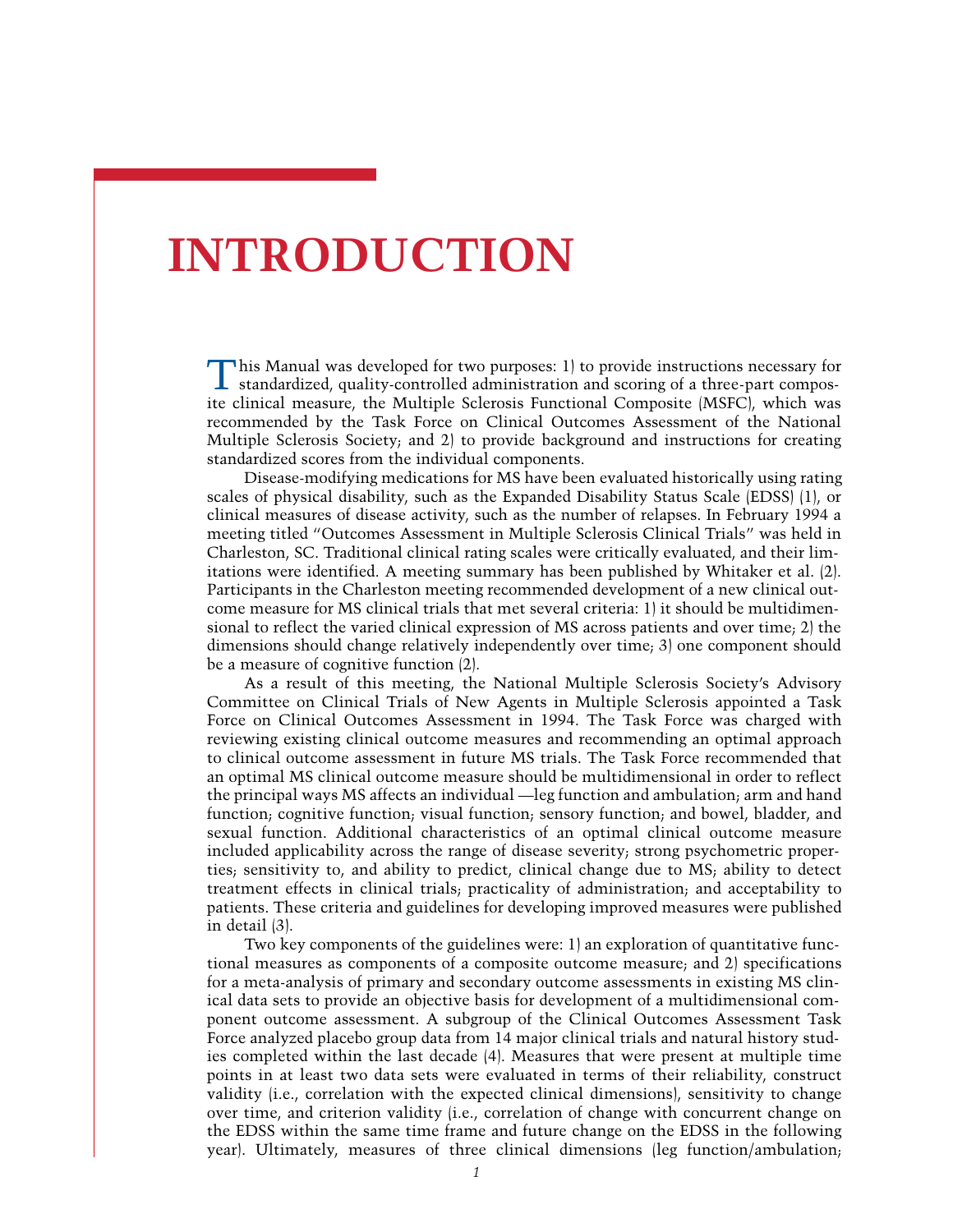arm/hand function; and cognitive function) met criteria for inclusion in a composite outcome measure. Three variables were recommended as primary measures in a Multiple Sclerosis Functional Composite (MSFC):1) Timed 25-Foot walk; 2) 9-Hole Peg Test (9-HPT); and 3) Paced Auditory Serial Addition Test (PASAT-3" version) (5,6).

Although components of the MSFC have been administered in a number of recent clinical trials, they have typically been administered by different study personnel, who vary in their experience and training in administering quantitative measures of performance. Ideally, a single examining technician should administer all three MSFC components following standardized procedures. This manual provides general instructions about the administration of quantitative functional measures to MS patients, and detailed instructions for administering each of the primary MSFC components. A self-assessment questionnaire is also provided so that examiners can assess their knowledge of key aspects of MSFC administration and scoring. Excellent reliability (both intra-rater and interrater) has been achieved when examining technicians are thoroughly trained in MSFC procedures (i.e., participate in a formal training session, practicing each of the measures at least five times prior to administering them to study patients) and strictly adhere to the instructions in this manual.

The manual also contains information on scoring methodology that can be used to create a single standardized score for each patient at each test session. Since the three variables are different in what they actually measure (time for the 9HPT and 25-Foot Timed Walk, but number of correct answers for the PASAT-3), it was necessary to identify a sensible way to use variables that inherently measure dimensions on different scales; that is, to define a common metric for these variables, and a Z-score was selected for this purpose. Thus, the results from each of these three tests are transformed into Z-scores and averaged to yield a composite score for each patient at each time point.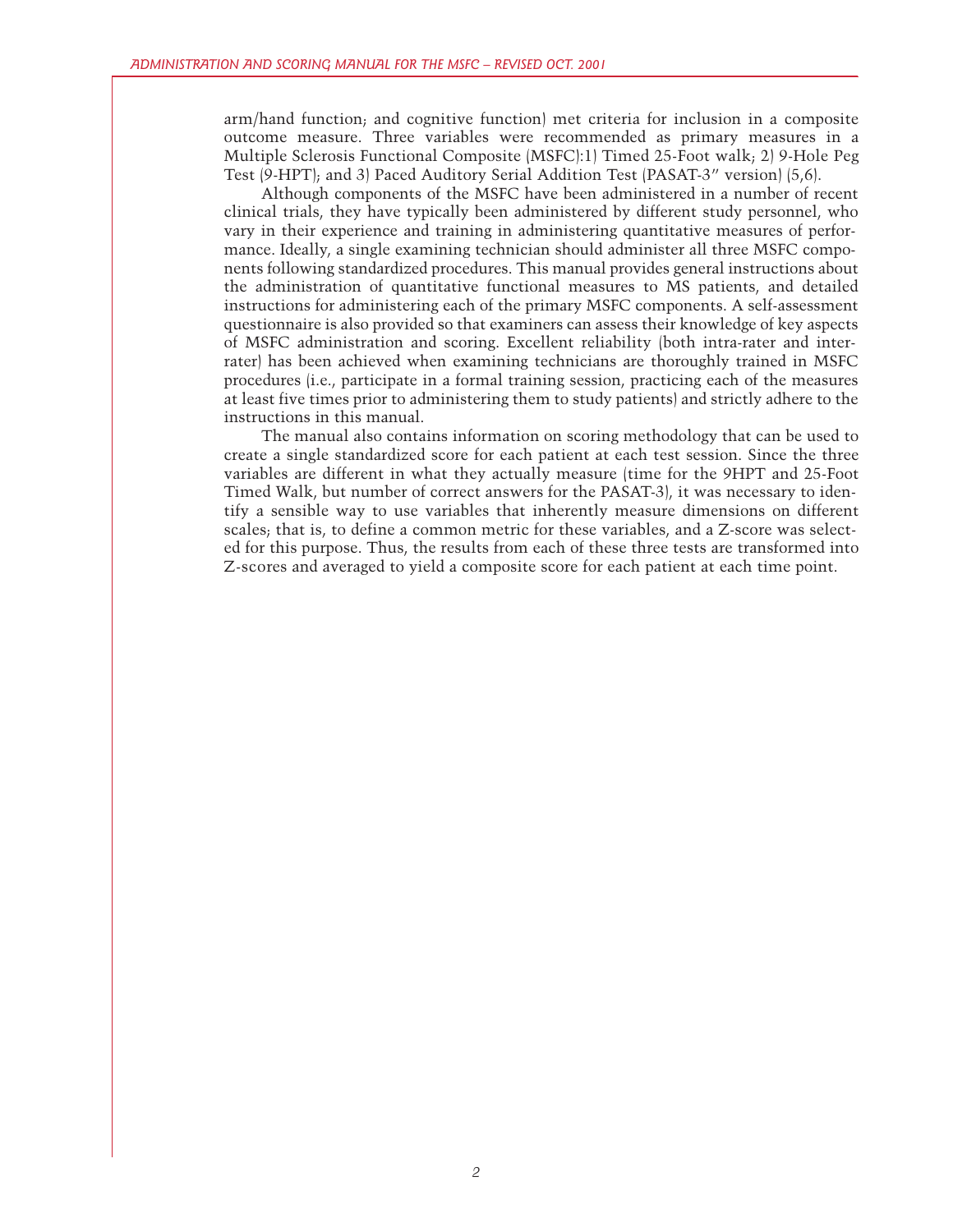## **GENERAL INSTRUCTIONS**

M any of those who will be administering the MSFC may not have had extensive experience with MS patients or with standardized testing procedures. The following instructions are provided to ensure that the MSFC is administered in a standardized in a manner, regardless of the examining technician's prior experience.

#### STANDARDIZING MSFC ADMINISTRATION

The MSFC should be administered as close to the beginning of a study visit as possible, but definitely before the patient does a distance walk. MSFC components should be administered in the following order:

- 1. Trial 1, Timed 25-Foot Walk
- 2. Trial 2, Timed 25-Foot Walk
- 3. Trial 1, Dominant Hand, 9-HPT
- 4. Trial 2, Dominant Hand, 9-HPT
- 5. Trial 1, Non-Dominant Hand, 9-HPT
- 6. Trial 2, Non-Dominant Hand, 9-HPT
- 7. PASAT-3''

*Note:* Some neuropsychologists also recommend completing the PASAT- 2'', which is administered at a faster rate, to provide additional information about informtion processing speed. This can be added as an option after the PASAT 3''. Instructions for the PASAT 2'' are included in this manual, although only the PASAT-3'' is currently recommended for inclusion in the MSFC.

An individual component of the MSFC should be discontinued only if the patient meets the discontinue criteria for that component. Other components should still be administered.

Instructions for each component measure should be given exactly as they appear in the manual. Translations of the instructions to be read to patients are available in some languages (French, German, Dutch, Greek, and Hebrew). As patients gain more experience with the tasks, many may want to skip the instructions or the PASAT practice trials. To ensure standardized administration, full instructions should be given for each task, and at least one practice trial should always be given for each section of the PASAT.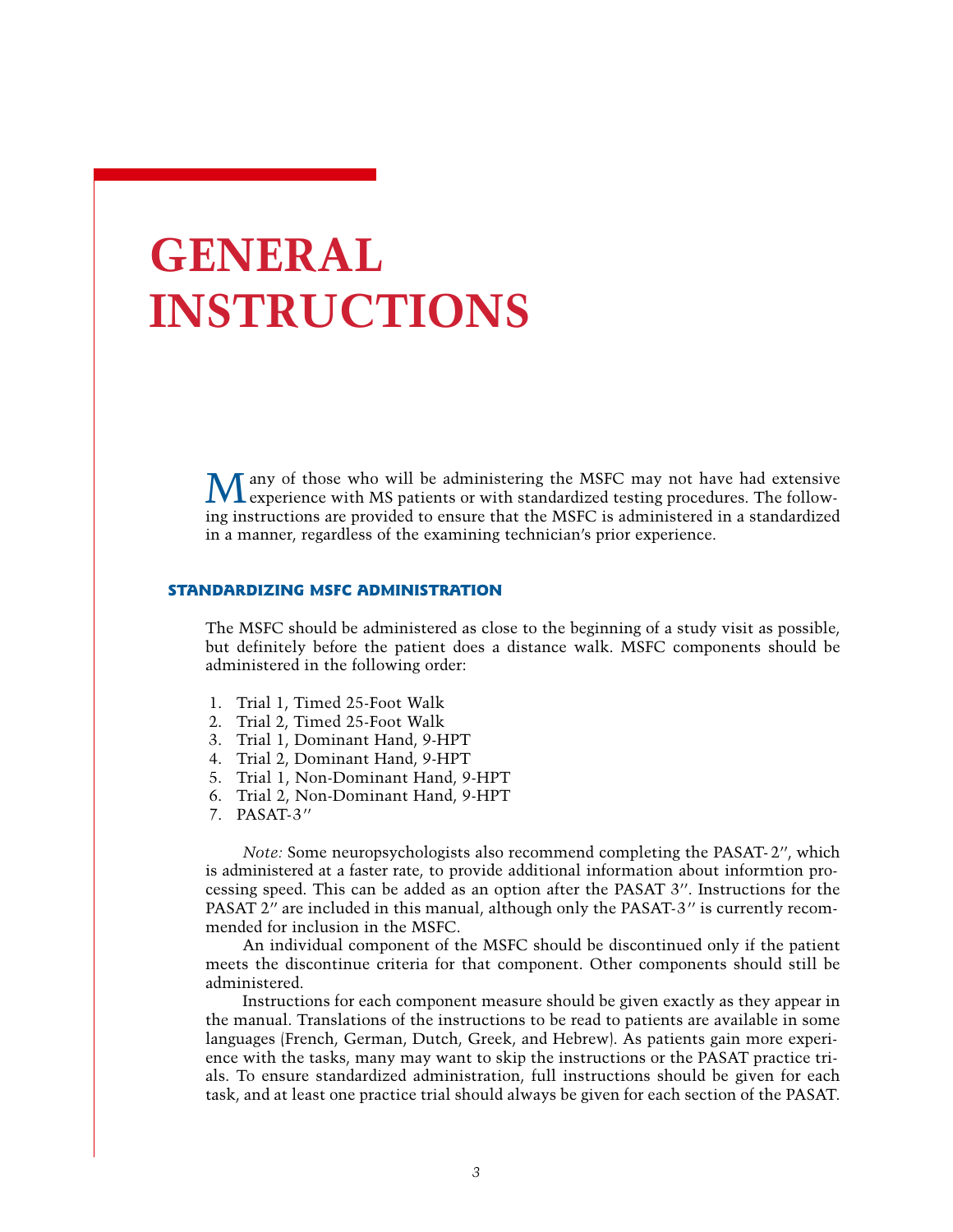#### TESTING ENVIRONMENT

Every effort should be made to use the same testing room and the same designated area for the Timed 25-Foot Walk at every visit. It is essential that the potential for external distractions be kept to a minimum. All necessary materials (see p. 5) should be assembled prior to the patient's arrival. If the space designated for the Timed 25-Foot Walk is a public hallway, complete privacy may be impossible; however, every attempt should be made to keep the patient's path clear of obstacles (human or inanimate). No one other than the examiner and the patient should be in the testing room during 9-HPT and PASAT. Unplug the phones (or turn off their ringers), and turn off beepers (or switch to nonaudible notification). Establish some way to indicate to others that testing is in progress and you are not to be disturbed (e.g., a sign on the door stating "TESTING IN PROGRESS—DO NOT DISTURB").

#### ESTABLISHING RAPPORT

The examining technician should be thoroughly familiar with all of the measures prior to their administration so that s/he can focus only on establishing rapport, observing the patient's behavior, and recording the patient's times and responses. The MSFC can be challenging for patients, so it is important to establish good rapport early on. Introduce yourself to the patient the first time you meet him or her and ask the patient how he or she prefers to be addressed. You may want to say something like, "Hello, my name is Jane Doe, I'm a nurse here at the center and the examining technician for the study. Please call me Jane. How do you prefer to be addressed?" Query to find out if s/he prefers Mr., Mrs., Dr., first name, or a nickname. Make eye contact with the patient and speak in a friendly, yet professional, manner.

Offer to answer any questions the patient may have about the measures. Patients may ask things such as, "What will I be doing today?" or "How long will this take?" You may tell the patient things such as, "I'll be testing your upper and lower extremity function as well as cognitive function," or, "You'll be doing three tasks today, which will take about 20 minutes to complete."

#### RECORDING RESPONSES

Use a clipboard as your writing surface and hold it in such a way that the patient cannot see what you are writing. Please write legibly. Any deviation from the standard instructions due to examiner error or external interferences should be noted in the appropriate section of each Record Form. In general, any circumstances that may have affected the patient's performance should be recorded.

#### PROVIDING FEEDBACK TO THE PATIENT ABOUT HIS/HER PERFORMANCE

Do not provide the patient with test answers and do not indicate whether answers are correct or incorrect (either verbally or nonverbally, except on practice items. Do not give the patient direct feedback about his/her performances on any of the measures, i.e., the times on the Timed 25-Foot Walk or 9-HPT or the patient's total correct on PASAT. If the patient asks, "How did I do?," or something to that effect, give general encouragement and/or feedback such as, "You gave great effort today," or, "I thought things ran very smoothly today." If the patient appears distressed upon the completion of a task, it may be helpful to say something similar to, "I can see that this test was very difficult for you. It can be a very challenging task and I appreciate how you gave your full effort." It is important that you make all reasonable attempts to maintain the physical and emotional comfort of the patients as they complete the measures. At the completion of the visit be sure to thank the patient for his/her participation.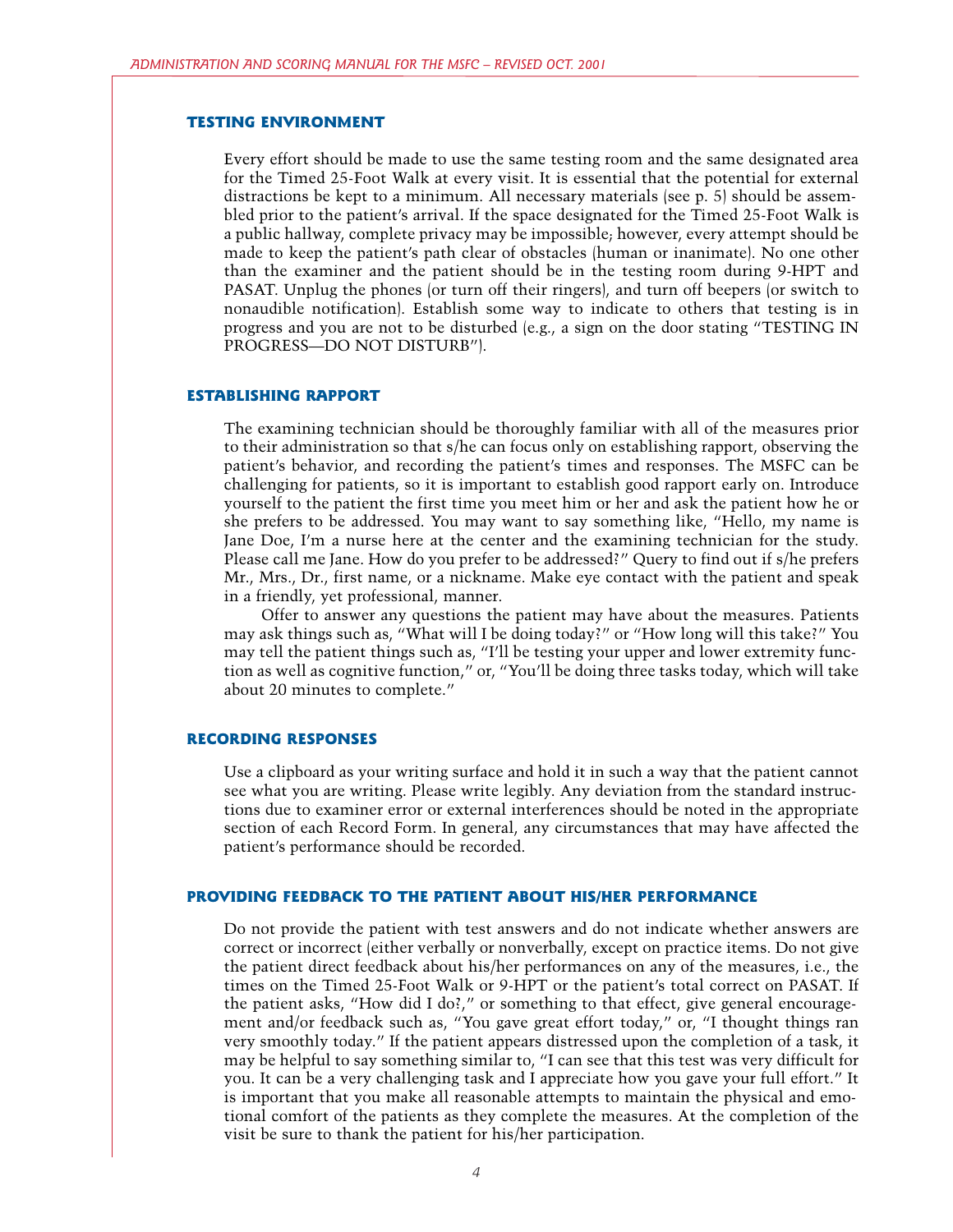#### MATERIALS REQUIRED FOR THE MSFC

Clipboard, pens, stopwatch, cassette tape or CD player, PASAT stimulus tape, 9-HPT apparatus, Dycem (to stabilize the 9-HPT apparatus), clearly marked 25-foot line, Case Record Forms.

- The 9-HPT apparatus is available through several vendors. For example, the Rolyan 9-Hole Peg Test is a one-piece molded plastic model that is distributed by Smith & Nephew, Inc. (Rehabilitation Division); One Quality Drive; PO Box 1005; Gemantown, WI 53022-8205; Phone: (800) 558-8633; FAX: (800) 545-7758. **WARNING:** Although the 9-HPT apparatus itself is well-constructed, the stopwatches provided with the 9-HPT by Smith & Nephew have been very unreliable in our experience. Consequently, we recommend obtaining a more reliable stopwatch through a sports store, psychological test publisher, or other vendor.
- Dycem is recommended to anchor the 9-HPT apparatus and can be ordered through several suppliers of occupational therapy materials. For example, a  $10''$  x  $14''$ Dycem activity pad suitable for this purpose is available through Sammons Preston, Inc.; 4 Sammons Court; Bolingbrook, IL60440; Phone: (800) 323-5547; FAX: (800) 547-4333.
- PASAT audiocassette tapes or CDs are available through: Stephen Rao, Ph. D. ; Section of Neuropsychology; MCW Clinic at Froedtert; 9200 W. Wisconsin Avenue; Milwaukee, WI 53226; e-mail: srao@mcw.edu. **WARNING:** Audiotapes stretch after 75 to 100 administrations, so timing of stimulus presentation should be checked and tapes replaced periodically.

All other materials are readily available.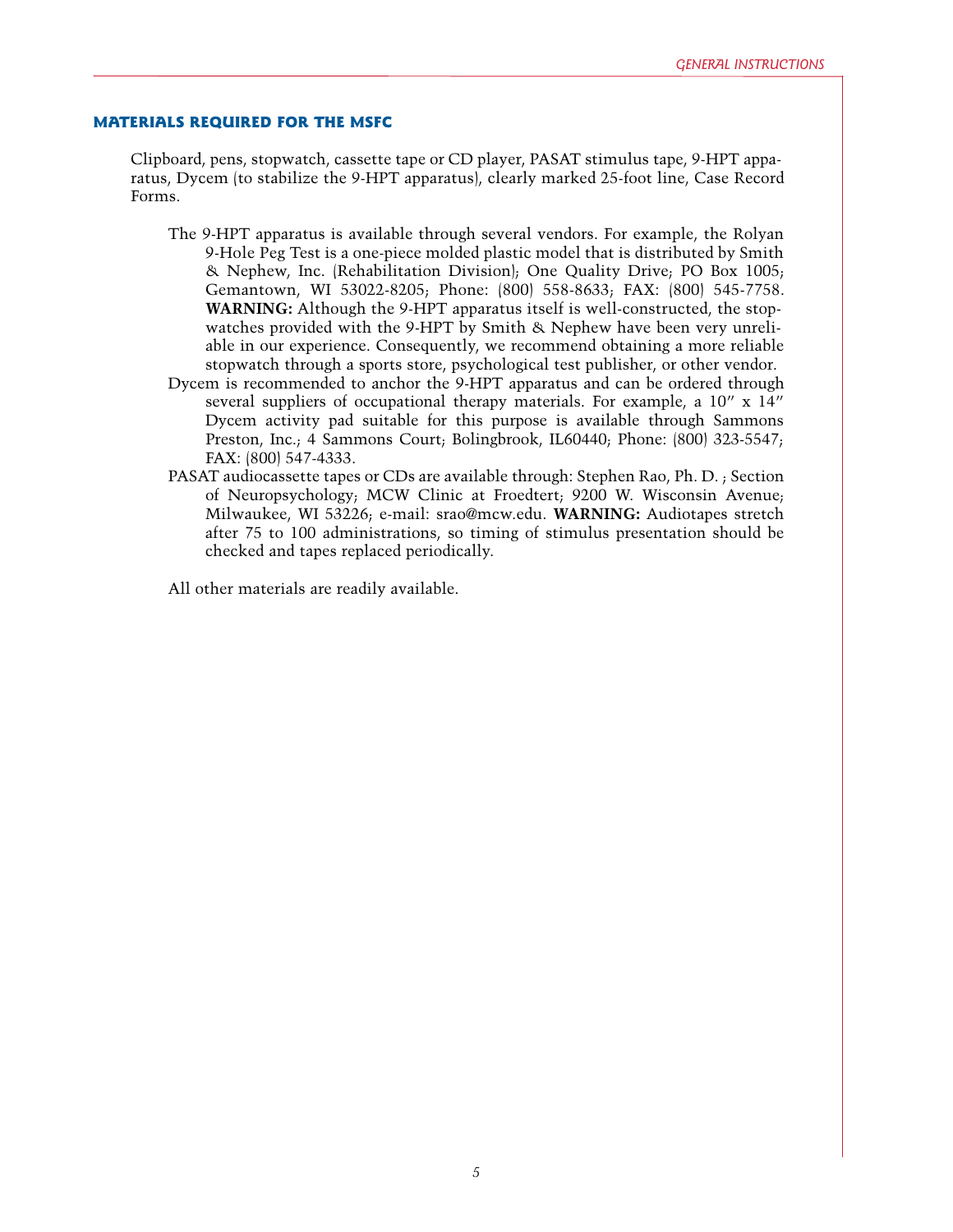

### **TIMED 25-FOOT WALK** INSTRUCTIONS FOR TESTING

#### **DESCRIPTION**

The Timed 25-Foot Walk is a quantitative measure of lower extremity function. It is the first component of the MSFC administered at each visit. The patient is directed to one end of a clearly marked 25-foot course and is instructed to walk 25 feet as quickly as possible, but safely. The task is immediately administered again by having the patient walk back the same distance. Patients may use assistive devices when doing this task. In clinical trials, it is recommended that the treating neurologist select the appropriate assistive device for each patient.

#### MATERIALS NEEDED

Stopwatch, clipboard, Timed 25-Foot Walk Record Form, marked 25-foot distance in an unobstructed hallway, assistive device (if needed)

#### TIME LIMIT PER TRIAL

3 minutes (180 seconds) per trial.

#### DISCONTINUE RULES

- 1. If the patient cannot complete Trial 2 of the Timed Walk after a 5-minute rest period.
- 2. If the patient cannot complete a trial in 3 minutes.

#### ADMINISTRATION

Administration of the Timed 25-Foot Walk is demonstrated on the Training CD-ROM.

#### Trial 1

Make sure that the stopwatch is set to 0:00. For the Timed 25-Foot Walk, the subject should be directed to one end of a clearly marked 25-foot course (clearly defined on the floor or on the wall) and instructed to stand just behind the starting line. Point out where the 25-foot course ends, then instruct the patient as follows: *"I'd like you to walk 25*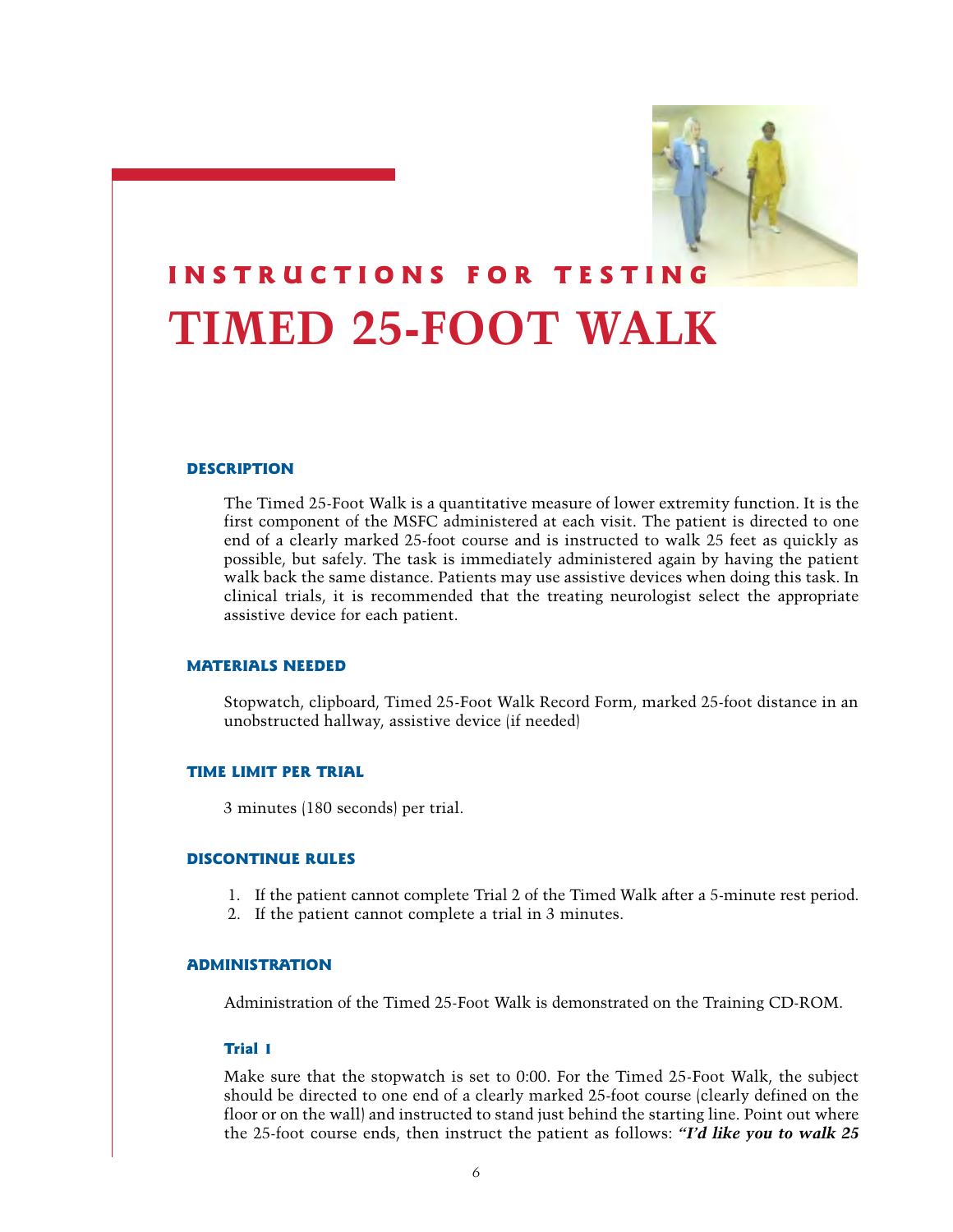#### *feet as quickly as possible, but safely. Do not slow down until after you've passed the finish line. Ready? Go."*

Begin timing when the lead foot is lifted and crosses the starting line. The examiner should walk along with the patient as he/she completes the task. Stop timing when the lead foot crosses the finish line. The examiner should then record the subject's walk time to within 0.1 second, rounding as needed. Round up to the next tenth if hundredth's place is  $>$  = .05, round down if hundredth's place is <.05 (e.g., 32.45" would round to 32.5" but 32.44" would round to 32.4"). Once the time is recorded, be sure to reset the stopwatch.

#### Trial 2

After completing the first timed walk, position the patient just behind the line where s/he is now standing, repeat the same instructions, and have the patient complete the walk again.

#### Assistive Devices

In clinical trials and other serial studies, the goal is to use the same assistive device at each study visit. The treating neurologist should select an assistive device at the beginning of the study for each patient who needs one, keeping in mind that the patient may deteriorate modestly over the course of a trial. In general, patients should use their customary assistive device(s), NOT the least assistance possible to complete the test. For patients with significant gait impairment, the treating neurologist should have the patient use a rolling walker even if this is not the patient's customary device. In general, non-wheeled walkers should *not* be used. If a patient does use an assistive device, this should be noted on the Record Form.

#### Completing the Record Form

Record any circumstances that you believe may have affected the patient's performance. These are factors that may have affected the trial but were not severe enough to necessitate repetition of the trial. Examples include, but are not limited to, the following:

The patient had a cold or reports not feeling well. The patient tripped but did not fall.

If a situation arises that necessitates the repetition of a trial, indicate the reason a trial had to be repeated on the Record Form. Examples of reasons to repeat a trial include, but are not limited to, the following:

The patient fell during the walk. Examiner forgot to start or stop stopwatch. Examiner forgot to reset stopwatch in between trials. The patient stopped to talk to someone while walking, or another person/thing somehow interfered with walk.

Record only the times for the two **successfully completed** trials of the Timed 25-Foot Walk. If the patient could not complete one or both of the trials of the Timed 25-Foot Walk, record this in the appropriate section of the Record Form. For example, if the patient's disease has progressed and/or physical limitations prohibit him or her from completing the trial, you should indicate "Unable to complete trial due to physical limitations", and record any specifics that you can observe (i.e., patient in a wheelchair now and unable to walk, etc.). If the patient did not complete a trial for any other reason, specify this as well (e.g., patient fell and was too fatigued to complete another trial; patient refused to complete trial).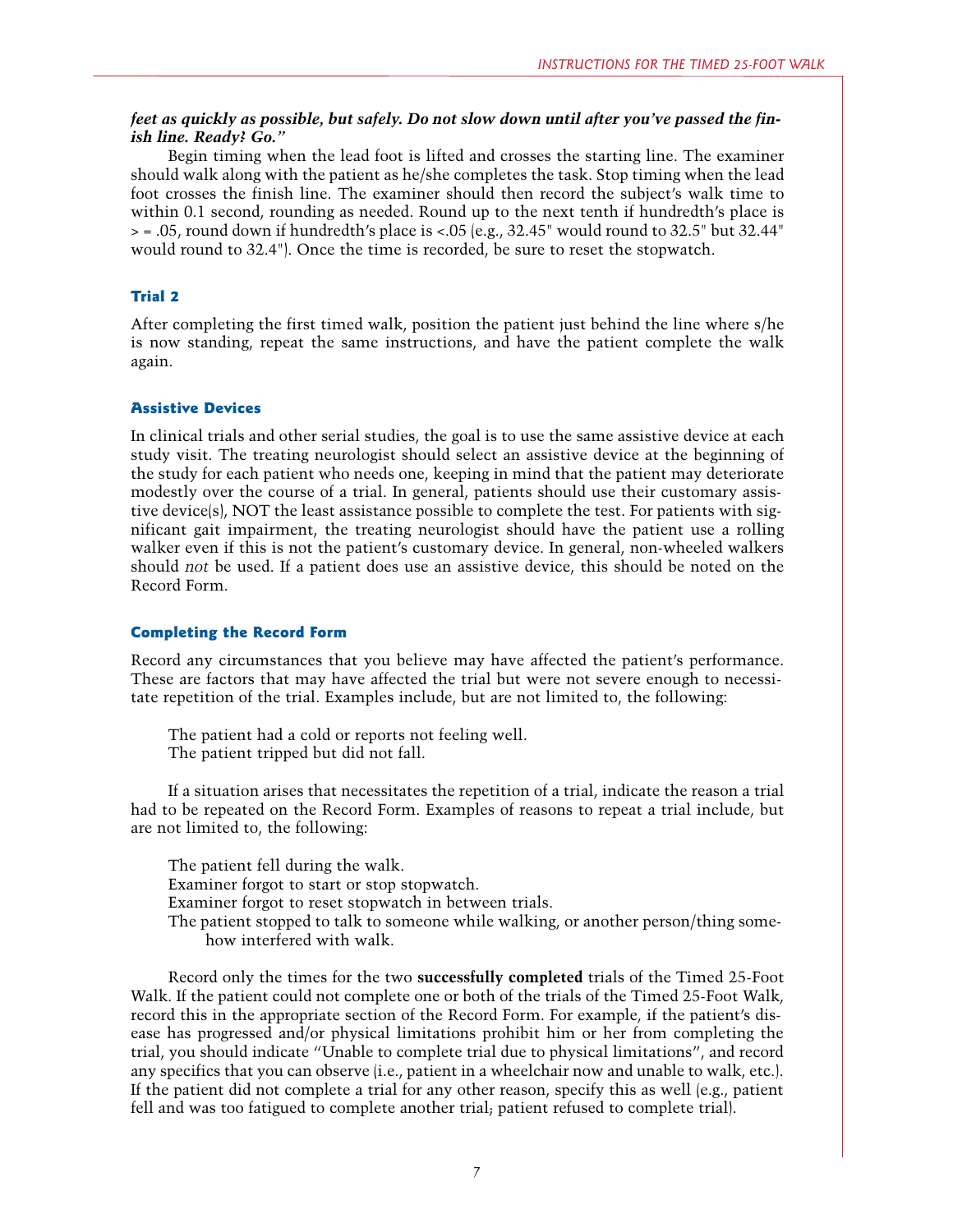### QUESTIONS ABOUT THE **TIMED 25-FOOT WALK**

- *Q. Does it matter what kind of shoes the patient wears?*
- *A.* As long as the style of the shoe is consistent for each patient from visit to visit, it does not matter what kind of shoes are worn. Encourage the patient to wear comfortable shoes and discourage patients from wearing, for example, high-heeled shoes one visit and running shoes the next.
- *Q. Is the patient allowed to pause while walking the 25-foot distance?*
- *A.* The patient should be encouraged to walk at a steady pace, one that he or she can sustain for 25 feet. However, pauses are allowed as long as the patient can complete the walk within the 3-minute time limit.
- *Q. Is the patient allowed to run?*
- *A.* No. The patient is to walk quickly but should not run.
- *Q. Is the patient allowed to wear an AFO (ankle-foot orthosis) during the Timed 25-Foot Walk?*
- *A.* If the patient typically wears an AFO and wears it every time the Timed 25-Foot Walk is performed, the patient may wear his/her AFO. Be sure to record this on the Record Form.
- *Q. What should I do if the patient wants to use the wall as support while walking?*
- *A.* The patient is only allowed to use customary assistive devices while walking (e.g., crutch, cane, wheeled walker, rollator) and therefore is not allowed to use a wall for continued support during the Timed 25-Foot Walk.
- *Q. What should I do if the patient asks to lean on me for support while walking?*
- *A.* This also is not allowed. Only customary assistive devices should be used if the patient needs extra support while walking.
- *Q. How many times is the patient allowed to touch the wall or my arm momentarily for support during the walk?*
- *A.* The patient is allowed to touch the wall or your arm a maximum of two times. If he or she touches the wall/your arm more than twice, repeat the trial, emphasizing to the patient that he or she is to walk using only the support of an assistive device. If the patient does not use an assistive device, notify the study coordinator that the patient may need to be reevaluated for use of an assistive device.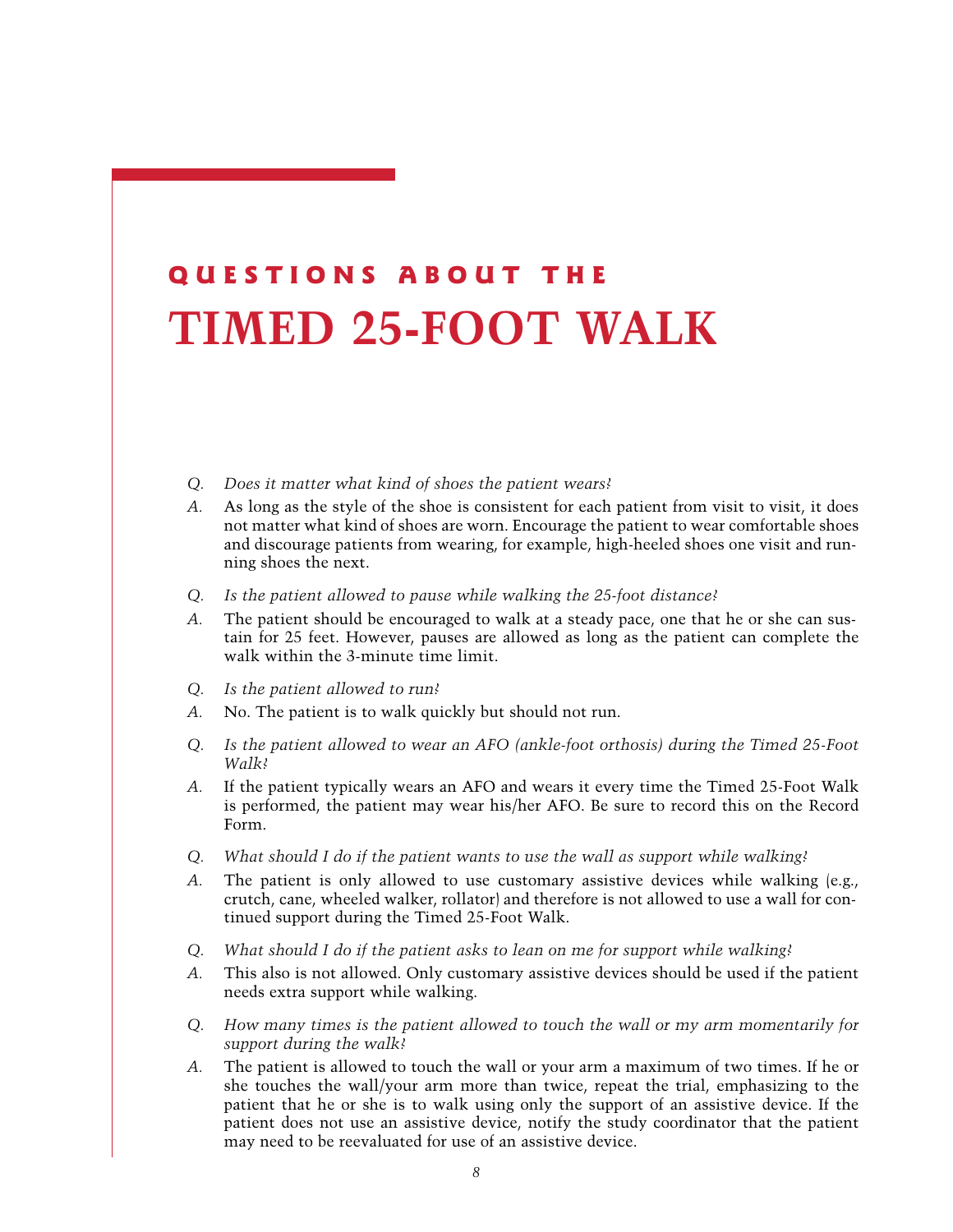- *Q. What's the difference between a cane and a crutch?*
- *A.* A crutch extends under the axilla or supports the upper arm whereas the patient merely holds onto a cane.
- *Q. What should I do if the patient drops his or her cane (or other assistive device) while walking?*
- *A.* Restart the trial and record the reason on the source document form.
- *Q. Non-wheeled walkers are not allowed. What should I do if this is the assistive device the patient typically uses?*
- *A.* Supply the patient with an accepted assistive device to use for the study visits. If it is a device unfamiliar to the patient, time should be allowed to practice with the device before the Timed 25-Foot Walk is administered.
- *Q. It is standard practice at my site to use a guard belt during tasks such as the Timed 25- Foot Walk. Is that O.K. for this study?*
- *A.* If this is standard practice for your site and all patients will consistently wear the guard belt for all trials of the Timed 25-Foot Walk for every visit, then this is acceptable. The device should neither assist nor encumber the patient.
- *Q. Is it O.K. if the patient carries his/her purse or coat while he/she is walking?*
- *A.* The patient should walk unencumbered. Patients should not be carrying any of their belongings during the Timed 25-Foot Walk. Furthermore, coats, purses, etc. should not be draped over wheeled walkers or rollators while the patient is completing the Timed 25-Foot Walk.
- *Q. What should I do if the patient falls while s/he is walking?*
- *A.* If the patient has not injured him/herself and is able to continue, start the trial over, reading the full instructions again. Emphasize that the patient should walk as quickly as possible, but *safely.* Record that the trial was repeated on the Record Form.
- *Q. The patient keeps falling during the walk. How many attempted trials are permitted before I should discontinue and indicate that the patient was unable to complete the trial?*
- *A.* Two. If the patient cannot successfully complete one trial of the Timed 25-Foot Walk in two consecutive attempts, discontinue the trial. Be sure to indicate this on the source document form.
- *Q. What should I do if I forgot to reset the stopwatch between trials?*
- *A.* If the stopwatch was not reset to 0:00, the trial will have to be repeated. On the Timed 25-Foot Walk Record Form, note that the trial was repeated and why.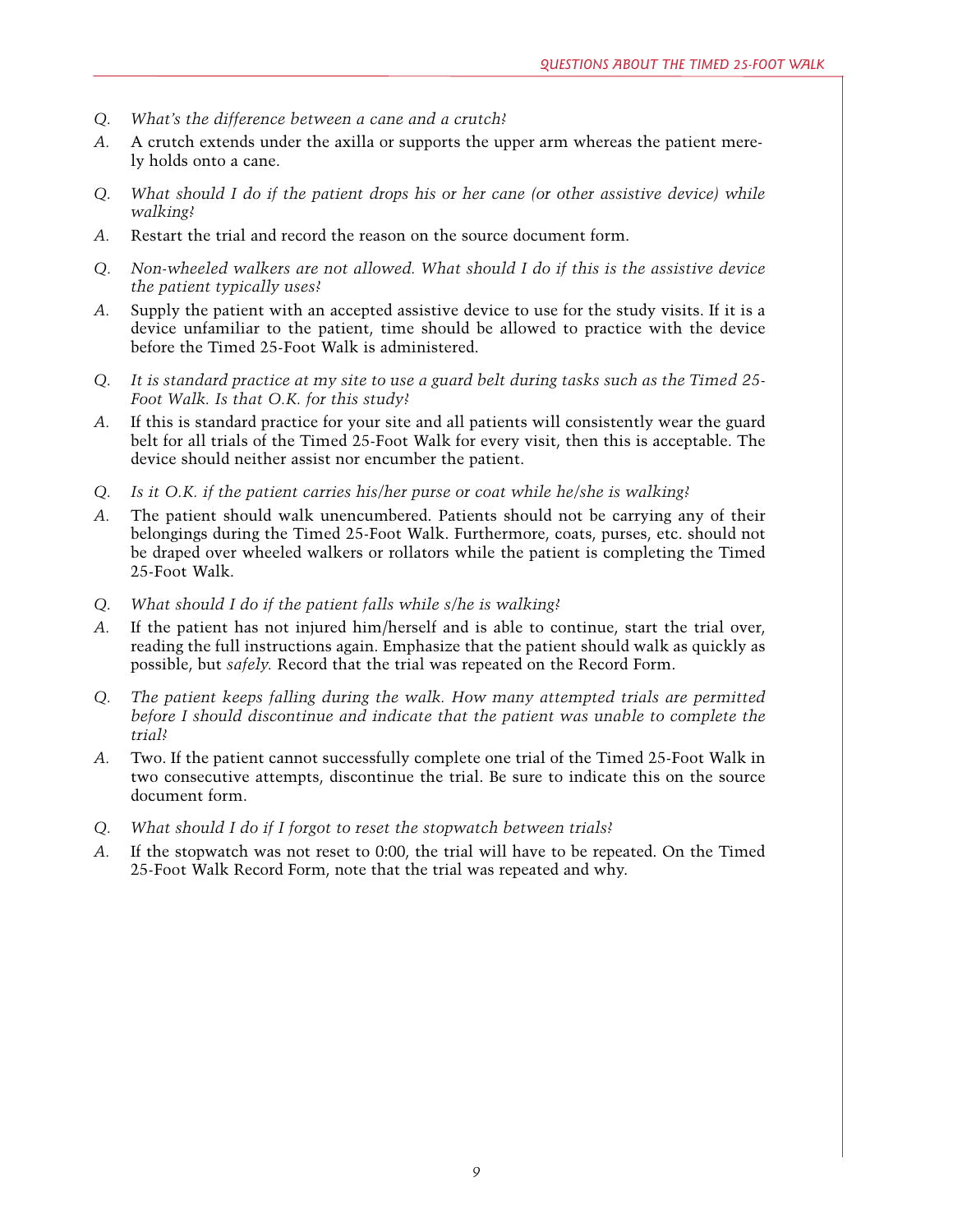

### INSTRUCTIONS FOR THE **9-HOLE PEG TEST**

#### **DESCRIPTION**

The 9-HPT is a quantitative measure of upper extremity (arm and hand) function. Its use with MS patients was first reported by Goodkin, Hertsgaard, & Seminary in 1988 (7), and it has seen increasing use in MS clinical trials and clinical practice during the last decade. The 9-HPT is the second component of the MSFC to be administered. Both the dominant and non-dominant hands are tested twice (two consecutive trials of the dominant hand, followed immediately by two consecutive trials of the non-dominant hand). It is important that the 9-HPT be administered on a solid table (not a rolling hospital bedside table) and that the 9-HPT apparatus be anchored (e.g., with Dycem).

#### MATERIALS NEEDED

9-HPT Apparatus, Dycem, stopwatch, clipboard, 9-HPT Record Form

#### TIME LIMIT PER TRIAL

5 minutes (300 seconds)

#### DISCONTINUE RULES

- 1. If the patient cannot complete one trial of the 9-HPT in 5 minutes.
- 2. If the patient cannot complete a trial with his or her dominant hand within 5 minutes, move on to the trials with the non-dominant hand.
- 3. If the patient cannot complete a trial with his or her non-dominant hand, move on to the PASAT.

#### ADMINISTRATION

Administration of the 9-hpt is demonstrated on the Training CD-ROM.

#### Dominant Hand—Trial 1

Make sure that the stopwatch is set to "0:00." Introduce this section by saying, *"Now, we're going to be measuring your arm and hand function.*" If this is the first visit, ask, *"Are you right- or left-handed?"* Make a note of the dominant hand for subsequent instructions. Place the 9-HPT apparatus on the table directly in front of the patient. Arrange the apparatus so that the side with the pegs is in front of the hand being tested and the side with the empty pegboard is in front of the hand not being tested. Secure with Dycem.

Read the following instructions to the patient: *"On this test, I want you to pick up*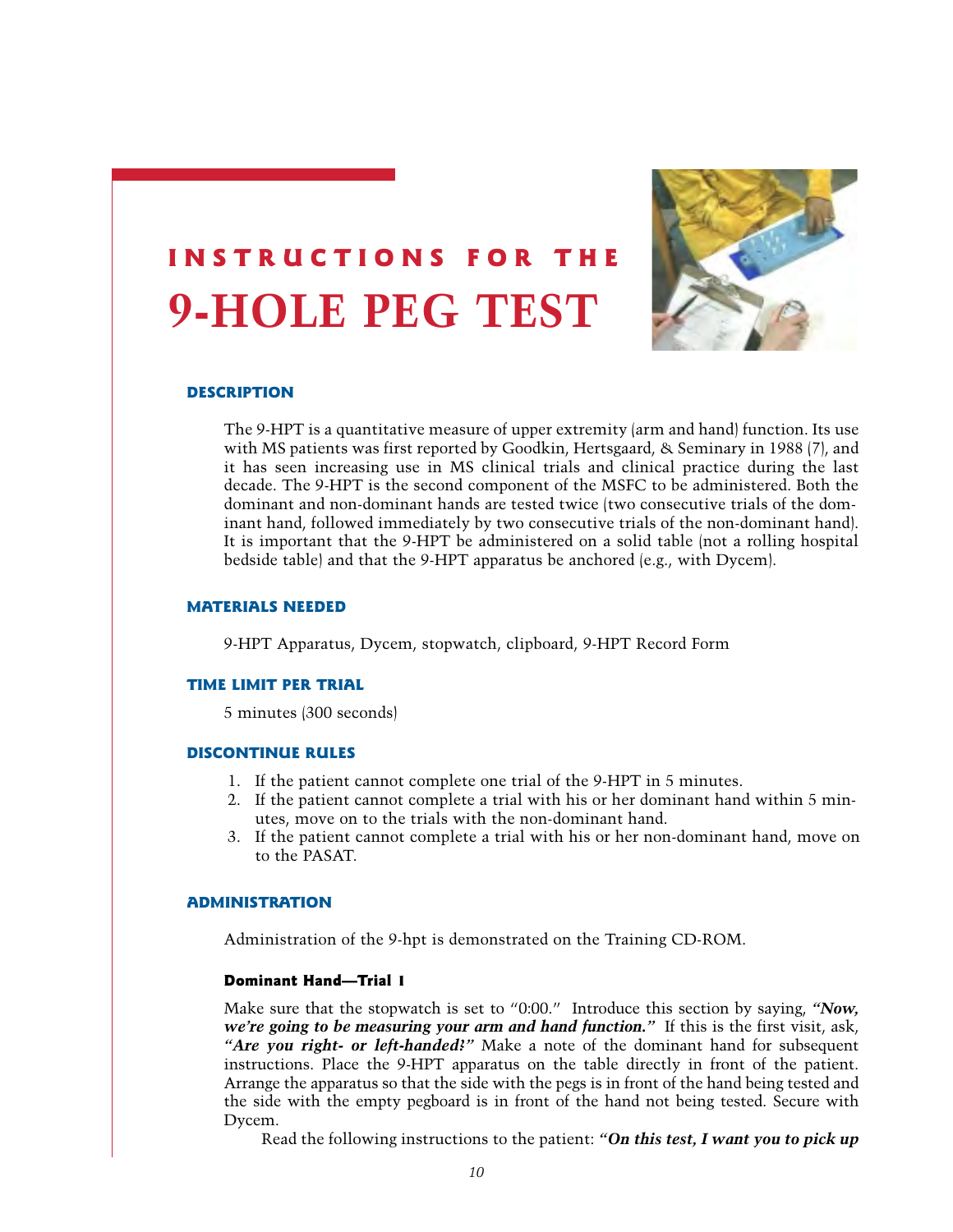*the pegs one at a time, using one hand only, and put them into the holes as quickly as you can in any order until all the holes are filled. Then, without pausing, remove the pegs one at a time and return them to the container as quickly as you can. We'll have you do this two (2) times with each hand. We'll start with your [DOMINANT] hand. You can hold the peg board steady with your [NON-DOMINANT] hand. If a peg falls onto the table, please retrieve it and continue with the task. If a peg falls on the floor, keep working on the task and I will retrieve it for you. See how fast you can put all of the pegs in and take them out again. Are you ready? Begin."*

Start timing as soon as the patient touches the first peg, and stop timing when the last peg hits the container. If a peg drops on the floor, the examiner may retrieve it and put it back in the peg box. However, if a peg drops onto the table, allow the patient to retrieve it.

Record the patient's time under "Dominant hand—Trial 1." If the subject stops after having put all the pegs into the holes, prompt the subject to remove them as well by saying, *"And now remove them all."* If the subject begins to remove more than one peg at a time, correct him/her by saying, *"Pick up one peg at a time."*

#### Dominant Hand—Trial 2

After the first trial with the dominant hand, say, *"Good. Now, I'd like you to do the same thing again, once again using your [DOMINANT] hand. See how fast you can put all of the pegs in and take them out again. Ready? Begin."* Again, start timing as soon as the patient touches the first peg, and stop timing when the last peg hits the container. Record the patient's time under "Dominant hand—Trial 2."

#### Non-Dominant Hand—Trials 1 and 2

After the second trial with the dominant hand, rotate the apparatus 180 degrees such that the side with the pegs is now in front of the non-dominant hand and the empty pegboard is in front of the dominant hand. Then say, *"OK. Now I'd like you to switch and use your [NON-DOMINANT] hand. This time, you can use your [DOMINANT] hand to stabilize the peg board. Ready? Begin."* Administer, time, and record the two nondominant hand trials following the procedures described above for dominant hand trials.

#### Completing the Record Form

Record any circumstances that you believe may have affected the patient's performance. These are factors that may have affected the trial, but were not severe enough to necessitate repetition of the trial. Examples include (but are not limited to) the following:

- The patient dropped a peg
- The patient has a cold
- The patient forgot eyeglasses and had difficulty seeing pegs
- The patient talked during the task

If a trial is repeated, indicate this and specify the reason it had to be repeated. Examples of reasons to repeat a trial include the following:

- The patient knocked entire apparatus on the floor
- The examiner forgot to start or stop stopwatch
- The examiner forgot to reset the stopwatch in between trials

Record only the times for the two **successfully completed** trials for each hand on the 9-HPT. If the patient could not complete one or both of the trials for either hand of the 9-HPT, record this in the appropriate section of the Record Form. If the patient's disease has progressed and/or physical limitations prohibit him or her from completing the trial, the examiner should mark "Unable to complete trial due to physical limitations," and then record any specifics that can be observed (e.g., patient unable to use right hand, patient could not complete within time limit, etc.). If the patient did not complete a trial for any other reason, describe the specific circumstances (e.g., patient refused).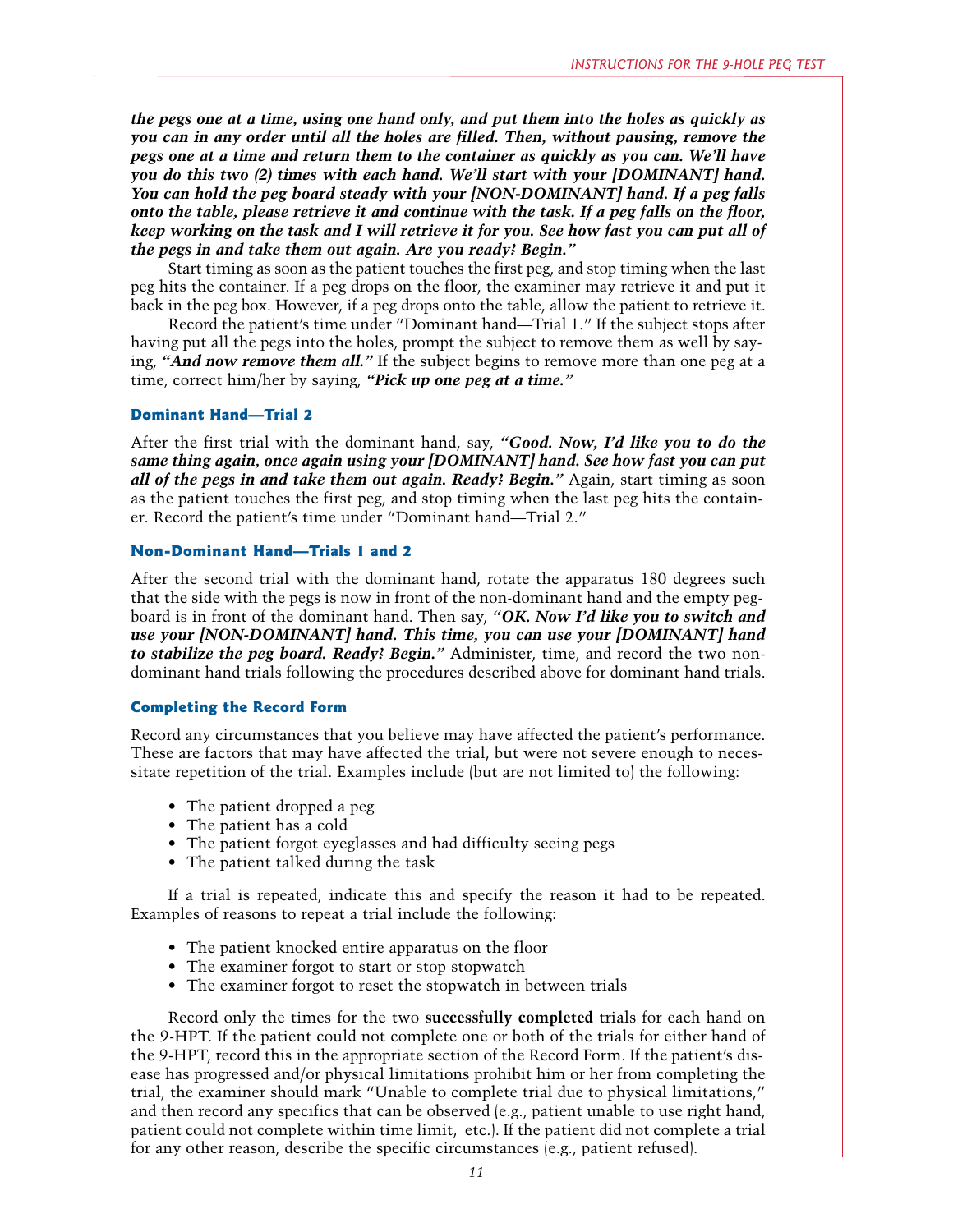### QUESTIONS ABOUT THE **9-HOLE PEG TEST**

- *Q. Is the patient allowed to take a break between the Timed Walk and the 9- HPT?*
- *A*. Yes, but the patient is only allowed to rest a maximum of 5 minutes after the Timed Walk before starting the 9-HPT.
- *Q. How should I determine the dominant hand if the patient indicates that he or she uses both hands?*
- *A.* The dominant hand is the hand with which the patient writes (or did write) the majority of the time.
- *Q. What should I do if the patient talks during the 9-HPT?*
- *A.* Discourage the patient from talking as he or she completes the 9-HPT. You may quickly prompt the patient to remain quiet while the trial is in progress. Then, in between trials, emphasize to the patient that his or her concentration should be centered on the 9- HPT and that s/he should wait until the test is over to talk with you.
- *Q. What should I do if a patient attempts to use both hands to complete a trial of the 9- HPT?*
- *A.* Prompt the patient to use only one hand (dominant or non-dominant accordingly). If the patient continues to use both hands, start the trial over, emphasizing to the patient that s/he is to use only the one hand being tested.
- *Q. What should I do if the patient takes out two pegs at a time?*
- *A.* Prompt the patient with, "Pick up one peg at a time." If the patient responds to the prompt, and subsequently takes only one peg at a time, continue with the trial. If the patient continues to take out two pegs at a time, start the trial over, emphasizing to the patient that he/she must only pick up the pegs one at a time. Record the reason for the repeated trial on the Record Form.
- *Q. What should I do if the patient takes more than two pegs at a time or even a whole handful of pegs at once?*
- *A*. If the patient takes more than two pegs at a time, start the trial over, emphasizing that he/she must pick up only one peg at a time. Record the reason for the repeated trial on the Record Form.
- *Q. What should I do if the patient knocks a peg out of a hole once it has already been placed?*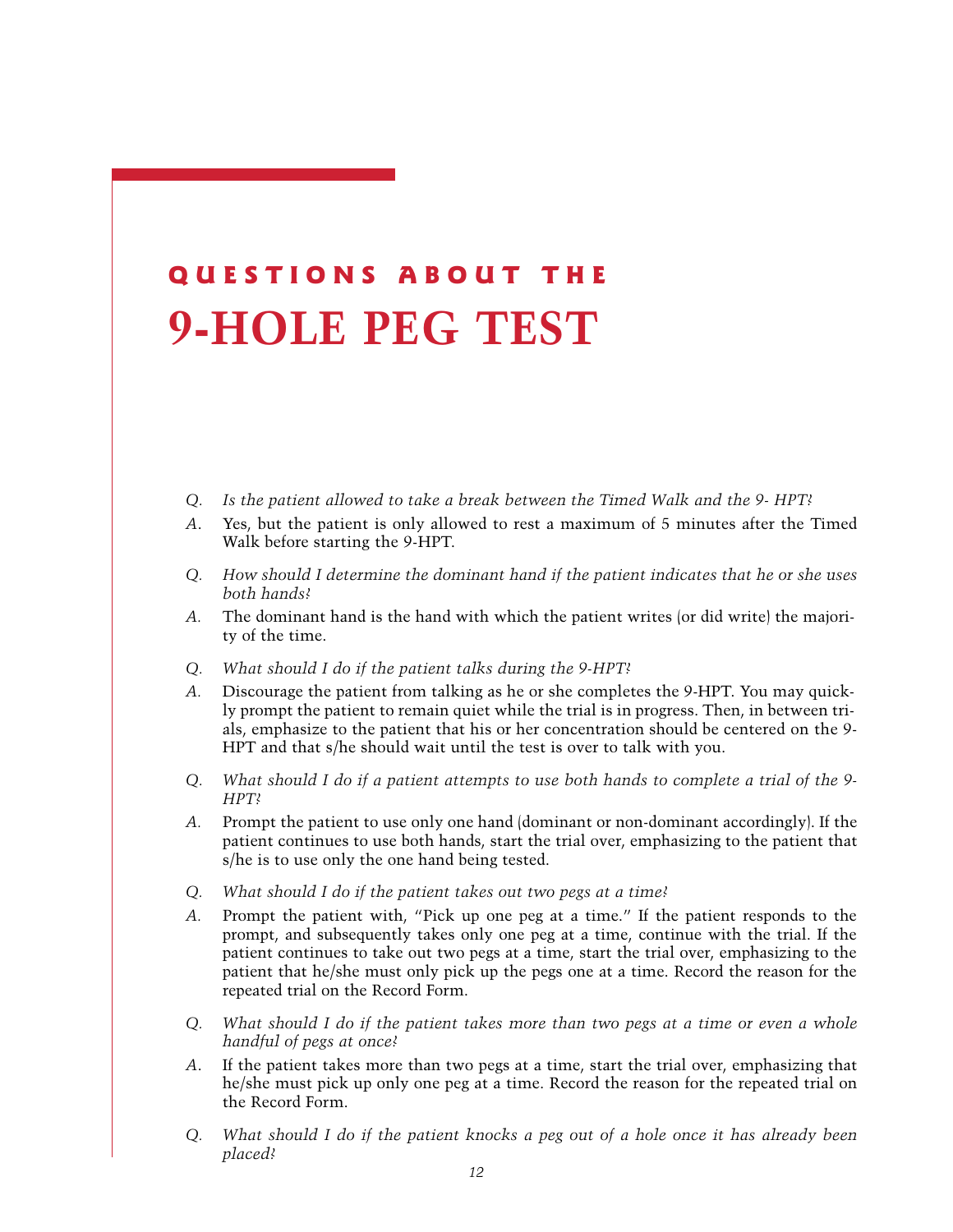- *A.* If a peg comes out of a hole and falls onto the table, let the patient retrieve it. If the peg comes out of a hole and falls onto the floor, you should retrieve it and place it in the container.
- *Q. What should I do if the patient knocks the whole 9-HPT apparatus on the floor?*
- *A.* Stop the trial. Reassemble the apparatus, repeat the instructions, and start the trial over. Encourage the patient to hold the pegboard steady with the hand he/she is not using, if possible. Note the incident in the appropriate section of the Record Form.
- *Q. What should I do if the patient cannot complete the 9-HPT with one hand?*
- *A.* If this happens on the enrollment visit (Day 1), the patient will not be able to enroll in the study. If this occurs once the patient is already enrolled in the study, indicate this in the appropriate section of the Record Form. Administer the 9-HPT at every visit, even if the patient was unable to complete it the visit before; the patient may be able to complete the test at subsequent visits.
- *Q. Is the patient allowed to rest in between trials of the 9HPT?*
- *A.* No. The patient should progress directly from trial to trial, pausing only while you read the instructions for each subsequent trial.
- *Q. What should I do if I forgot to reset the stopwatch in between trials?*
- *A.* If the stopwatch was not reset to 0:00 at the beginning of the trial, that trial will have to be repeated. Note on the Record Form which trial(s) was repeated and why.
- *Q. What should I do if I forgot to turn the 9-HPT apparatus when switching to the nondominant hand?*
- *A.* Start the trial over and note the reason for the repeated trial on the Record Form.
- *Q. What should I do if I realize the 9-HPT kit is missing pegs?*
- *A.* A supply of extra pegs can be ordered through the vendor. It is the examining technician's responsibility to make sure that all equipment is complete and in good working order prior to a study visit.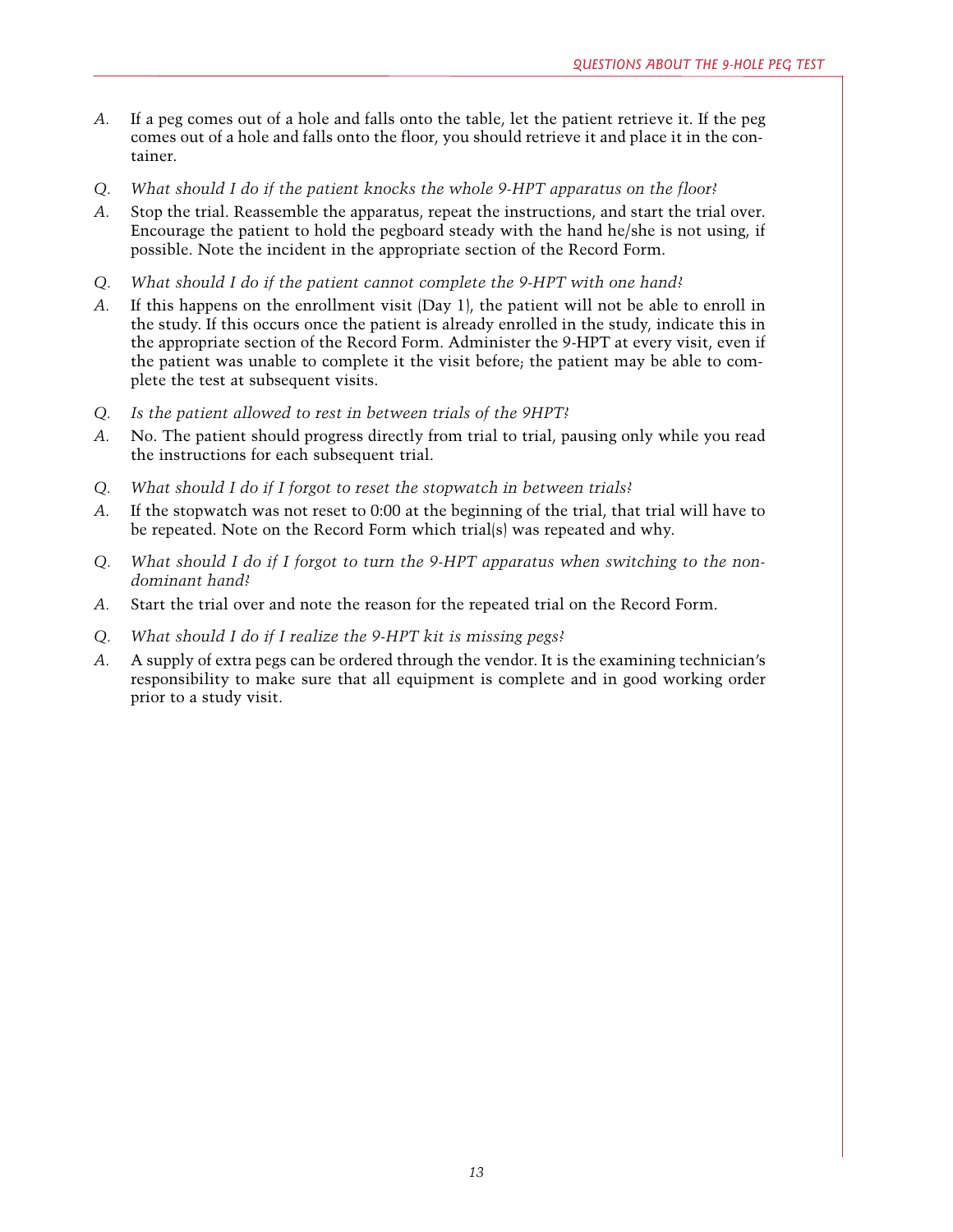

## INSTRUCTIONS FOR THE **PACED AUDITORY SERIAL ADDITION TEST**

#### **DESCRIPTION**

The Paced Auditory Serial Addition Test (PASAT) is a measure of cognitive function that specifically assesses auditory information processing speed and flexibility, as well as calculation ability. It was initially developed by Gronwall in 1977 (1) to monitor the recovery of patients who had sustained mild head injuries. Stimulus presentation rates were adapted for use with MS patients by Rao and colleagues in 1989 (2), and the measure has been widely used in MS studies during the last decade. The PASAT is presented on audiocassette tape or compact disc (CD) to control the rate of stimulus presentation. Single digits are presented either every 3'' (or every 2" for the optional 2" PASAT) and the patient must add each new digit to the one immediately prior to it. The test score is the number of correct sums given (out of 60 possible) in each trial. To minimize familiarity with stimulus items in clinical trials and other serial studies, two alternate forms have been developed; the order of these should be counterbalanced across testing sessions. The PASAT is the last measure of the MSFC that is administered at each visit.

#### MATERIALS NEEDED

An audiocassette tape or CD player, audiocassette tape or CD with PASAT stimuli, clipboard and PASAT Record Forms to administer the test. *Note:* audiocassette tapes stretch after 50-75 presentations and should be replaced with new tapes.

#### DISCONTINUE RULES

- 1. If the patient does not get at least two answers correct (consecutive or not) on any one of the three 3'' practice sequences.
- 2. If the patient does not get at least one answer correct on PASAT-3'' test, do not administer the 2'' test. This patient is considered unable to perform the test.

#### ADMINISTRATION

Administration of the PASAT is demonstrated on the Training CD-ROM. Verify that you have the correct Record Form and audiocassette/CD (Form A or B) *before* you start reading the instructions for the 3'' Practice Trial to the patient.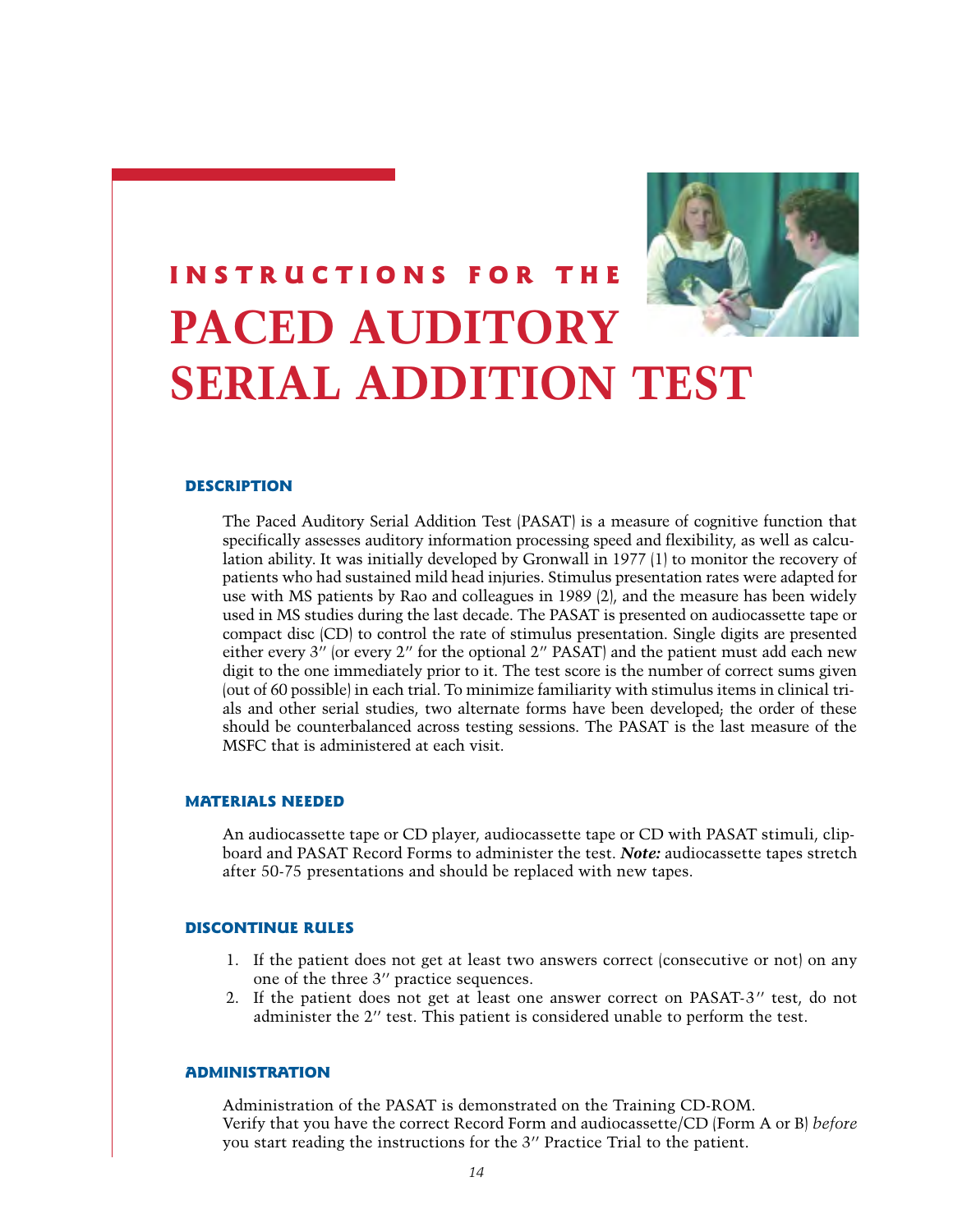#### PASAT-3'' Practice Trials

For PASAT-3" (stimuli every 3'') say, "*On this tape (or CD) you are going to hear a series of single digit numbers that will be presented at the rate of one every 3 seconds. Listen for the first two numbers, add them up, and tell me your answer. When you hear the next number, add it to the one you heard on the tape right before it. Continue to add the next number to each preceding one. Remember, you are not being asked to give me a running total, but rather the sum of the last two numbers that were spoken on the tape (or CD)."*

Write the numbers 5, 7, 3, and 2 from left to right on a sheet of paper. Then give the following instruction: *"For example, if the first two numbers are '5' and '7,' you would say '12.' If the next number is '3' you would say \_\_\_\_\_\_\_"* (pause for an answer from patient). If the patient gives a running total (i.e.,  $\frac{1}{4}$  15") or a number other than "10," provide the correct number and explain the task again before going on. *"Then if the next number is '2' you would say \_\_\_\_\_\_*" (pause for an answer from patient). If the patient fails to say "5," provide the answer and proceed to the practice items.

Then say, *"This is a challenging task. If you lose your place, just jump right back in — listen for two numbers in a row and add them up and keep going. There are some practice items at the beginning of the tape (or CD). Let's try these first."* Play the sample items, stopping the tape after the last practice item. After three consecutive "no responses," prompt him/her to resume by saying, *"Jump back in with the next two numbers you hear."* You should always administer at *least one* practice trial before administering the actual test. Proceed to the PASAT-3" test if the patient gets two or more answers correct (consecutive or not). Repeat the practice items, if necessary, until the subject gets two or more answers correct.

Administer the practice sequence a *maximum of three times*. Record answers in the space provided on the PASAT Practice Form. If the patient gets at leasts 2 answers correct (consecutive or not) on any of the practice sequences proceed to administer the 3**''** PASAT test.

#### PASAT-3''

Once it is clear that the patient possesses sufficient understanding of the task, begin PASAT 3" test. Before starting PASAT 3", remind him/her: *"Remember, if you get lost, just jump back in because I can't stop the test once it has begun.*" Discourage talking and oral calculations during the test; only the patient's answers should be spoken out loud. The patient may need prompting to continue the test if she/he gets lost. After five consecutive 'no responses,' redirect the patient quickly by saying, *"Jump back in,"* but do not stop the tape.

**Note: Some neuropsychologists also recommend completing the PASAT 2'' to provide additional information about cognitive function. This can be added as an option after the PASAT 3''. Instructions for the PASAT 2'' follow, although only the PASAT 3'' is currently recommended for inclusion in the MSFC.** 

#### PASAT-2'' Practice Trials (optional)

Before Part 2 (stimuli every 2") say, *"There is a second part to this test, identical to the first, except that the numbers will come a little faster, one every 2 seconds. Let's try some practice items."* Emphasize that the patient's task is the same, but that it is important to try to get his/her answer out as quickly as possible so as to hear the next number spoken on the tape. On every visit, *at least one* 2'' practice trial must be administered before administering the 2'' test. Allow *up to three* practice trials.

#### PASAT-2'' (optional)

After the practice items, proceed directly with the 2'' administration. If the patient completed the 3'' PASAT, the 2'' version is to be administered regardless of the patient's performance on the 2'' practice items.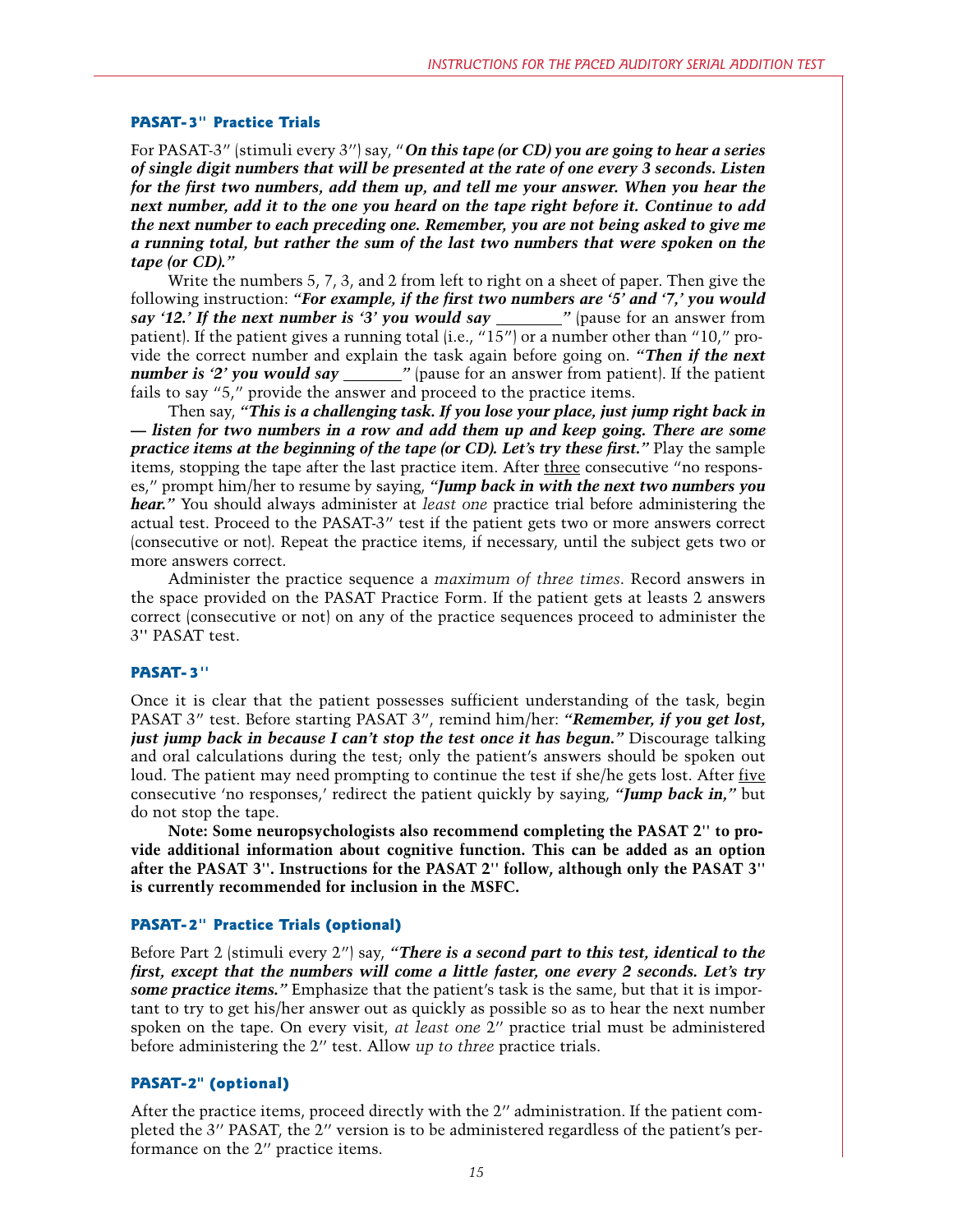#### Completing the PASAT Record Form

Circle all correct answers. Write in any incorrect responses in the space provided. Place a dash when no response is given. If the patient corrects him/herself after giving a response, count the amended answer as the response. The *amended* response is the one that will be used in determining total correct, regardless of whether it was the correct or incorrect response. *Slash through the old response and write in 'SC' with a circle around it to indicate that the patient self-corrected.* 

Each section of the PASAT has a maximum of 60 correct answers (i.e. 61 digits are presented for each part). Count the total number correct (number of circled answers) for PASAT-3'' and record on the PASAT Record Form. Repeat the same scoring procedure for PASAT-2''. (Additional scores can also be computed to examine patterns of responses on the PASAT, but these are beyond the scope of this manual.)

Finally, record any circumstances that you believe may have affected the patient's performance. These are factors that may have affected the trial, but were not severe enough to necessitate repetition of the trial. Examples include, but are not limited to, the following:

- Subtle noises outside of the testing room
- Patient reports frustration or mild distress
- Patient talked during test (other than to give answers)

If a trial must be repeated, indicate this and specify the reason why the trial had to be repeated. Examples of reasons to repeat a trial include, but are not limited to, the following:

- Test interrupted (e.g. someone walked into the room or other major disturbance)
- Examiner error, such as starting the tape in the wrong place or using the wrong form.

Record only totals for the **successfully completed** PASAT-3'' and PASAT-2''.

If the patient is unable to perform the PASAT (i.e., cannot get at least two correct on any 3'' practice and at least one correct on the test portion), the examiner should indicate "Unable to complete due to cognitive limitations" and record any specific observations. If the patient did not complete a trial for any other reason, record the reasons for this as well (e.g., patient refused to complete test, examiner forgot to administer PASAT-2'', etc.).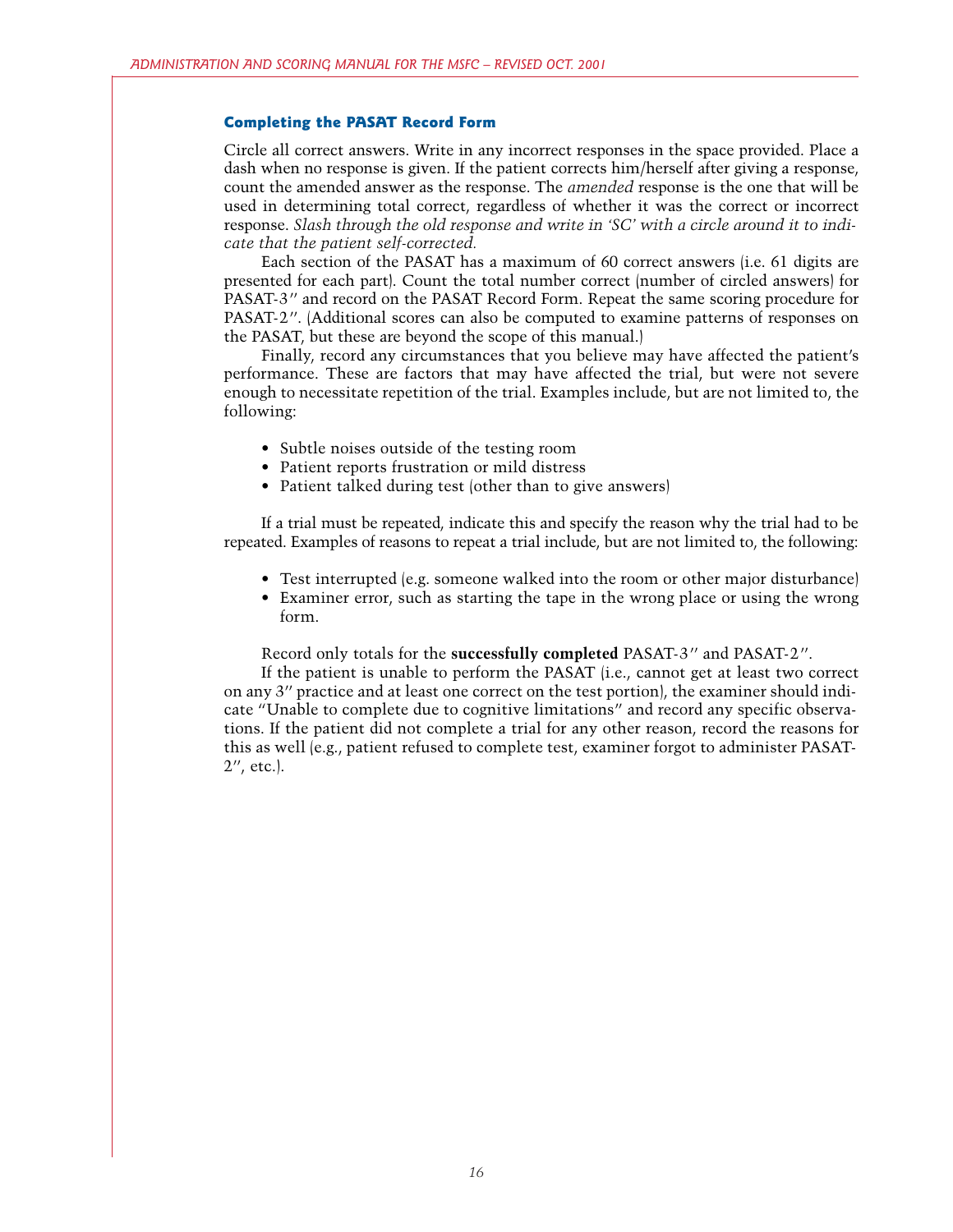### QUESTIONS ABOUT THE **PACED AUDITORY SERIAL ADDITION TEST**

- *Q. Can I operate the tape player/CD player on batteries when administering the PASAT?*
- *A.* No. You should always run the tape player/CD player on electric power to ensure that the rate of stimulus presentation is standardized.
- *Q. What should I do if the patient does not respond at all on the PASAT practice?*
- *A.* If the patient has not made a response to any of the first five stimulus items, stop the practice trial and explain the task again. Remind the patient to state his/her answers aloud. Do not count the five "no responses" as one of the three practice trials. (This situation is likely to occur only on the patient's first visit, when the patient is not familiar with the task. )
- *Q. If the patient has performed well on the PASAT in past visits, do I still have to administer the PASAT practice sequence?*
- *A.* Yes. At least one practice trial for both the 3'' and 2'' PASAT must be administered at every study visit. Failure to administer the practice trial will invalidate the data.
- *Q. What should I do if the patient refuses to do the PASAT practice sequence?*
- *A.* The PASAT practice is an important part of the PASAT and of the overall MSFC. The practice sequence is *not* optional and should not be presented as such. Explain to the patient that he or she must be given at least one 3'' and optionally, the 2'' practice every study visit to maintain consistency. Emphasize the benefits that the practice trial will have on preparing him/her for the task.
- *Q. Am I allowed to provide the patient with helpful strategies for the PASAT?*
- *A.* No. You are allowed to give the patient only the standard instructions. Further explanations are allowed if the patient is having difficulty understanding the test, but these should be general instructions, not specific strategies to improve the patient's score.
- *Q. Is the patient allowed to perform the calculations out loud, for example, to say "3 + 9 is 12'', etc.?*
- *A.* All calculations are to be done silently. Indicate to the patient that oral calculations could interfere with his or her performance. Discourage the patient from talking, except to provide his or her answer. Watch for this behavior during practice trials and correct it before proceeding to the actual test.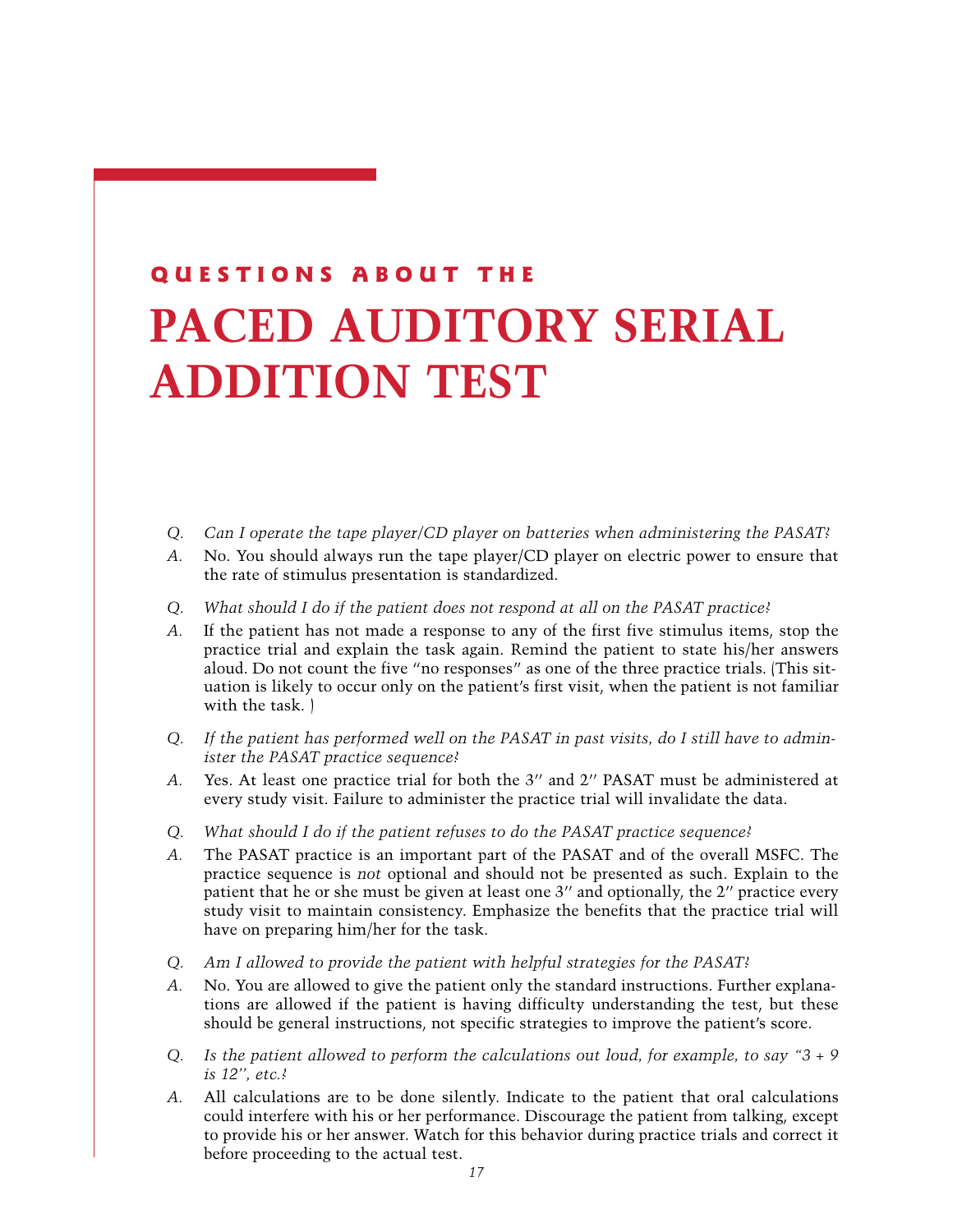- *Q. Is the patient allowed to "write" on the table with his or her finger during the PASAT?*
- *A.* No. Observe the patient during the practice trials for this behavior. Instruct the patient that all calculations are to be done in his or her head and that "writing down" the numbers is not permitted.
- *Q. Is the patient allowed to count on his or her fingers?*
- *A.* No. Again, if this behavior is exhibited by the patient during the practice, explain that is not allowed and that all calculations must be done in the patient's head.
- *Q. I had already started the PASAT test and the patient asked to start over. Is this OK?*
- *A.* No. As the instructions indicate, once the PASAT test has begun, you cannot stop it even if the patient requests to do so. The only reasons that you would stop the PASAT test would be because of a major external disturbance, equipment failure/malfunction, or something of this nature.
- *Q. What should I do if the patient refuses to do the PASAT?*
- *A.* The PASAT is a primary component of the MS Functional Composite. If a patient is unwilling to complete the PASAT, s/he may need to reconsider participation in the study.
- *Q. Is the patient allowed to rest in between the PASAT 3*'' *and the PASAT 2*''*?*
- *A.* No. You should proceed directly from the end of the PASAT 3'' test into the optional two second sequence (i.e., 2" instructions, 2" practice, then 2" test).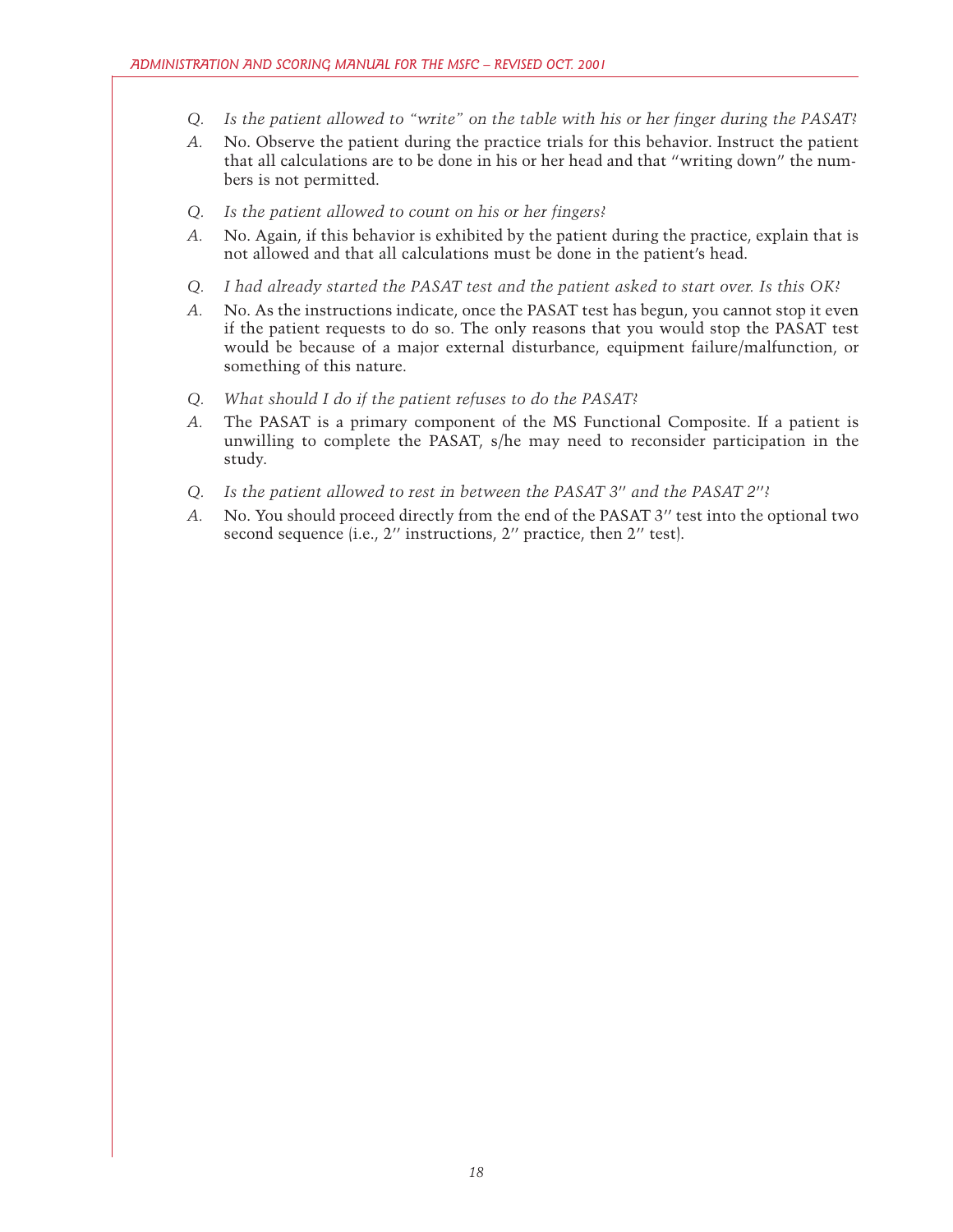### EXAMINING TECHNICIAN **SELF-ASSESSMENT**

Examining technicians are encouraged to be thoroughly familiar with all of the MSFC components prior to administering these to a patient during a study visit. You should be able to answer each of the following questions without referring to the manual.

#### I. GENERAL OVERVIEW

- 1. Please number the following to indicate the correct sequence of tests (1–8):
	- PASAT-3"
	- \_\_\_\_ 9-HPT (Dominant hand)—Trial 1
	- PASAT-2"
	- \_\_\_\_ Timed 25-Foot Walk—Trial 1
	- 9-HPT (Non-dominant hand)—Trial 2
	- \_\_\_\_ 9-HPT (Dominant hand)—Trial 2
	- Timed 25-Foot Walk-Trial 2
	- \_\_\_\_ 9-HPT (Non-dominant hand)—Trial 1
- 2. Why is it important to eliminate distractions during these tests?
- 3. Can the instructions for any of the tests be eliminated if the patient indicates that s/he remembers what to do?

\_\_\_\_\_\_\_\_\_\_\_\_\_\_\_\_\_\_\_\_\_\_\_\_\_\_\_\_\_\_\_\_\_\_\_\_\_\_\_\_\_\_\_\_\_\_\_\_\_\_\_\_\_\_\_\_\_\_\_\_\_\_\_\_\_\_\_\_\_\_\_\_\_\_\_\_\_\_\_\_\_

Yes \_\_\_\_\_ No \_\_\_\_\_

4. Should the patient be allowed to converse with the examiner while performing any of the MSFC tests?

 $Yes \_\_$  No  $\_\_$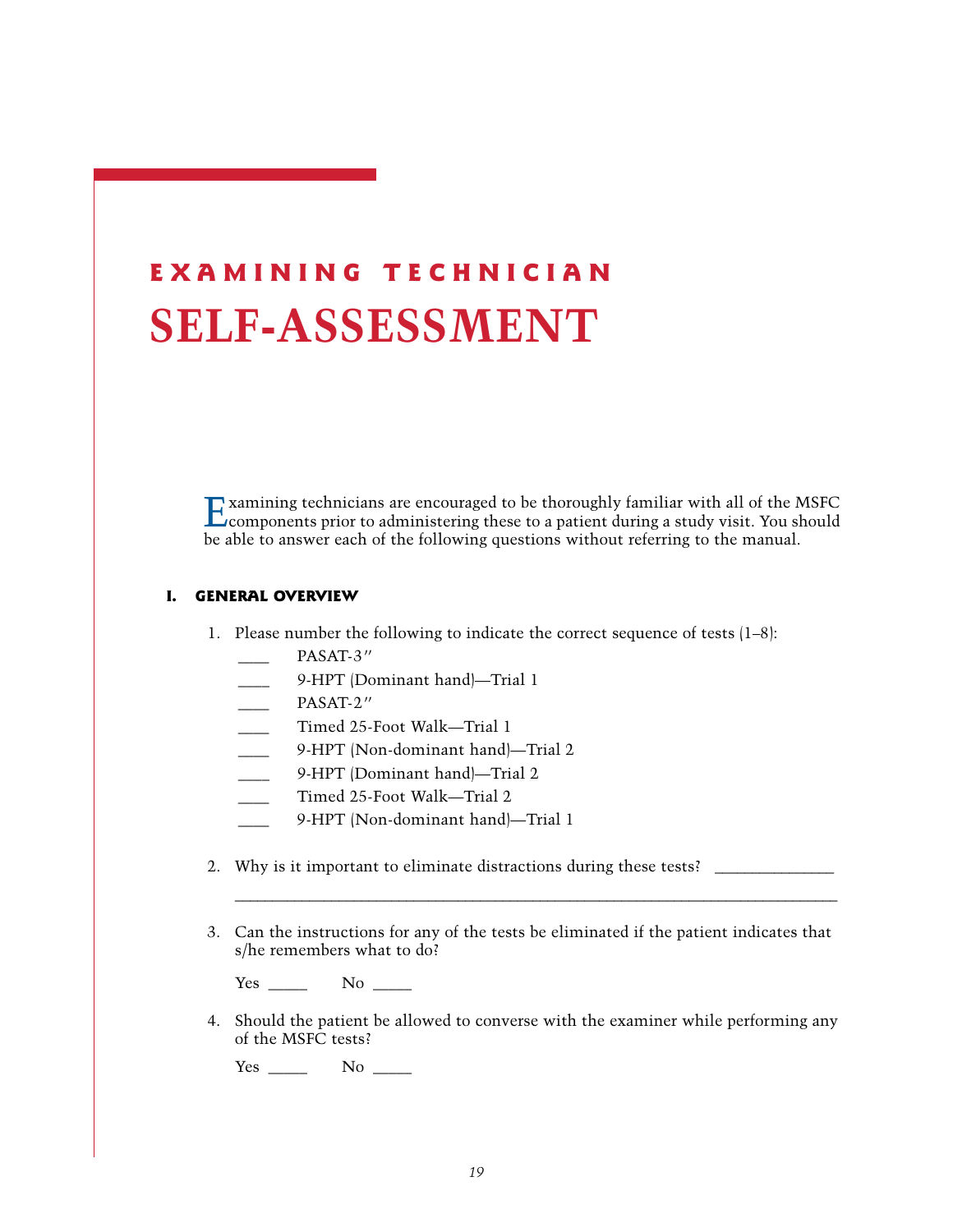### II. TIMED 25-FOOT WALK

|    | 1. Who should determine whether the patient will use an assistive device for this                                                                                      |
|----|------------------------------------------------------------------------------------------------------------------------------------------------------------------------|
| 2. | When is the stopwatch started for this test?                                                                                                                           |
| 3. | Is a patient allowed to use a wall or other support other than the assistive device<br>designated for that patient?                                                    |
|    | $Yes$ No $\rule{1em}{0.15mm}$ No $\rule{1.5mm}{0.15mm}$                                                                                                                |
|    | 4. When is the stopwatch stopped for this test? _________________________________                                                                                      |
|    | 5. What should the examining technician do before Trial 2? _____________________                                                                                       |
|    | 6. What should the examining technician do if s/he realizes midway through testing<br>that the stopwatch was not reset appropriately? ________________________________ |
| 7. | What should the examining technician do if there is an external distraction during<br>testing that affects the time the subject needs to complete this test?           |
|    | 8. For how long is the patient allowed to rest between trials of the Timed 25- Foot                                                                                    |
|    | III. NINE-HOLE PEG TEST (9-HPT)                                                                                                                                        |
|    | 1. What equipment is required for this test?                                                                                                                           |
|    |                                                                                                                                                                        |

3. When is the stopwatch started for this test? \_\_\_\_\_\_\_\_\_\_\_\_\_\_\_\_\_\_\_\_\_\_\_\_\_\_\_\_\_\_\_\_\_

\_\_\_\_\_\_\_\_\_\_\_\_\_\_\_\_\_\_\_\_\_\_\_\_\_\_\_\_\_\_\_\_\_\_\_\_\_\_\_\_\_\_\_\_\_\_\_\_\_\_\_\_\_\_\_\_\_\_\_\_\_\_\_\_\_\_\_\_\_\_\_\_\_\_\_\_\_\_\_\_\_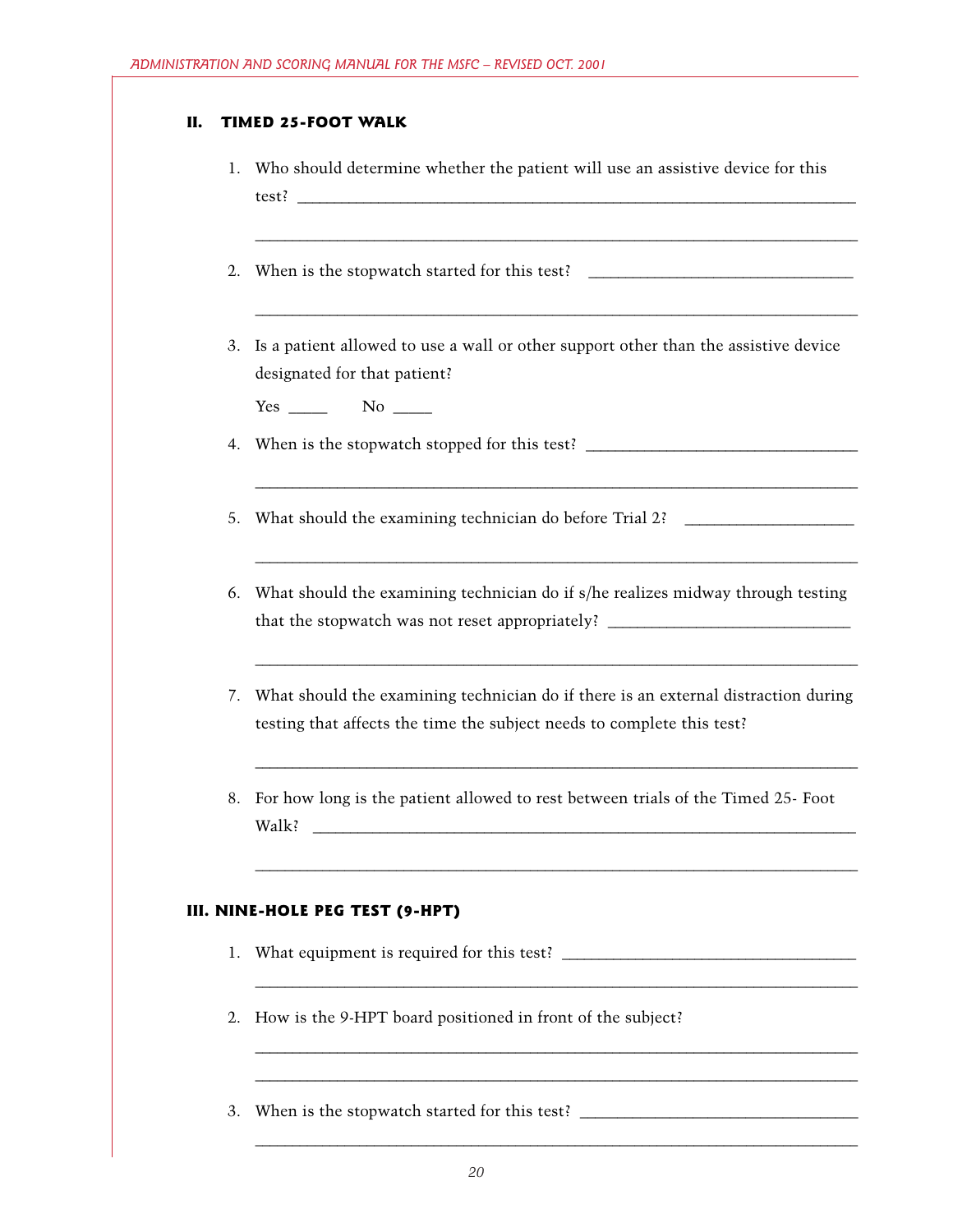4. What should the examining technician do before starting the next trial?

\_\_\_\_\_\_\_\_\_\_\_\_\_\_\_\_\_\_\_\_\_\_\_\_\_\_\_\_\_\_\_\_\_\_\_\_\_\_\_\_\_\_\_\_\_\_\_\_\_\_\_\_\_\_\_\_\_\_\_\_\_\_\_\_\_\_\_\_\_\_\_\_\_\_\_\_\_\_\_\_\_

\_\_\_\_\_\_\_\_\_\_\_\_\_\_\_\_\_\_\_\_\_\_\_\_\_\_\_\_\_\_\_\_\_\_\_\_\_\_\_\_\_\_\_\_\_\_\_\_\_\_\_\_\_\_\_\_\_\_\_\_\_\_\_\_\_\_\_\_\_\_\_\_\_\_\_\_\_\_\_\_\_

\_\_\_\_\_\_\_\_\_\_\_\_\_\_\_\_\_\_\_\_\_\_\_\_\_\_\_\_\_\_\_\_\_\_\_\_\_\_\_\_\_\_\_\_\_\_\_\_\_\_\_\_\_\_\_\_\_\_\_\_\_\_\_\_\_\_\_\_\_\_\_\_\_\_\_\_\_

\_\_\_\_\_\_\_\_\_\_\_\_\_\_\_\_\_\_\_\_\_\_\_\_\_\_\_\_\_\_\_\_\_\_\_\_\_\_\_\_\_\_\_\_\_\_\_\_\_\_\_\_\_\_\_\_\_\_\_\_\_\_\_\_\_\_\_\_\_\_\_\_\_\_\_\_\_\_\_\_\_

\_\_\_\_\_\_\_\_\_\_\_\_\_\_\_\_\_\_\_\_\_\_\_\_\_\_\_\_\_\_\_\_\_\_\_\_\_\_\_\_\_\_\_\_\_\_\_\_\_\_\_\_\_\_\_\_\_\_\_\_\_\_\_\_\_\_\_\_\_\_\_\_\_\_\_\_\_\_\_\_\_

\_\_\_\_\_\_\_\_\_\_\_\_\_\_\_\_\_\_\_\_\_\_\_\_\_\_\_\_\_\_\_\_\_\_\_\_\_\_\_\_\_\_\_\_\_\_\_\_\_\_\_\_\_\_\_\_\_\_\_\_\_\_\_\_\_\_\_\_\_\_\_\_\_\_\_\_\_\_\_\_\_

\_\_\_\_\_\_\_\_\_\_\_\_\_\_\_\_\_\_\_\_\_\_\_\_\_\_\_\_\_\_\_\_\_\_\_\_\_\_\_\_\_\_\_\_\_\_\_\_\_\_\_\_\_\_\_\_\_\_\_\_\_\_\_\_\_\_\_\_\_\_\_\_\_\_\_\_\_\_\_\_

\_\_\_\_\_\_\_\_\_\_\_\_\_\_\_\_\_\_\_\_\_\_\_\_\_\_\_\_\_\_\_\_\_\_\_\_\_\_\_\_\_\_\_\_\_\_\_\_\_\_\_\_\_\_\_\_\_\_\_\_\_\_\_\_\_\_\_\_\_\_\_\_\_\_\_\_\_\_\_\_\_

\_\_\_\_\_\_\_\_\_\_\_\_\_\_\_\_\_\_\_\_\_\_\_\_\_\_\_\_\_\_\_\_\_\_\_\_\_\_\_\_\_\_\_\_\_\_\_\_\_\_\_\_\_\_\_\_\_\_\_\_\_\_\_\_\_\_\_\_\_\_\_\_\_\_\_\_\_\_\_\_\_

\_\_\_\_\_\_\_\_\_\_\_\_\_\_\_\_\_\_\_\_\_\_\_\_\_\_\_\_\_\_\_\_\_\_\_\_\_\_\_\_\_\_\_\_\_\_\_\_\_\_\_\_\_\_\_\_\_\_\_\_\_\_\_\_\_\_\_\_\_\_\_\_\_\_\_\_\_\_\_\_\_

\_\_\_\_\_\_\_\_\_\_\_\_\_\_\_\_\_\_\_\_\_\_\_\_\_\_\_\_\_\_\_\_\_\_\_\_\_\_\_\_\_\_\_\_\_\_\_\_\_\_\_\_\_\_\_\_\_\_\_\_\_\_\_\_\_\_\_\_\_\_\_\_\_\_\_\_\_\_\_\_\_

\_\_\_\_\_\_\_\_\_\_\_\_\_\_\_\_\_\_\_\_\_\_\_\_\_\_\_\_\_\_\_\_\_\_\_\_\_\_\_\_\_\_\_\_\_\_\_\_\_\_\_\_\_\_\_\_\_\_\_\_\_\_\_\_\_\_\_\_\_\_\_\_\_\_\_\_\_\_\_\_\_ \_\_\_\_\_\_\_\_\_\_\_\_\_\_\_\_\_\_\_\_\_\_\_\_\_\_\_\_\_\_\_\_\_\_\_\_\_\_\_\_\_\_\_\_\_\_\_\_\_\_\_\_\_\_\_\_\_\_\_\_\_\_\_\_\_\_\_\_\_\_\_\_\_\_\_\_\_\_\_\_\_ \_\_\_\_\_\_\_\_\_\_\_\_\_\_\_\_\_\_\_\_\_\_\_\_\_\_\_\_\_\_\_\_\_\_\_\_\_\_\_\_\_\_\_\_\_\_\_\_\_\_\_\_\_\_\_\_\_\_\_\_\_\_\_\_\_\_\_\_\_\_\_\_\_\_\_\_\_\_\_\_\_

- 5. When is the position of the 9-HPT apparatus changed?
- 6. What should the examining technician do if a peg falls on the table?
- 7. What should the examining technician do if a peg falls on the floor?
- 8. What should the examining technician do if the patient pauses prior to removing the pegs from the pegboard?
- 9. What should the examining technician do if the patient tries to pick up more than one peg at a time?  $\frac{1}{2}$  and  $\frac{1}{2}$  and  $\frac{1}{2}$  and  $\frac{1}{2}$  and  $\frac{1}{2}$  and  $\frac{1}{2}$  and  $\frac{1}{2}$  and  $\frac{1}{2}$  and  $\frac{1}{2}$  and  $\frac{1}{2}$  and  $\frac{1}{2}$  and  $\frac{1}{2}$  and  $\frac{1}{2}$  and  $\frac{1}{2}$  and  $\frac{1}{$
- 10. When is the stopwatch stopped for this test?
- 11. What should the examining technician do if during testing s/he realizes that the stopwatch was not set appropriately?
- 12. What should the examining technician do if there is an external distraction during testing that affects the time the subject needs to complete the 9-HPT?
- 13. For how long is the patient allowed to rest between trials on the 9-HPT?

#### IV. PASAT

- 1. What equipment is needed for the PASAT?
- 2. Who is responsible for ensuring that the correct PASAT form is used?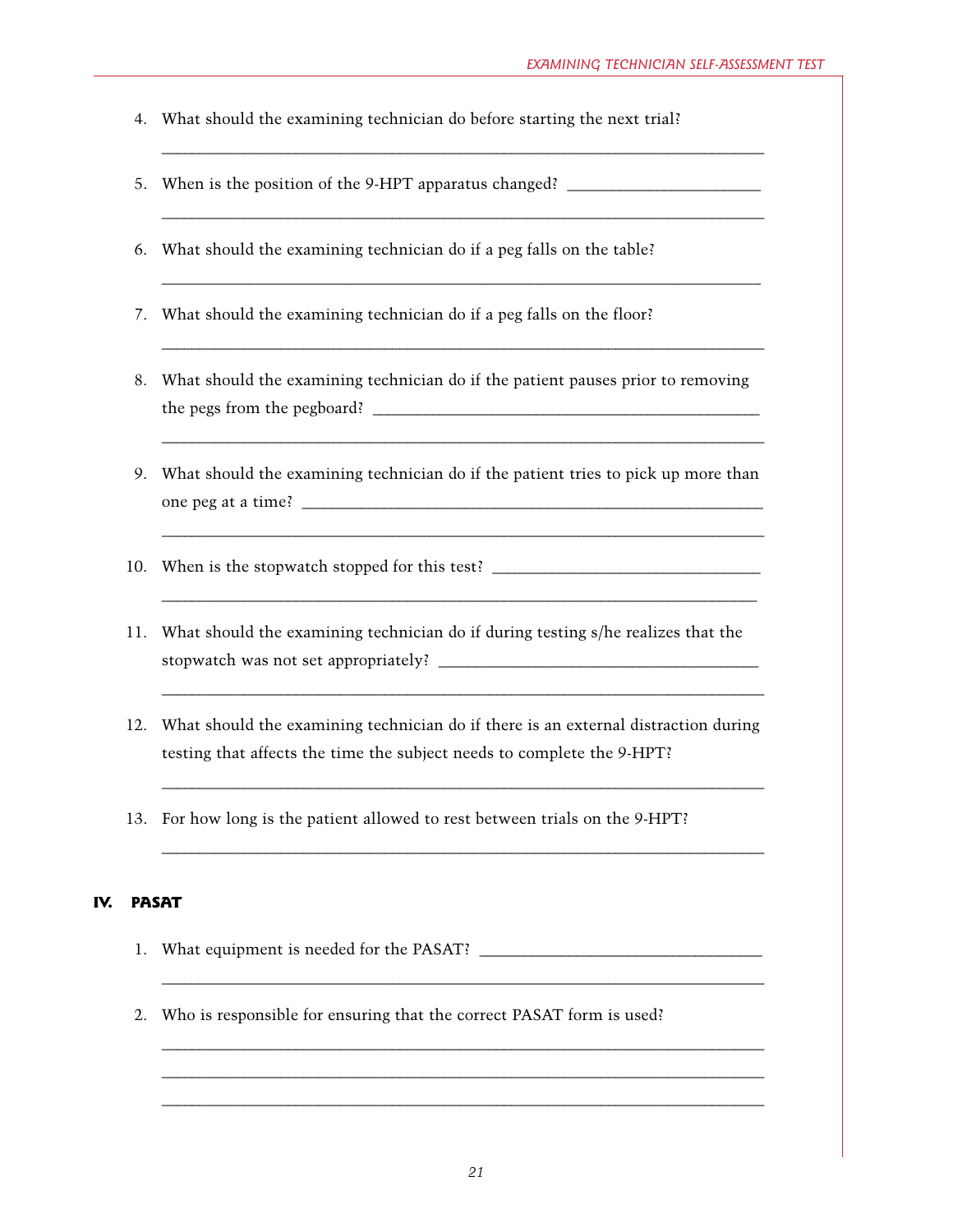|     | 3. Should the tape/CD player be operated on batteries for the PASAT?<br>$Yes \_\_ No \_\_$                                                                 |
|-----|------------------------------------------------------------------------------------------------------------------------------------------------------------|
|     | 4. What is the minimum number of practice trials given before the PASAT-3" or                                                                              |
|     | 5. What is the <i>maximum</i> number of practice trials given before the PASAT-3" or<br>PASAT-2"?                                                          |
|     | 6. Which three conditions warrant stopping the practice trials prior to completion?                                                                        |
|     | 7. What is the correct way to record the patient's responses on the PASAT Record<br>Form?                                                                  |
|     |                                                                                                                                                            |
|     | No Responses:                                                                                                                                              |
|     | 8. What should the examining technician do if the patient indicates s/he wants to<br>start the test over?                                                  |
|     | 9. What is the minimum number of correct PASAT-3" responses the patient must<br>have during the randomization visit in order to be eligible for the study? |
| 10. | For how long is the patient allowed to rest between the PASAT-3" and the PASAT-<br>$2''$ ?                                                                 |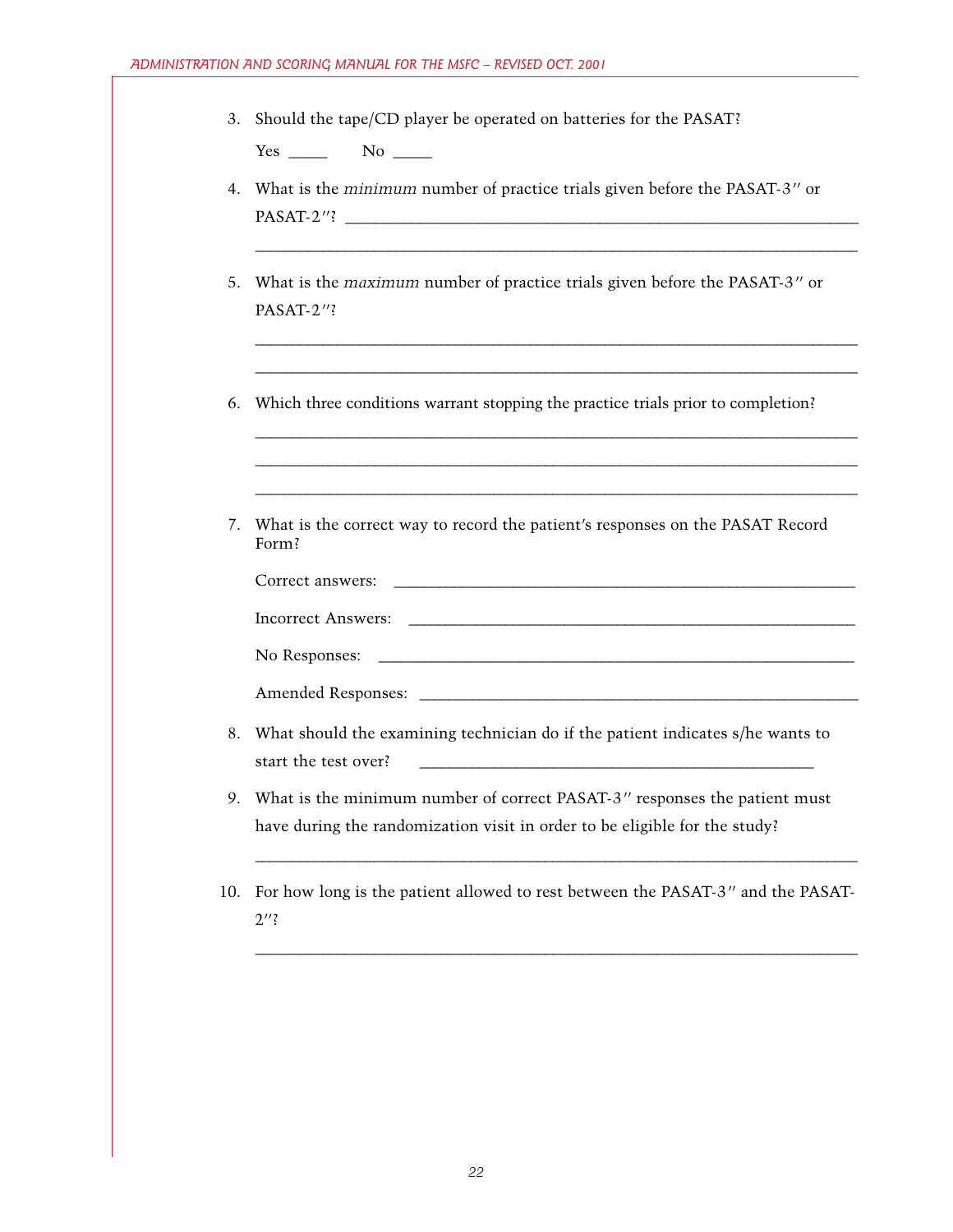### EXAMINING TECHNICIAN **SELF-ASSESSMENT TEST ANSWERS**

#### I. GENERAL OVERVIEW

- 1. Please number the following to indicate the correct sequence of tests (1–8):
	- \_\_\_\_\_7 PASAT-3''
	- \_\_\_\_\_ 3 9-HPT (Dominant hand)—Trial 1
	- \_\_\_\_\_8 PASAT-2''
	- \_\_\_\_\_ 1 Timed 25-Foot Walk—Trial 1
	- \_\_\_\_\_ 6 9-HPT (Non-dominant hand)—Trial 2
	- \_\_\_\_\_ 4 9-HPT (Dominant hand)—Trial 2
	- \_\_\_\_\_ 2 Timed 25-Foot Walk—Trial 2
	- \_\_\_\_\_ 5 9-HPT (Non-dominant hand)—Trial 1
- 2. Why is it important to eliminate distractions during these tests?

*To provide patients with the optimal testing environment; to minimize variability in testing conditions from one study visit to the next.*

3. Can the instructions for any of the tests be eliminated if the patient indicates that s/he remembers what to?

 $Yes \_\_\_\_$  No  $X$ 

4. Should the patient be allowed to converse with the examiner while performing any of the MSFC tests?

 $Yes \_\_\_\_$  No  $X$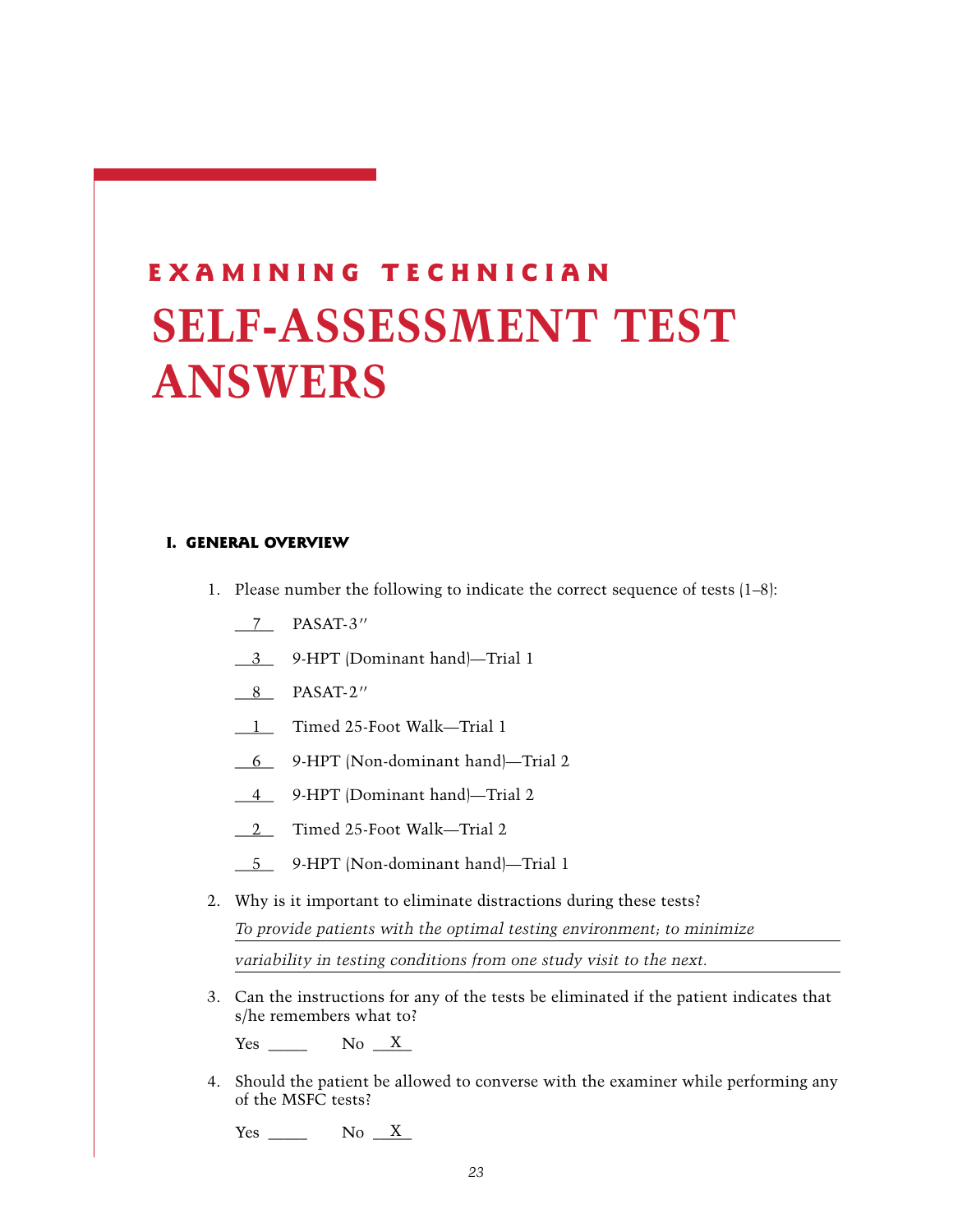#### II. TIMED 25-FOOT WALK

1. Who determines whether or not the patient will use an assistive device for this test throughout the course of the study?

*The treating physician (at the initial visit, and at a subsequent visit if a change is required).*

2. When is the stopwatch started for this test?

*When the patient's front foot crosses the starting line.*

3. Is a patient allowed to use a wall or other support other than the assistive device assigned by the treating physician?

 $Yes \t No \t X$ 

4. When is the stopwatch stopped for this test? *When the patient's front foot crosses the finish line.*

5. What should the examining technician do before Trial 2? *Record the time (in seconds), then reset the stopwatch.*

6. What should the examining technician do if s/he realizes midway through testing that the stopwatch was not reset appropriately?

*Start the trial over and note the reason the trial was repeated on the* 

*Timed 25-Foot Walk Record Form.*

7. What should the examining technician do if there is an external distraction during testing that affects the time the subject needs to complete this test?

*Start the trial over and note the circumstances on the Timed 25-Foot Walk*

*Record Form.*

8. For how long is the patient allowed to rest between trials of the Timed 25- Foot Walk?

*The patient is allowed to rest a maximum of 5 minutes between Trial 1 and Trial 2 of the Timed 25-Foot Walk.*

#### III. NINE-HOLE PEG TEST (9HPT)

- 1. What equipment is required for this test? *You will need the 9-HPT apparatus, Dycem, a stopwatch, a clipboard, the 9-HPT Record Form, and a pen.*
- 2. How is the 9-HPT board positioned in front of the subject? *The apparatus is placed securely on the Dycem, with the apparatus set up horizontally in front of the patients, with the peg container in front of the hand being tested.*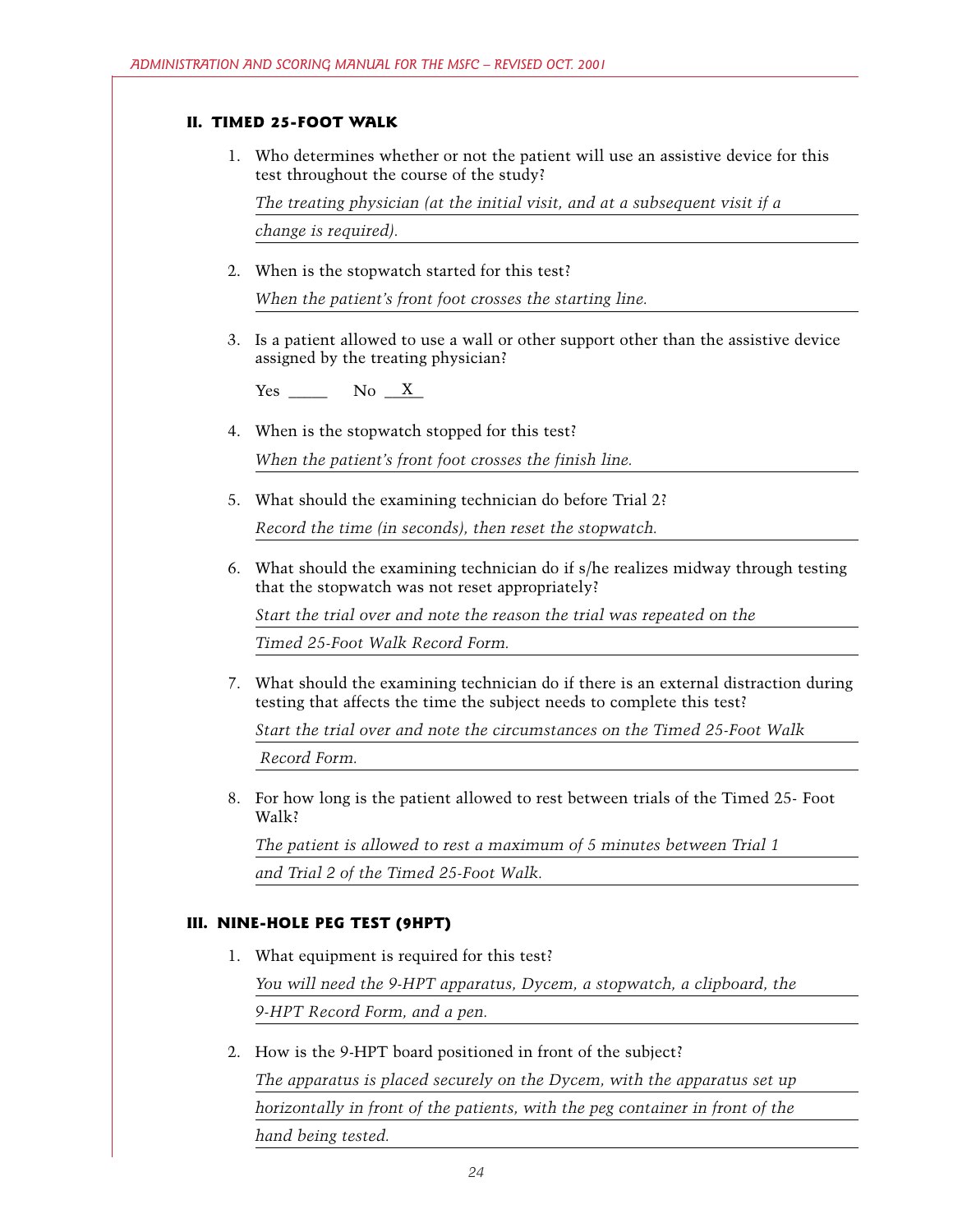- 3. When is the stopwatch started for this test? *When the patient touches the first peg.*
- 4. What should the examining technician do before starting the next trial? *Record the time (in seconds), then reset the stopwatch.*
- 5. When is the position of the 9-HPT apparatus changed? *After completing Trial 2 with the dominant hand but before beginning Trial 1 with the non-dominant hand.*
- 6. What should the examining technician do if a peg falls on the table? *Let the patient retrieve it (you may prompt him/her to do so if needed).*
- 7. What should the examining technician do if a peg falls on the floor? *The technician should retrieve it.*
- 8. What should the examining technician do if the patient pauses prior to removing the pegs from the pegboard? *Prompt the patient with "And now remove them all."*
- 9. What should the examining technician do if the patient tries to pick up more than one peg at a time?

*Prompt the patient with, "Pick up one peg at a time." If the patient continues to take two pegs at a time or more than two pegs, start the trial over, noting the circumstance on the 9-HPT Record Form.*

- 10. When is the stopwatch stopped for this test? *When the last peg hits the container.*
- 11. What should the examining technician do if during testing s/he realizes that the stopwatch was not set appropriately? *Start the trial over and note the circumstance on the 9-HPT Record Form.*
- 12. What should the examining technician do if there is an external distraction during testing that affects the time the subject needs to complete the 9HPT? *Start the trial over and note the circumstance on the 9-HPT Record Form.*
- 13. For how long is the patient allowed to rest between trials of the 9-HPT?

*The patient is not allowed to rest between trials of the 9-HPT.*

### IV. PASAT

1. What equipment is needed for the PASAT? *You will need the cassette tape/CD player, PASAT tape/CD, PASAT Record Form, a clipboard and a pen.*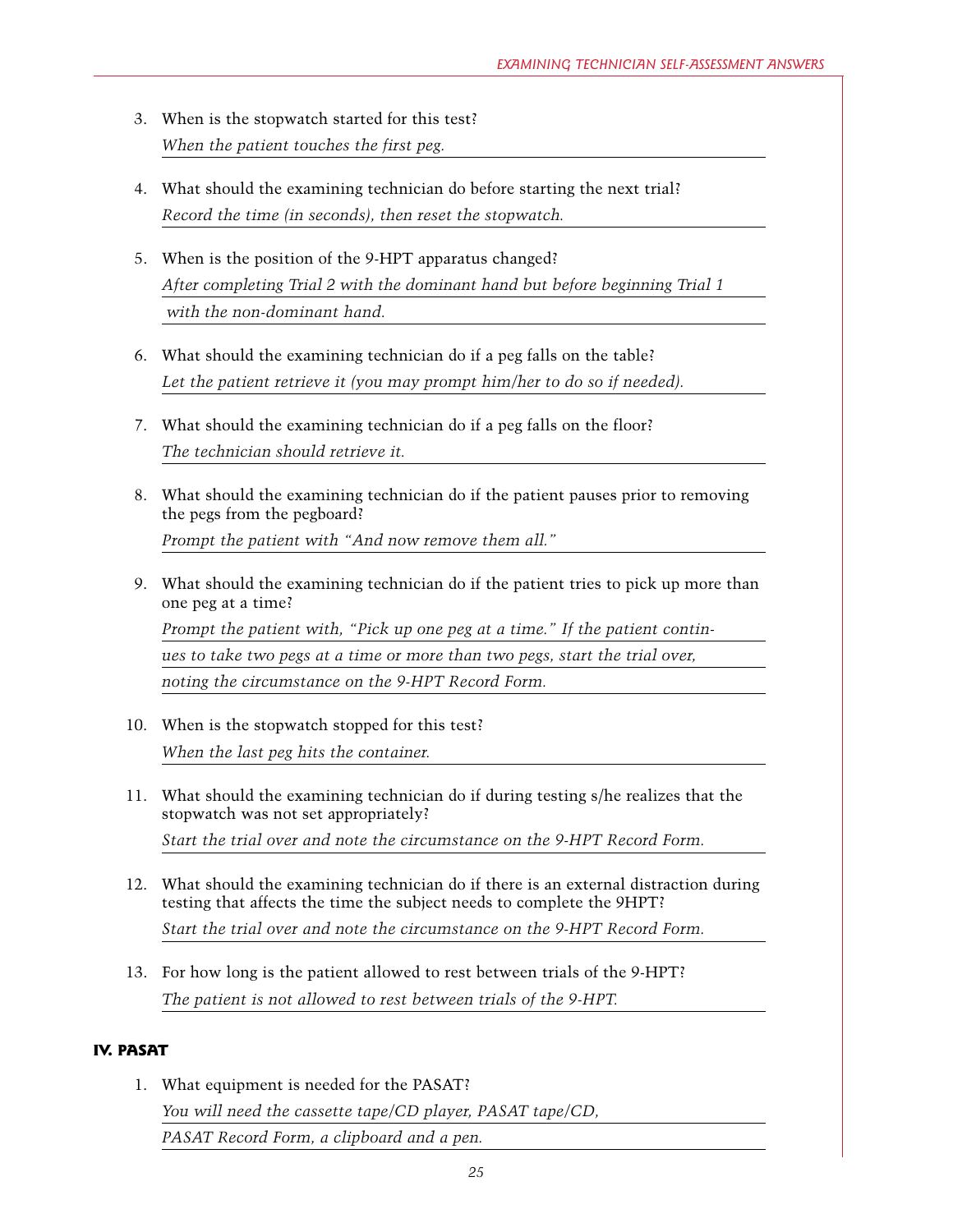| 2.  |                                                                                                        | Who is responsible for ensuring that the correct PASAT form is used?                                                                                    |  |  |  |  |
|-----|--------------------------------------------------------------------------------------------------------|---------------------------------------------------------------------------------------------------------------------------------------------------------|--|--|--|--|
|     | The study coordinator should provide the examining technician with the                                 |                                                                                                                                                         |  |  |  |  |
|     |                                                                                                        | PASAT form specified for that patient for that study visit. The examining                                                                               |  |  |  |  |
|     |                                                                                                        | technician should double check that the correct form has been pulled prior                                                                              |  |  |  |  |
|     | the patient's arrival.                                                                                 |                                                                                                                                                         |  |  |  |  |
| 3.  |                                                                                                        | Can the tape/CD player be operated on batteries for the PASAT?                                                                                          |  |  |  |  |
|     | $\overline{N_0} \_X$<br>$Yes \_\_$                                                                     |                                                                                                                                                         |  |  |  |  |
| 4.  | What is the minimum number of practice trials given before the PASAT-3" or<br>PASAT-2"?                |                                                                                                                                                         |  |  |  |  |
|     | One. At least one practice trial must be given before each section of the                              |                                                                                                                                                         |  |  |  |  |
|     | PASAT.                                                                                                 |                                                                                                                                                         |  |  |  |  |
| 5.  | What is the maximum number of practice trials given before the PASAT-3" or<br>PASAT-2"?                |                                                                                                                                                         |  |  |  |  |
|     | Three                                                                                                  |                                                                                                                                                         |  |  |  |  |
| 6.  | Which three conditions warrant stopping the practice trials prior to completion?                       |                                                                                                                                                         |  |  |  |  |
|     | 1) If the patient gives a running total.                                                               |                                                                                                                                                         |  |  |  |  |
|     |                                                                                                        | 2) If the patient adds the current digit to the digit two items prior to it.                                                                            |  |  |  |  |
|     |                                                                                                        | 3) If the patient does not respond to any of the first three stimulus digits.                                                                           |  |  |  |  |
| 7.  | What is the correct way to record the patient's responses on the PASAT Record<br>Form?                 |                                                                                                                                                         |  |  |  |  |
|     | Correct answers:                                                                                       | Circle the correct answer.                                                                                                                              |  |  |  |  |
|     | <b>Incorrect Answers:</b>                                                                              | Write in the patient's incorrect response on the lines provided.                                                                                        |  |  |  |  |
|     | No Responses:                                                                                          | Place a dash.                                                                                                                                           |  |  |  |  |
|     |                                                                                                        | Amended responses: Slash through the old response and write in 'SC' with a circle<br>around it to indicate that the patient self-corrected.             |  |  |  |  |
| 8.  | What should the examining technician do if the patient indicates s/he wants to<br>start the test over? |                                                                                                                                                         |  |  |  |  |
|     |                                                                                                        | This is not permitted. Once the trial is started, it cannot be repeated even if                                                                         |  |  |  |  |
|     |                                                                                                        | the patient requests it. Encourage the patient to jump back in.                                                                                         |  |  |  |  |
| 9.  |                                                                                                        | What is the minimum number of correct PASAT-3" responses the patient must<br>have during the randomization visit in order to be eligible for the study? |  |  |  |  |
|     |                                                                                                        |                                                                                                                                                         |  |  |  |  |
|     | One                                                                                                    |                                                                                                                                                         |  |  |  |  |
| 10. |                                                                                                        | For how long is the patient allowed to rest between PASAT-3" and PASAT-2"?                                                                              |  |  |  |  |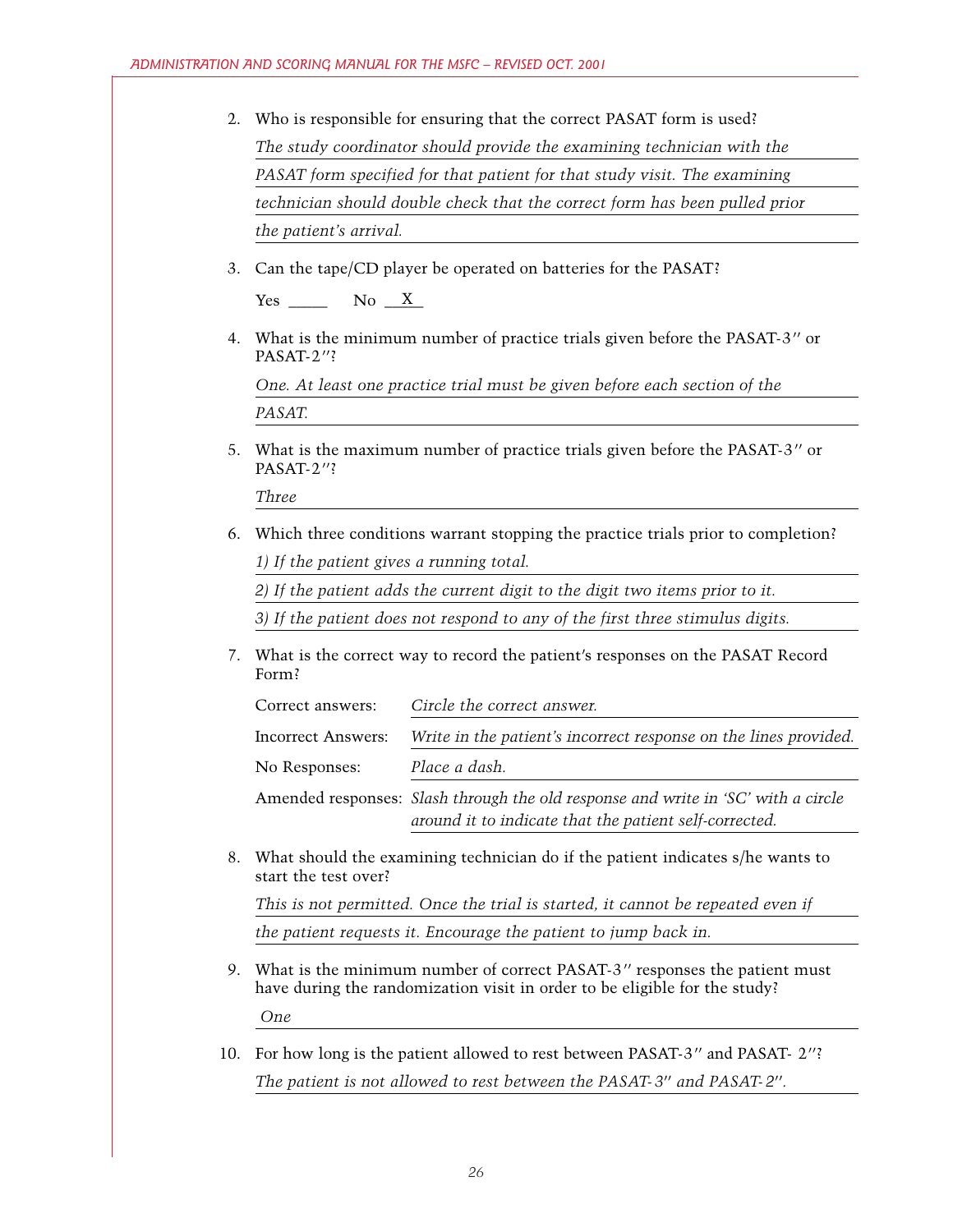### RECORD FORMS FOR THE **MULTIPLE SCLEROSIS FUNCTIONAL COMPOSITE MULTIPLE SCLEROSIS FUNCTIONAL COMPOSITE**

| <b>LOWER EXTREMITY FUNCTION: TIMED 25-FOOT WALK</b>                                     |                           |                         |                 |
|-----------------------------------------------------------------------------------------|---------------------------|-------------------------|-----------------|
| Subject ID Number<br>Subject Initials                                                   | Visit<br>Date:            | Day<br>Month            | Year            |
|                                                                                         | <b>TIMED 25-FOOT WALK</b> |                         |                 |
| Did patient wear an AFO?                                                                | Yes                       | N <sub>0</sub>          |                 |
| Was assistive device used?                                                              | Yes                       | lNo                     |                 |
| Assistive device used (mark one):<br><b>Unilateral Assistance</b>                       | Cane                      | $\exists$ Crutch        |                 |
| <b>Bilateral Assistance</b>                                                             | Cane                      | $\exists$ Crutch        | Walker/Rollator |
|                                                                                         | <b>Trial 1</b>            |                         |                 |
| Time for 25-Foot Walk                                                                   |                           |                         | seconds         |
| For a complete trial, record any circumstances that affected the patient's performance: |                           |                         |                 |
|                                                                                         |                           |                         |                 |
| If trial was not completed (mark one):                                                  |                           | Specify:                |                 |
| Unable to complete trial due to physical limitations                                    |                           |                         |                 |
| Other<br>HIII≫                                                                          |                           |                         |                 |
|                                                                                         | <b>Trial 2</b>            |                         |                 |
| Time for 25-Foot Walk                                                                   |                           |                         | seconds         |
| For a complete trial, record any circumstances that affected the patient's performance: |                           |                         |                 |
|                                                                                         |                           |                         |                 |
| If trial was not completed (mark one):                                                  |                           | Specify:                |                 |
| Unable to complete trial due to physical limitations                                    |                           |                         |                 |
| Other<br>HII                                                                            |                           |                         |                 |
| Did it take more than two attempts to get two successful trials?                        |                           | $\Box$ Yes<br>$\Box$ No |                 |

If yes, please specify reasons(s) for more than two attempted trials: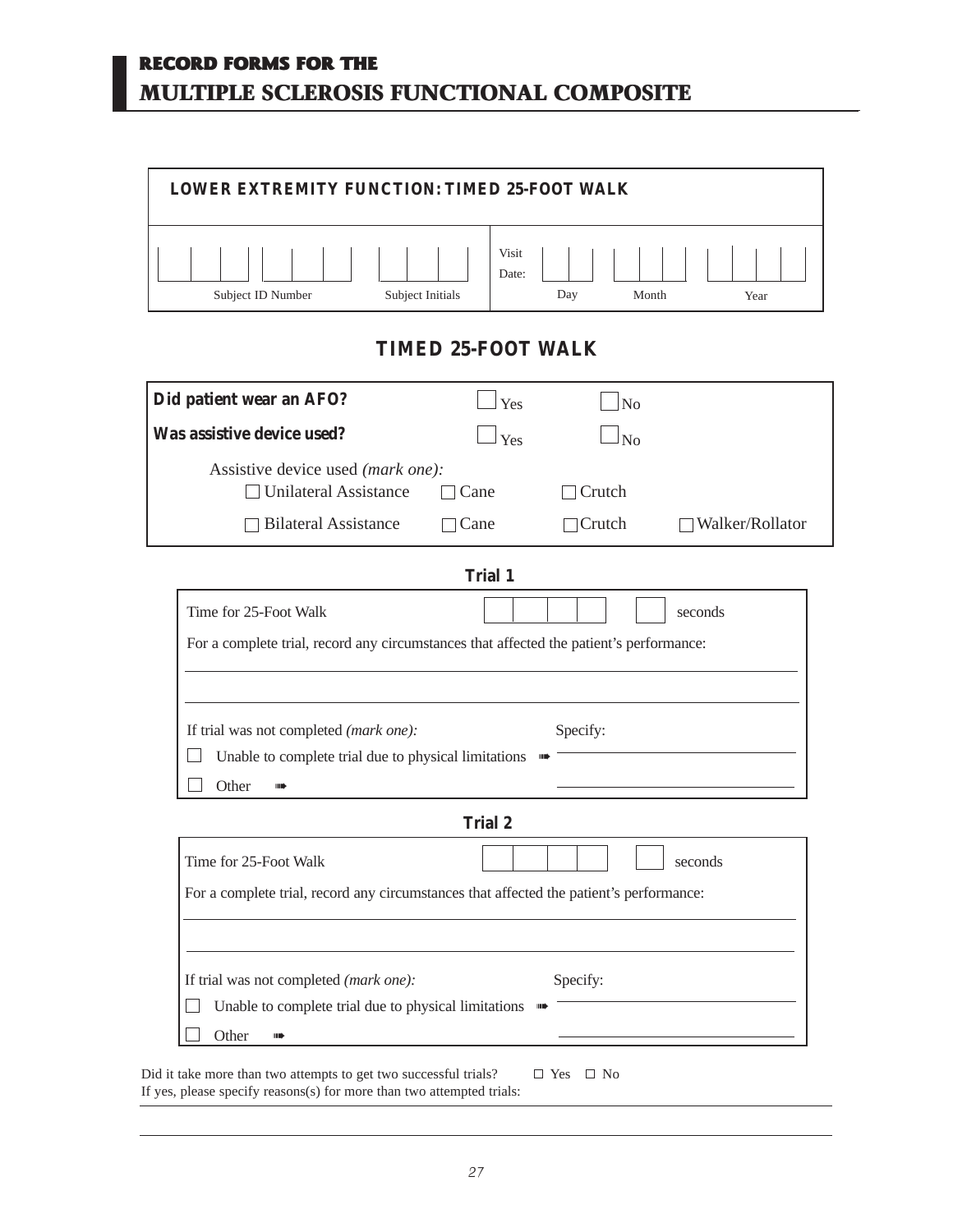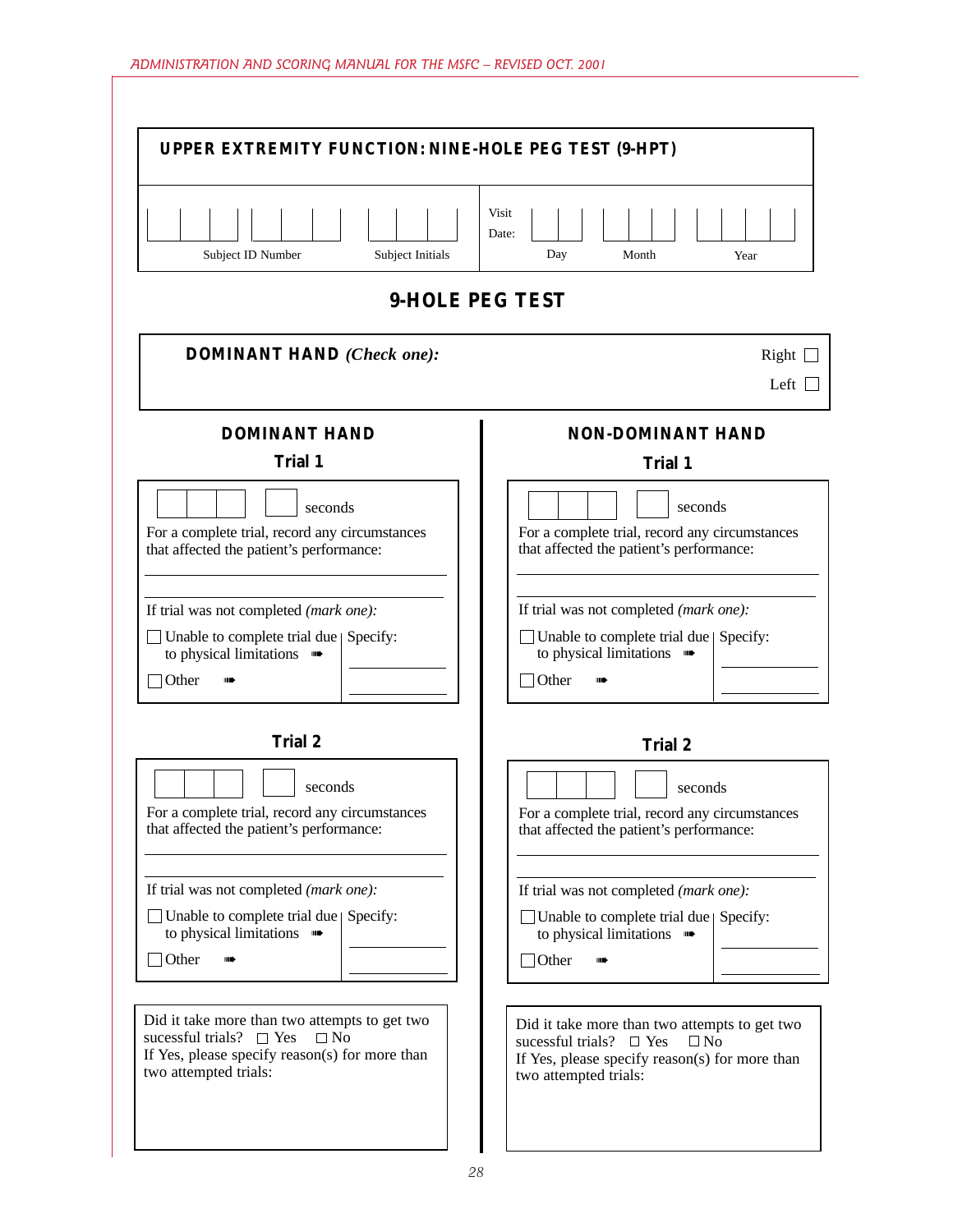#### *FORMS FOR THE MULTIPLE SCLEROSIS FUNCTIONAL COMPOSITE*

|                                                                | Subject ID Number                |                          | Subject Initials                   |                                    | Visit<br>Date:<br>Day       |                         | Month                               | Year               |                                  |
|----------------------------------------------------------------|----------------------------------|--------------------------|------------------------------------|------------------------------------|-----------------------------|-------------------------|-------------------------------------|--------------------|----------------------------------|
| RATE #1<br>(3 sec.)                                            |                                  |                          |                                    |                                    | <b>PASAT</b> Practice Items |                         |                                     |                    |                                  |
| $9 + 1$<br>$10-$                                               | $\mathfrak{Z}$<br>$\overline{4}$ | $\mathfrak{S}$<br>8      | $\boldsymbol{2}$<br>$\overline{7}$ | 6<br>8                             | $\overline{4}$<br>10.       | 9<br>13                 | $\boldsymbol{7}$<br>16.             | $\mathbf{1}$<br>8  | $\overline{4}$<br>5              |
| $9 + 1$<br>$10-$                                               | $\mathfrak{Z}$<br>$\overline{4}$ | $\mathfrak{S}$<br>8.     | $\overline{2}$<br>7.               | 6<br>8                             | $\overline{4}$<br>10        | 9<br>13.                | $\overline{7}$<br>16.               | $\mathbf{1}$<br>8  | $\overline{4}$<br>5.             |
| $9 + 1$<br>$10-$                                               | $\mathfrak{Z}$<br>$\overline{4}$ | $\mathfrak{S}$<br>8.     | $\mathbf{2}$<br>7 <sub>1</sub>     | 6<br>8                             | $\overline{4}$<br>10.       | 9<br>$13-$              | $\boldsymbol{7}$<br>16 <sub>z</sub> | $\mathbf{1}$<br>8. | $\overline{4}$<br>5 <sub>1</sub> |
|                                                                |                                  |                          |                                    |                                    |                             |                         |                                     |                    |                                  |
|                                                                |                                  |                          |                                    |                                    | <b>PASAT</b> Practice Items |                         |                                     |                    |                                  |
| $3 + 8$<br>$11$ <sub>——</sub>                                  | $\vert 2 \vert$<br>$10-$         | $\tau$<br>$9-$           | 9<br>$16$ <sub>——</sub>            | $\mathbf{1}$<br>$10$ —             | 8<br>$9$ —                  | 5 <sup>7</sup><br>$13-$ | $\overline{2}$<br>$7-$              | 6<br>$8-$          | $\overline{4}$<br>$10-$          |
| RATE #2<br>$(2 \text{ sec.})$<br>$3 + 8$<br>$11$ <sub>——</sub> | 2<br>$10-$                       | $\boldsymbol{7}$<br>$9-$ | 9<br>$16$ <sub>——</sub>            | $\mathbf{1}$<br>$10$ <sub>——</sub> | $8\,$<br>$9-$               | 5<br>$13-$              | $\overline{2}$<br>$7-$              | 6<br>$8-$          | $\overline{4}$<br>$10-$          |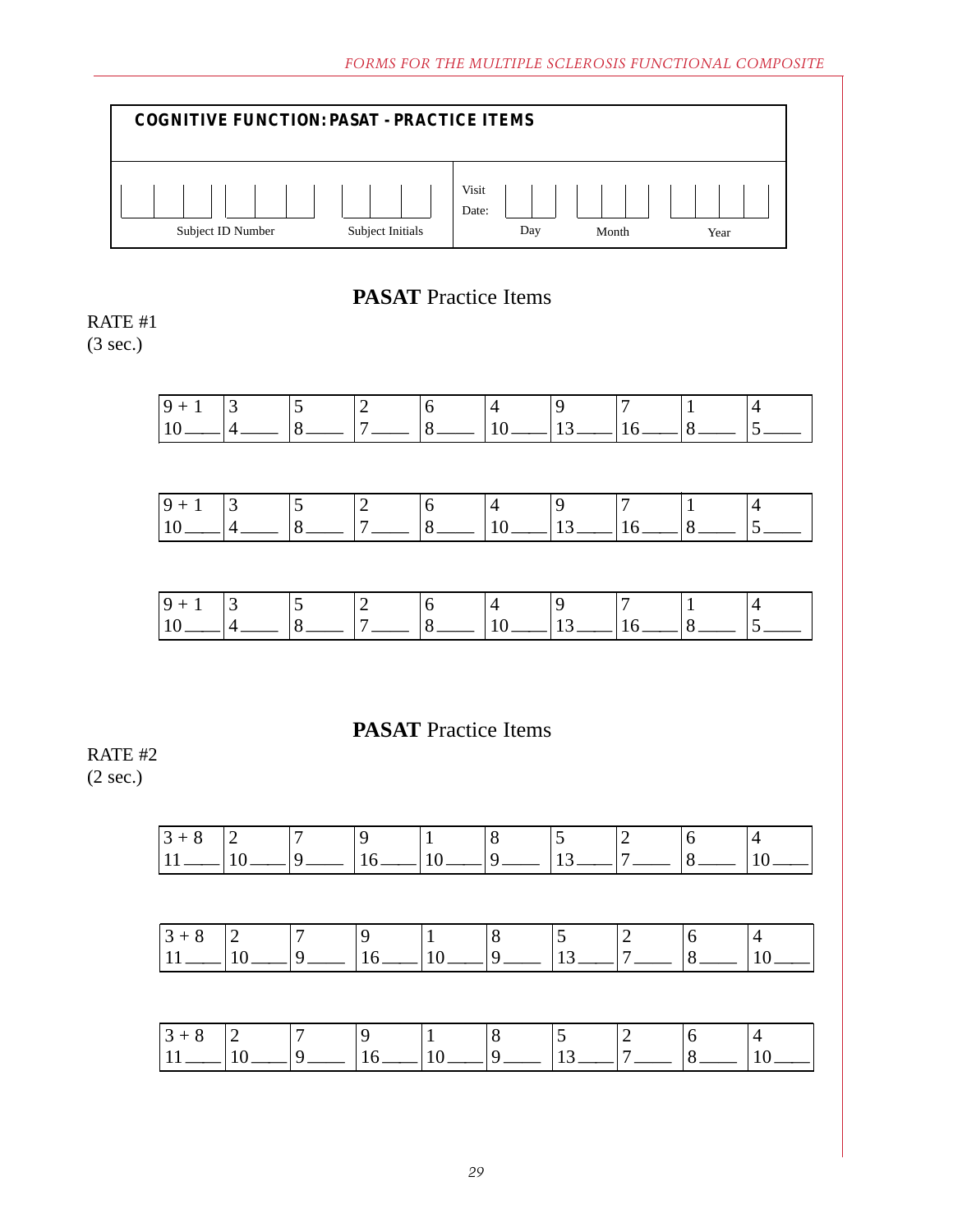1 + 4 8 1 5 1 3 7 2 6 9  $5 \underline{\hspace{1cm}} 12 \underline{\hspace{1cm}} 9 \underline{\hspace{1cm}} 6 \underline{\hspace{1cm}} 6 \underline{\hspace{1cm}} 4 \underline{\hspace{1cm}} 10 \underline{\hspace{1cm}} 9 \underline{\hspace{1cm}} 8 \underline{\hspace{1cm}} 15 \underline{\hspace{1cm}}$ 4 |7 |3 |5 |3 |6 |8 |2 |5 |1 <u>13—— | 11—— | 10—— | 8—— | 9—— | 14—— | 10—— | 7—— | 6——</u> 5 |4 |6 |3 |8 |1 |7 |4 |9 |3 6—— 9—— 10—— 9—— 11—— 9—— 8—— 11—— 13—— 12—— 7269524831 10—— 9—— 8—— 15—— 14—— 7—— 6—— 12—— 11—— 4—— 8 | 5 | 7 | 1 | 8 | 2 | 4 | 9 | 7 | 9 9—— 13—— 12—— 8—— 19—— 10—— 6—— 13—— 16—— 16—— 3 |1 |5 |7 |4 |8 |1 |3 |8 |2  $12$   $|4$   $|6$   $|12$   $|11$   $|12$   $|9$   $|4$   $|11$   $|10$ Total Correct  $(raw) =$  Percent Correct = \_\_\_\_\_\_\_\_ RATE #1  $(3 \text{ sec})$  $4+3$  |7 |2 |5 |1 |8 |6 |9 |1 |7 7—— 10—— 9—— 7—— 6—— 9—— 14—— 15—— 10—— 8—— 9 |4 |6 |3 |5 |8 |1 |6 |2 |7 <u>16—— | 13—— | 10—— | 9—— | 8—— | 13—— | 9—— | 7—— | 8 —— | 9——</u> 5 |9 |4 |5 |2 |6 |4 |8 |3 |5 <u>12 — | 14 — | 13 — | 9 — | 7 — | 8 — | 10 — | 12 — | 11 — | 8 — |</u> 9 | 7 | 4 | 2 | 8 | 5 | 2 | 1 | 6 | 4 <u>14—— | 16—— | 11—— | 6—— | 10—— | 13—— | 7—— | 2—— | 10—— | 10——</u> 7359645394 11—— 10—— 8—— 14—— 15—— 10—— 9—— 8—— 12—— 13—— 1 |8 |3 |1 |6 |8 |5 |4 |2 |6 5—— 9—— 11—— 4—— 7—— 14—— 13—— 9—— 6—— 8—— RATE #2 (2 sec) **COGNITIVE FUNCTION: PASAT - FORM A** Subject ID Number Subject Initials Day Month Year Visit Date: Subject Initials

Total Correct  $(raw) =$  Percent Correct = \_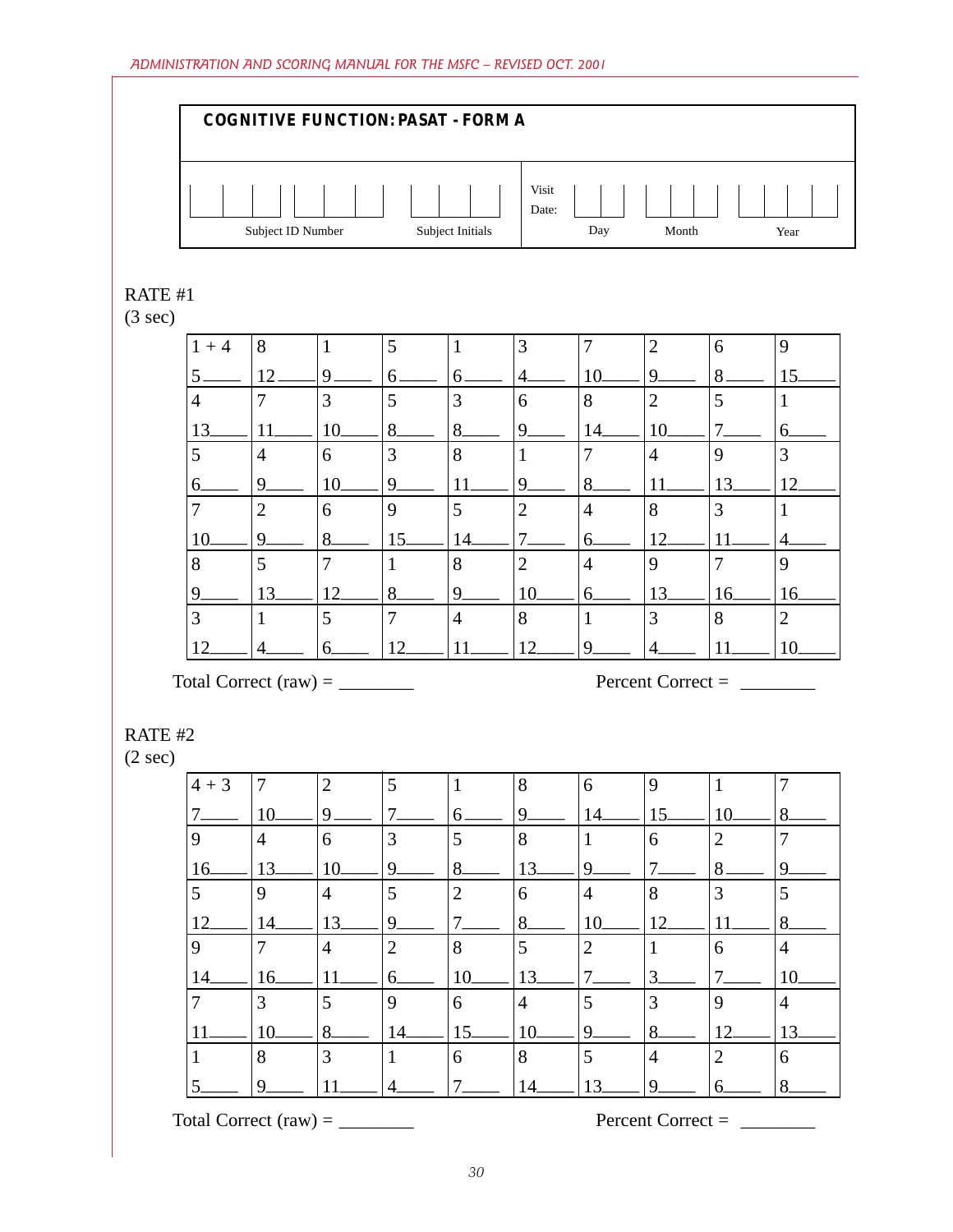

RATE #2

(2 sec)

| $7 + 8$        | 6              | 3              | 7              | 5   | 9   | 1              | $\overline{2}$ | 6    | 8              |
|----------------|----------------|----------------|----------------|-----|-----|----------------|----------------|------|----------------|
| 15.            | 14.            | 9.             | 10.            | 12. | 14. | 10.            | 3.             | 8.   | 14.            |
| 3              | 6              | $\overline{2}$ | 5              | 9   | 7   | $\mathbf{1}$   | 8              | 3    | 6              |
| 11             | $9 -$          | 8.             | $7_{-}$        | 14. | 16. | 8.             | $9-$           | 11   | 9.             |
| 7              | $\overline{4}$ | $\overline{2}$ | 5              | 3   | 8   | 6              | $\overline{2}$ | 3    | 7              |
| 13.            | 11             | 6.             | 7 <sub>1</sub> | 8   | 11  | 14.            | 8.             | 5.   | 10.            |
| $\mathfrak{Z}$ | 5              | $\overline{2}$ | 8              | 5   | 3   | $\overline{7}$ | $\overline{4}$ | 1    | 5              |
| 10.            | 8              | 7              | 10.            | 13. | 8.  | 10.            | 11             | 5.   | 6.             |
| $\overline{2}$ | $\overline{4}$ | $\mathbf{1}$   | 6              | 3   | 9   | 7              | $\mathbf{1}$   | 8    | $\overline{4}$ |
|                | 6.             | 5              | $7-$           | 9   | 12. | 16.            | 8.             | $9-$ | 12             |
| 6              | $\overline{2}$ | 5              | 8              |     | 9   | $\overline{7}$ | $\overline{2}$ | 8    | 3              |
| 10.            | 8              |                | 13.            | 9   | 10. | 16.            | 9              | 10.  | 11             |

Total Correct  $(raw) =$  Percent Correct = \_\_\_\_\_\_\_\_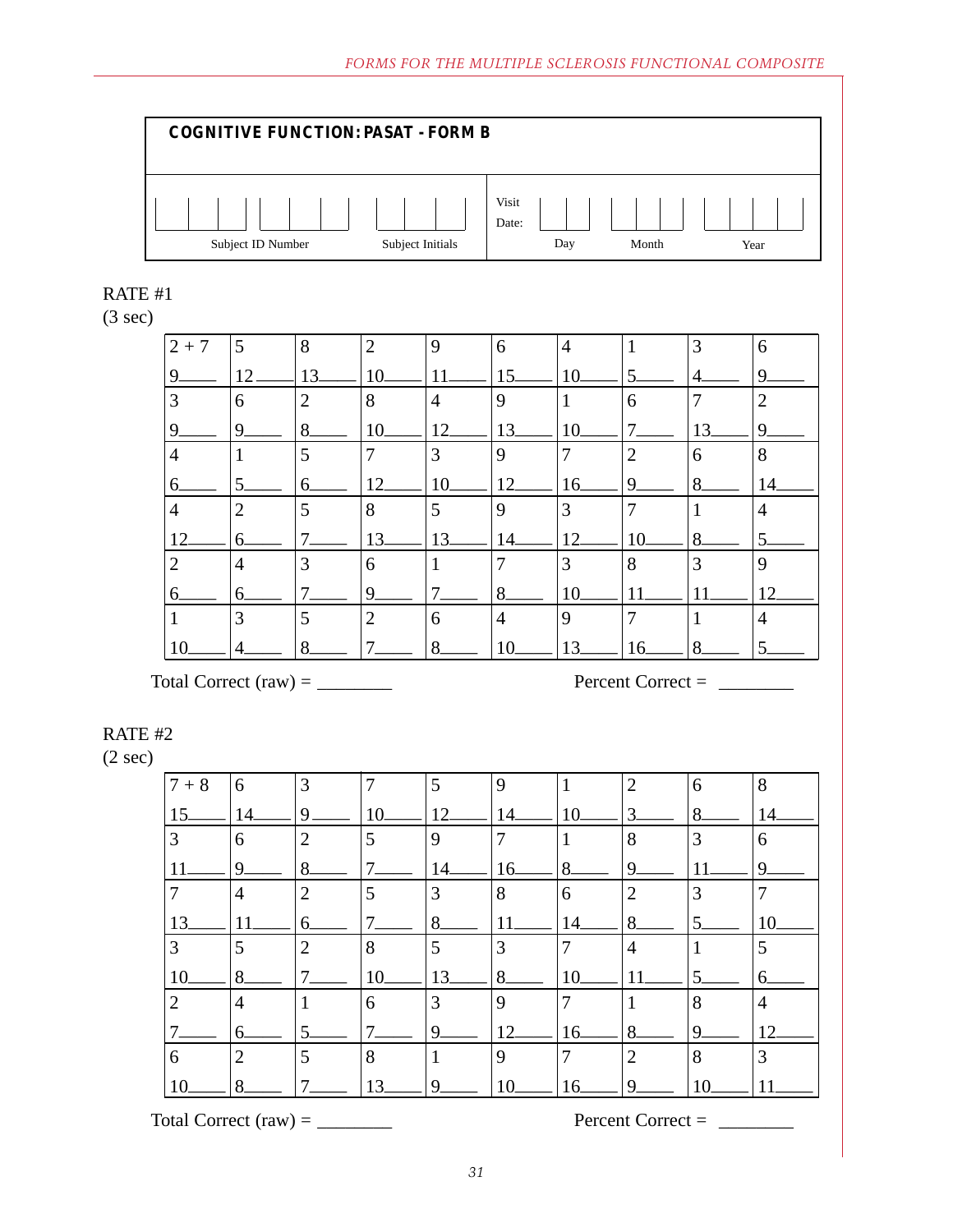| Subject ID Number<br>Subject Initials<br><b>FORM USED (Check one)</b><br><b>PASAT 3"</b><br><b>Value</b><br><b>Total Correct</b><br>For a complete PASAT 3", record any circumstances that affect the patient's performance:<br>If PASAT 3" was not completed (mark one): | Day<br>Month<br>Year<br><b>PASAT Summary Score Sheet</b><br>Form A<br>Form B<br>Range<br>$0 - 60$ |  |
|---------------------------------------------------------------------------------------------------------------------------------------------------------------------------------------------------------------------------------------------------------------------------|---------------------------------------------------------------------------------------------------|--|
|                                                                                                                                                                                                                                                                           |                                                                                                   |  |
|                                                                                                                                                                                                                                                                           |                                                                                                   |  |
|                                                                                                                                                                                                                                                                           |                                                                                                   |  |
|                                                                                                                                                                                                                                                                           |                                                                                                   |  |
|                                                                                                                                                                                                                                                                           |                                                                                                   |  |
|                                                                                                                                                                                                                                                                           |                                                                                                   |  |
|                                                                                                                                                                                                                                                                           |                                                                                                   |  |
|                                                                                                                                                                                                                                                                           |                                                                                                   |  |
|                                                                                                                                                                                                                                                                           | Specify:                                                                                          |  |
| Unable to complete trial due to physical limitations                                                                                                                                                                                                                      |                                                                                                   |  |
| Other                                                                                                                                                                                                                                                                     |                                                                                                   |  |
|                                                                                                                                                                                                                                                                           |                                                                                                   |  |
| <b>PASAT 2"</b><br><b>Value</b>                                                                                                                                                                                                                                           | Range                                                                                             |  |
| <b>Total Correct</b>                                                                                                                                                                                                                                                      | $0 - 60$                                                                                          |  |
| For a complete PASAT 2", record any circumstances that affect the patient's performance:                                                                                                                                                                                  |                                                                                                   |  |
|                                                                                                                                                                                                                                                                           |                                                                                                   |  |
|                                                                                                                                                                                                                                                                           |                                                                                                   |  |
| If PASAT 2" was not completed (mark one):                                                                                                                                                                                                                                 | Specify:                                                                                          |  |
|                                                                                                                                                                                                                                                                           |                                                                                                   |  |
| Unable to complete trial due to physical limitations<br>Other                                                                                                                                                                                                             |                                                                                                   |  |

Total omission errors: ------- Total omission errors: -------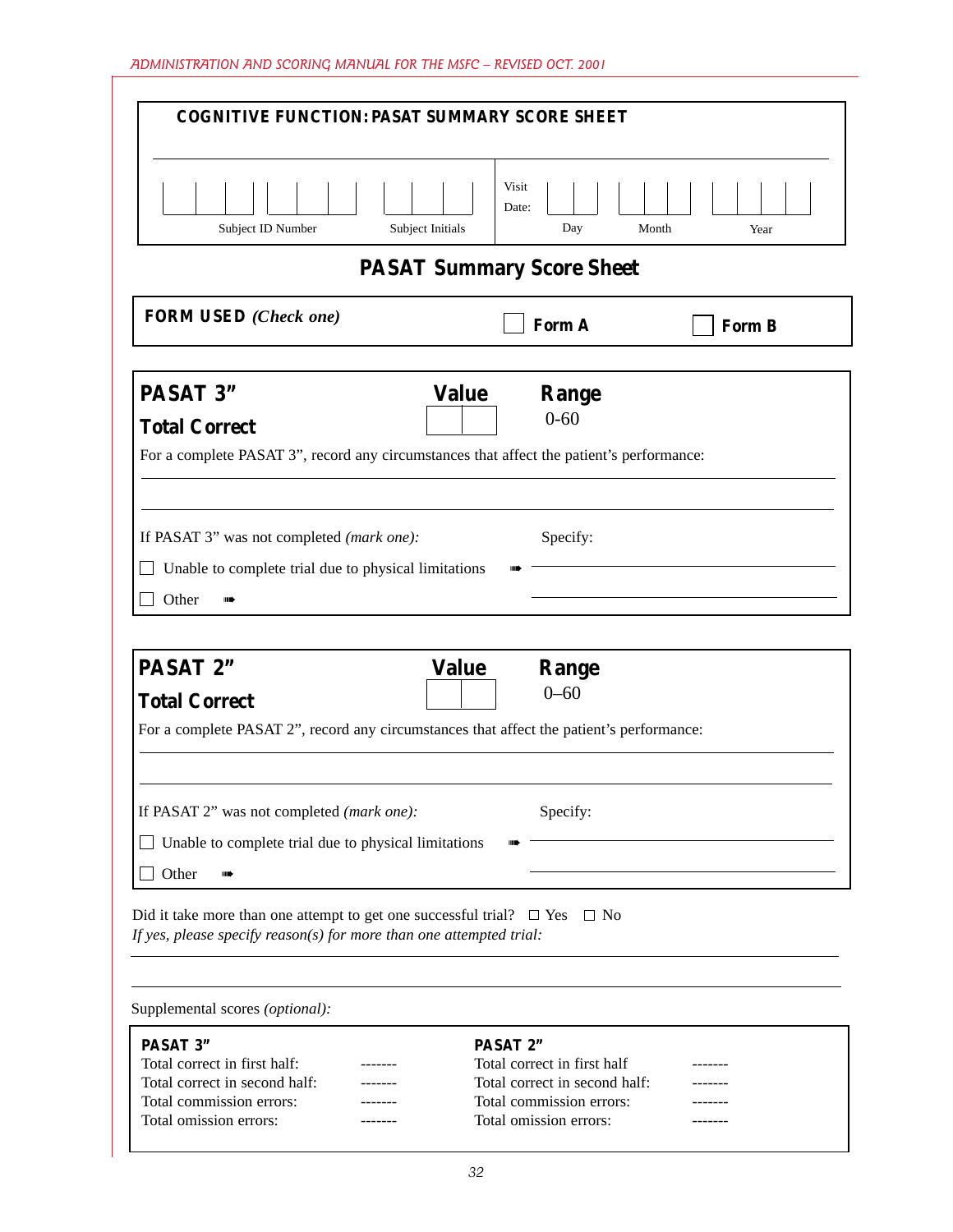## SCORING INSTRUCTIONS FOR THE **MULTIPLE SCLEROSIS FUNCTIONAL COMPOSITE**

In this section, instructions for creating a score from the MSFC component test results are provided. Detailed explanations and discussion are then given. are provided. Detailed explanations and discussion are then given.

#### HOW TO CREATE THE MSFC SCORE

There are three components to the MSFC: (1) the average scores from the four trials on the 9-HPT (the two trials for each hand are averaged, converted to the reciprocals of the mean times for each hand and then the two reciprocals are averaged); (2) the average scores of two 25-Foot Timed Walk trials; (3) the number correct from the PASAT-3. The MSFC is based on the concept that scores for these three dimensions—arm, leg, and cognitive function are combined to create a single score (the MSFC) that can be used to detect change over time in a group of multiple sclerosis patients. This is done by creating Z-scores for each component of the MSFC, as explained below, and averaging them to create an overall composite score known as the MSFC score. Implicit in this approach is the idea that patients who deteriorate or improve on all three component measures will have an overall larger change than patients who change on only one of the three measures. Also, patients who deteriorate in one area but improve in another may show no change on the MSFC, because the MSFC represents the *average* change in the three tests. The general formula for creating the composite is given in Table 1. Detailed formulae that allow creation of the MSFC score are provided in Tables 2 and 3 and are further explained below.

#### **TABLE 1**

*Formula For Creating The MSFC Score*

MSFC Score =  $\{Z_{arm, average} + Z_{leg, average} + Z_{cognitive}\}$  / 3.0 Where  $Z_{\text{vyc}} = Z$ -score

Z-scores involve comparing each outcome with that found in a reference population, a process called standardizing each variable. This involves a decision about which population to use as the reference to derive the means and standard deviations to create the Zscores. The preferred method for creating Z-scores is to use test results from the base-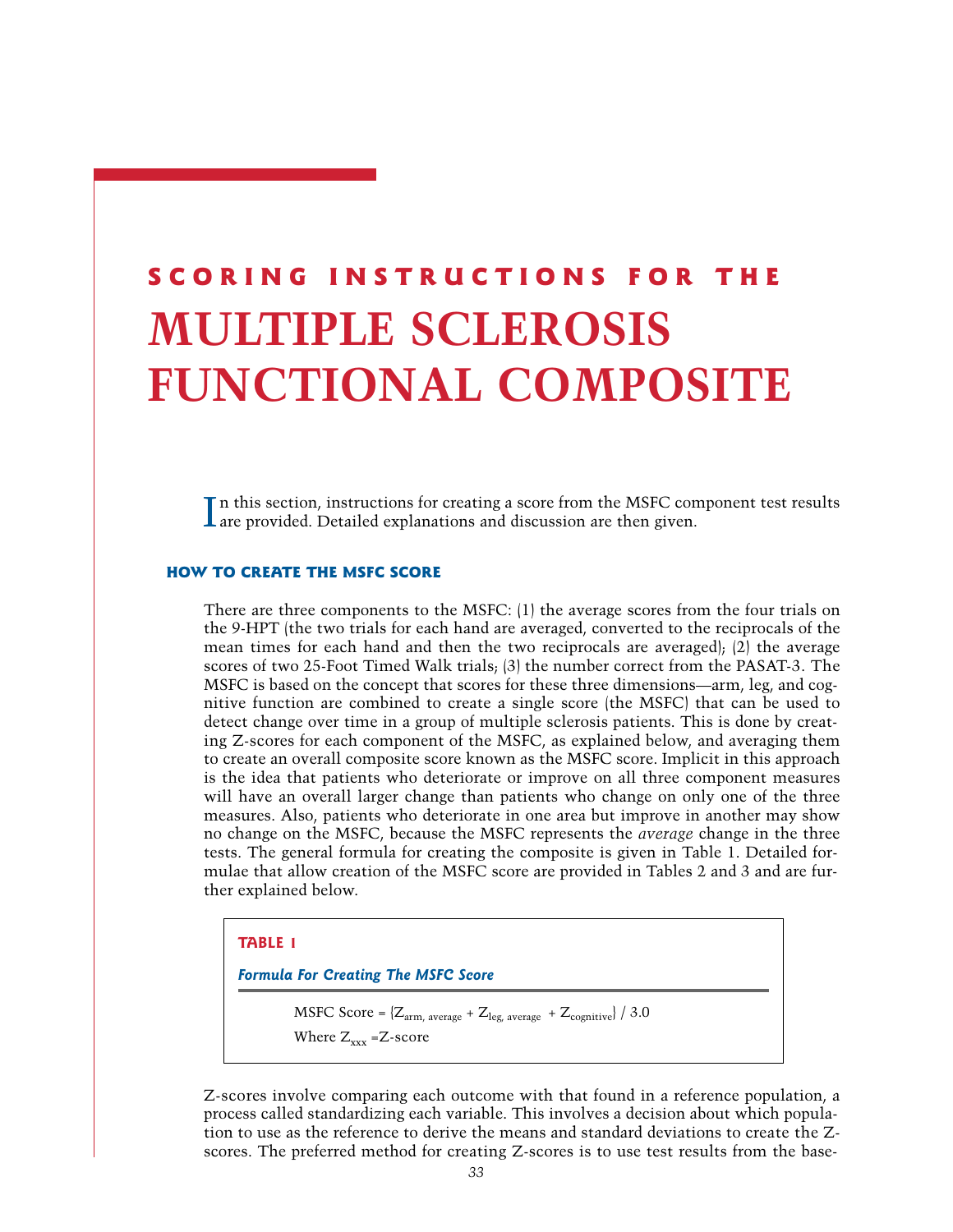line visit from all patients in a particular study cohort. The equation for this method is provided in Table 2. An alternative method is to use the results from a representative database with a broad spectrum of multiple sclerosis patients. The equation for this method, using data from the NMSS Task Force database, is shown in Table 3. This method allows a comparison of disease severity in patients participating in different studies because their scores are standardized against a common population. This method may not be the optimal method for demonstrating change in a particular population or for showing treatment effects.

#### **TABLE 2**

*Formula For Creating The MSFC Score to Compare Groups Within a Study (The Preferred Method)* 

MSFC Score ={ (Average (1/9-HPT) - Baseline Mean (1/9-HPT) / Baseline Std Dev (1/9-HPT) + { - (Average 25-Foot Walk - Baseline Mean 25-Foot Walk) /Baseline Std-Dev 25-Foot Walk} + (PASAT-3 - Baseline Mean PASAT-3) /Baseline Std Dev PASAT-3} / 3.0

*Note:* "Average (1/9-HPT)" is the average of the inverse (reciprocal) for the mean time of the two trials on the right hand and reciprocal of the mean time of the two left-hand trials from the test patient, Baseline Mean (1/9-HPT) and Std Dev (1/9-HPT) are the baseline values from each patient in all study groups combined at the baseline assessment; "Average 25-Foot Walk" is the mean time from the two trials of the 25-foot timed walk; and we take the negative value of the Z-score to make the direction of change the same as the other components. Similarly, the Baseline Mean and Std Dev 25-Foot Walk are of all Baseline Groups combined; and "PASAT-3" is the score from the test patient, and the Baseline Mean PASAT-3 and Std Dev PASAT-3 of the combined baseline assessments. These are discussed below.

#### **TABLE 3**

*Formula For Creating The MSFC Score Using The Task Force Database to Allow Comparison Between Studies* 

MSFC Score = { (Average (1/9-HPT) - 0.0439) / 0.0101 + { - (Average 25-Foot Walk - 9.5353) / 11.4058} + (PASAT-3 - 45.0311) / 12.0771 } / 3.0

*Note*: "Average (1/9-HPT)" is the average of the inverse (reciprocal) for the mean time of the two trials on the right hand and reciprocal of the mean time of the two left hand trials from the test patient; 0.0439 and 0.0101 are the mean and standard deviation of the inverse of the 9-HPT for the reference population. "Average 25-Foot Walk" is the mean time from the two trials of the 25-foot timed walk; 9.5353 and 11.4058 are the mean and std dev of the reference population. "PASAT-3" is the score from the test patient; 45.0311 and 12.0771 are the mean and std dev of the reference population. These are discussed below.

The formula in Table 3 uses means and standard deviations derived from all patients in the Task Force dataset (4,5). Composite scores created using this formula should be comparable across different trials. The results from the formulae presented in Tables 2 and 3 will be similar but may not be identical, as discussed below.

Special consideration is given to handling missing scores or test results when the patient cannot perform the test because of disability. These important issues are discussed below.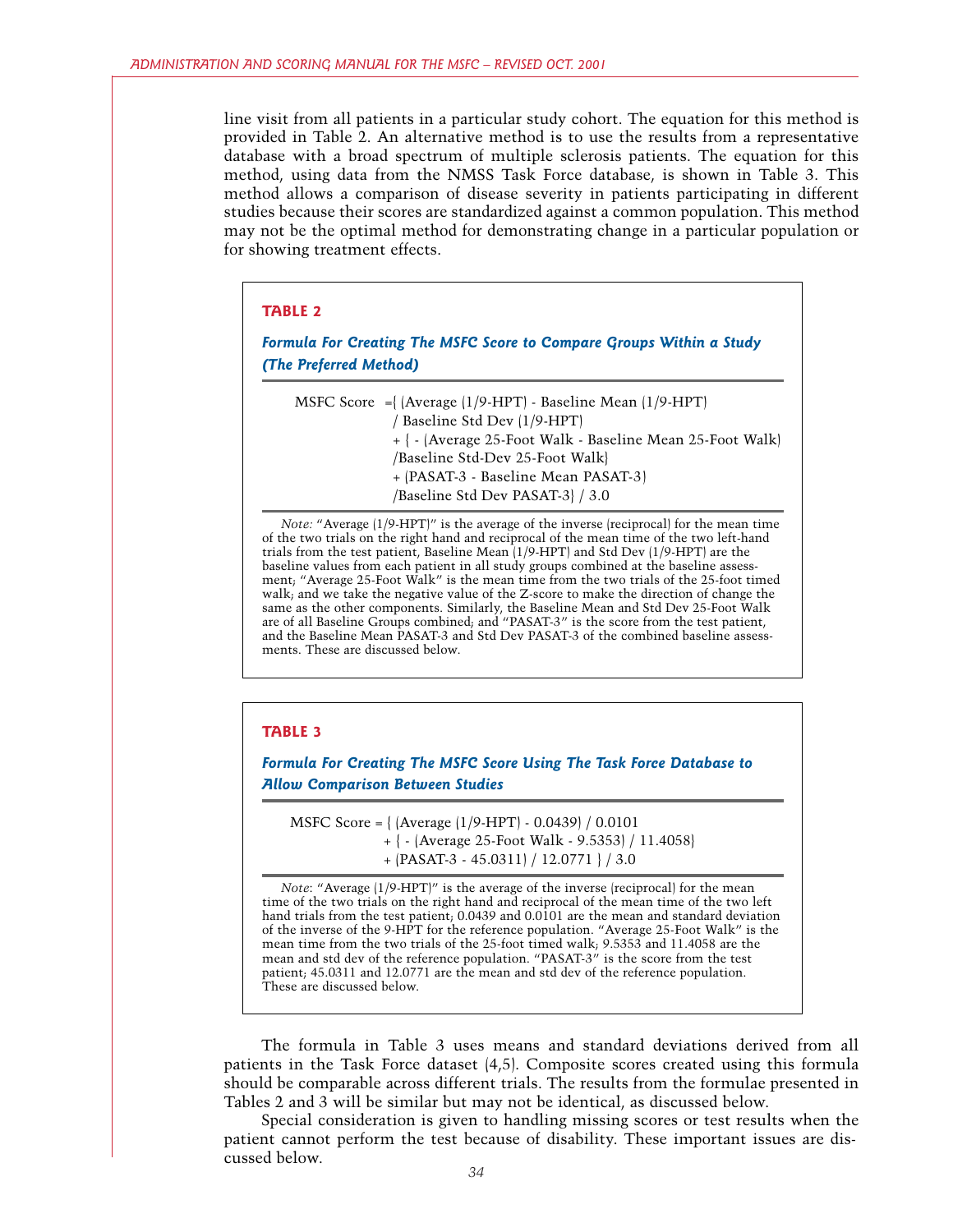#### BACKGROUND INFORMATION TO EXPLAIN THE ABOVE FORMULAE

#### **Concept and Creation of a Z-score**

The Z-score is a standardized number representing how close a test result is to the mean of a standard or reference population to which the result is compared. The Z-score is expressed in units of standard deviation. The Z-score is obtained by subtracting the mean of the reference population from the test result and then dividing by the standard deviation of the reference population. *Because the Z-score is a relative measure indicating how many standard deviation units the current observation is from the mean of the reference population, the units are the same irrespective of the underlying measurement scale. For example, the number of seconds required to perform a test can be represented on the same scale (the Z-score scale) as the number of correct responses on the PASAT-3. This allows the results from tests using different metrics (e.g., seconds and number correct) to be combined using a common metric, the Z-scores.*

As an example, suppose we have five patients with an average time on the two trials of the 25-foot timed walk (TW) with times of 20, 25, 30, 35, and 40 seconds. The mean time in this group of patients is quite slow at 30 seconds, and the standard deviation is 7.906 seconds. To create a Z-score for the TW using these patients as the standard population, we subtract the overall average from each score and divide by the standard deviation of the population. Thus:

| <b>TABLE 4</b>                                                  |                          |  |  |  |
|-----------------------------------------------------------------|--------------------------|--|--|--|
| Creating Z-scores Using The Test Patients To Standardize Scores |                          |  |  |  |
| Formula For Z-Score, TW                                         | $Z$ -Score <sub>TW</sub> |  |  |  |
| $(20 - 30) / 7.906$                                             | $-1.27$                  |  |  |  |
| $(25 - 30) / 7.906$                                             | $-0.63$                  |  |  |  |
| $(30 - 30) / 7.906$                                             | 0.00                     |  |  |  |
| $(35 - 30) / 7.906$                                             | 0.63                     |  |  |  |
| $(40 - 30) / 7.906$                                             | 1.27                     |  |  |  |
|                                                                 |                          |  |  |  |

Patient #1 is 1.27 std dev units better than the mean, patient #2 is 0.63 std dev units better than the mean, patient #3 is 0 std dev units from the mean, patient #4 is 0.63 std dev units worse than the mean, and patient #5 is 1.27 std dev units worse than the mean.

#### Selecting the Standard Population

To create a Z-score, different populations can be used. For example, the score on a test can be standardized to all of the multiple sclerosis patients included in the clinical trial (as was done in Table 4) or can be standardized to a reference population, such as a standard multiple sclerosis population, or to normal controls. Would the Z-scores in Table 4 be the same if they were created using a different population? The answer is no. To illustrate this, suppose the Z-scores in Table 4 were calculated using a normal population that had a mean time on the TW of 5 seconds, with a standard deviation of 4 seconds. The resulting Z-scores are shown in Table 5.

As illustrated in Tables 4 and 5, the Z-score values will differ depending on the choice of the standard population chosen to standardize the scores. Therefore, how one uses individual Z-scores to interpret the original data may differ depending on the reference population used to create the scores.

Because we are interested in measuring change in an MS clinical trial, this is not a problem as long as the same reference population is used throughout the study. Suppose the five patients in Table 4 and 5 above are retested 1 year after their first measurement,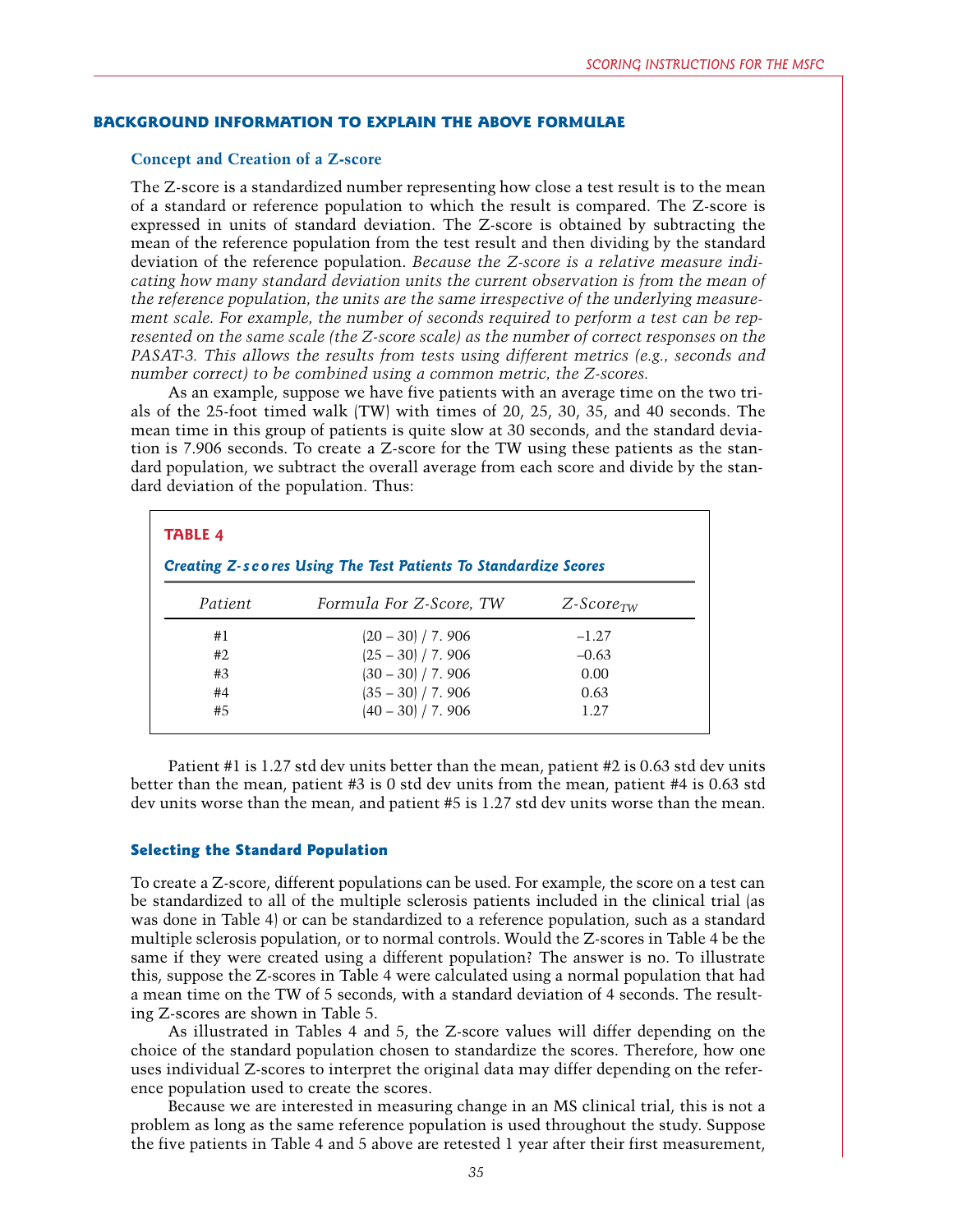|         | <b>Creating Z-scores Using Normals To Standardize Scores</b> |                             |
|---------|--------------------------------------------------------------|-----------------------------|
| Patient | Formula For Z-Score, 9-HPT                                   | $Z$ -Score <sub>9-HPT</sub> |
| #1      | $(20 - 5) / 4$                                               | 3.75                        |
| #2.     | $(25 - 5) / 4$                                               | 5.00                        |
| #3      | $(30 - 5) / 4$                                               | 6.25                        |
| #4      | $(35 - 5) / 4$                                               | 7.50                        |
| #5      | $(40 - 5) / 4$                                               | 8.75                        |

with the following results for patients #1 to #5, respectively: 26, 26, 33, 34, and 43 seconds. Each of the five patients changed: patient #1 worsened by 6 seconds, #2 worsened by 1 second, #3 worsened by 3 seconds, #4 improved by 1 second, and #5 worsened by 3 seconds. Thus, the average change is 2.4 seconds with a standard deviation of the change of 2.608 seconds.

Table 6 illustrates the Z-score changes using different standard populations to create the scores.

| Z-Score <sub>9-HPT</sub> Changes Using Different Standard Populations |                            |                                         |                                |  |
|-----------------------------------------------------------------------|----------------------------|-----------------------------------------|--------------------------------|--|
| Patient                                                               | Actual Change<br>(Seconds) | Z-score Change<br><i>(Baseline Pop)</i> | Z-score Change<br>(Normal Pop) |  |
| #1                                                                    | $26 - 20 = 6$              | $-0.51 - (-1.27) = 0.76$                | $5.25 - 3.75 = 1.50$           |  |
| #2.                                                                   | $26 - 25 = 1$              | $-0.51 - (-0.63) = 0.12$                | $5.25 - 5.00 = 0.25$           |  |
| #3                                                                    | $33 - 30 = 3$              | $0.38 - 0.0 = 0.38$                     | $7.00 - 6.25 = 0.75$           |  |
| #4                                                                    | $34 - 35 = -1$             | $0.51 - 0.63 = -0.12$                   | $7.25 - 7.50 = -0.25$          |  |
| #5                                                                    | $43 - 40 = 3$              | $1.64 - 1.27 = 0.37$                    | $94.50 - 8.75 = 0.75$          |  |
| Mean                                                                  | 2.400                      | 0.302                                   | 0.600                          |  |
| Std Dev                                                               | 2.608                      | 0.329                                   | 0.652                          |  |
| t-value<br> mean/SD                                                   | 0.92                       | 0.92                                    | 0.92                           |  |

While each of the individual changes is different, the ratio of the amount of change to the standard deviation of the change, shown as the t-value in the table, is constant. In actual seconds, for example, patient #1 changed 6 seconds; with reference to the baseline population, patient #1 changed 0.76 standard deviation units, and with reference to a normal population, patient #1 changed 1.50 standard deviation units. The five patients changed on average 2.4 seconds, which is an average of 0.302 standard deviation units with reference to the baseline population and 0.600 standard deviation units relative to a normal population. However, the standardized amount of change is 0.92 units in all three situations illustrated in the table. The t-value would be used to calculate a t-statistic to test for statistical significance of change. Thus, in a univariate situation, the same conclusion regarding change would be drawn irrespective of the reference population.

Therefore, for each individual variable, the amount of change in standardized units may differ, but the statistical significance of that change in the Z-score is unaffected by the choice of the standard population. However, when several Z-scores are combined into the MSFC, the results of averaging each component can change the overall results.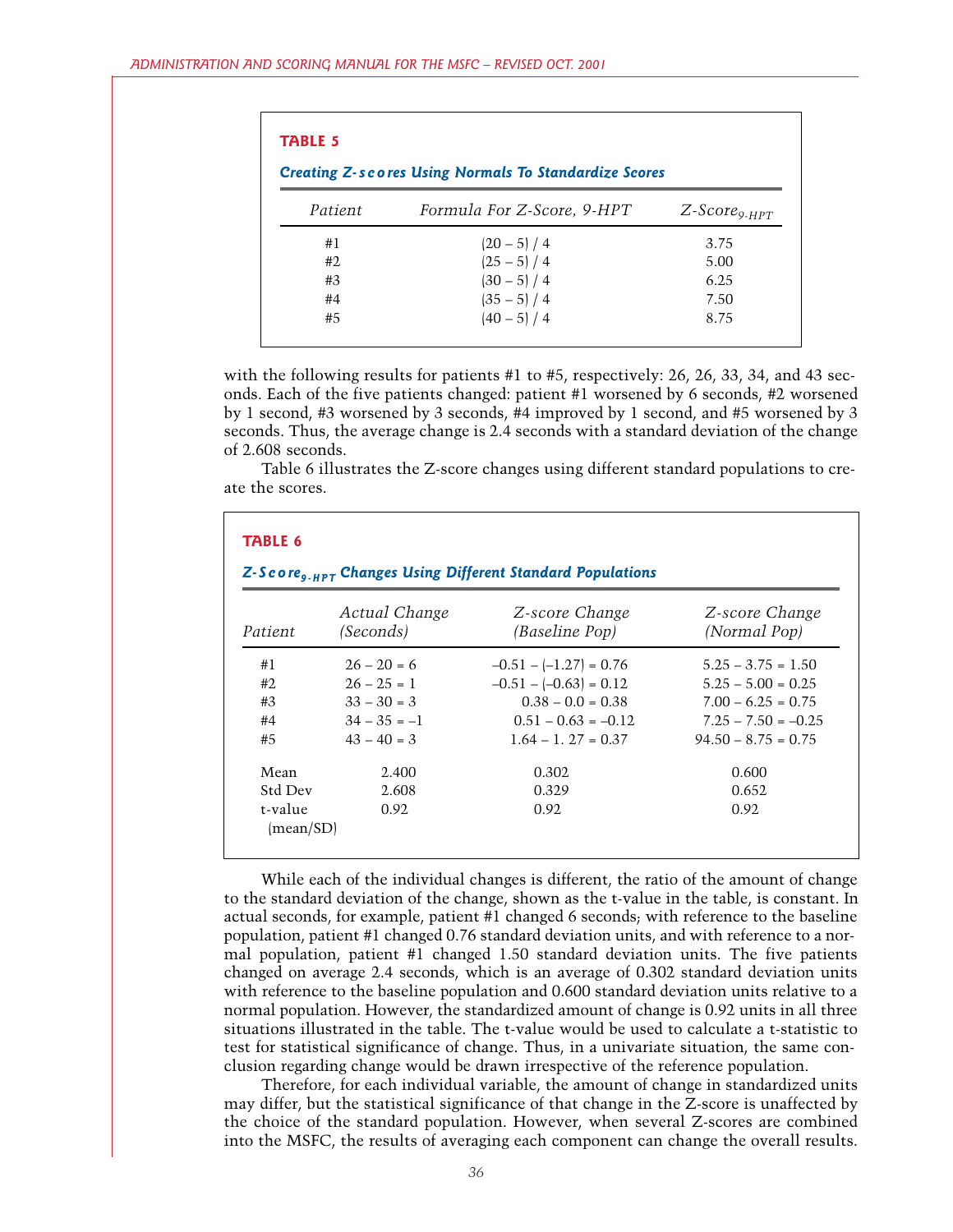A situation when statistical significance may differ happens when one Z-score component has a large change in the standard deviation and the others do not. If the relative size of the standard deviations remain the same, the results will be the same.

The recommended scoring rule for clinical trials is to use the baseline average for statistical comparisons of the treatment and comparison groups. When comparing among studies, using the Task Force database values for showing results relative to an external standard is appropriate. These recommendations reflect the fact that many studies use a restricted range of subjects, who can yield different standard deviations among the components. Different standard deviations cause the three components to be weighted slightly different from study to study. An advantage in a clinical trial of using the average of all baseline measures is that the means and standard deviations of the component Z-scores will be close to zero and 1 respectively, making comparison of the treatments easier for assessing baseline comparability. Thus, in a clinical trial, it seems relevant to weight within the context of all the baseline data. However, until more experience is gained with the MSFC, it also seems reasonable to use the Task Force Standards to enable a single anchor comparison to describe the MSFC and the study populations. The task force standards were derived without adjustments for the learning effects on the component measures of the MSFC, which are now well documented. Thus, as more experience is gained with the MSFC and more data are accumulated, the task force standards should be updated.

#### Transforming Z-scores to Make Improvement Always Be a Positive Number

In order to combine Z-scores from all three tests, it is necessary to insure that the Zscore sign (direction) representing deterioration is the same for all three tests. However, increased scores represent deterioration in the 9-HPT and the 25-Foot Timed Walk, whereas decreased scores represent deterioration in the PASAT-3. Therefore, the Z-scores for the 25-Foot Walk and the 9-HPT must be adjusted so that in both cases higher Z-scores correspond to an improved outcome and lower Z-scores correspond to deterioration in these two tests, as they do with the PASAT-3. Changing the signs of the Z-scores for the 25-Foot Walk, for example, to ensure that a negative value implies worsening and a positive value implies improvement is called "transforming" the data.

The simplest transformation is to multiply each  $Z$ -score by  $-I$ , that is, to change its sign. For example, using the data from Table 4, patient #5 took 40 seconds, indicating a slower than average time. As calculated above, patient #5 had a Z-score of +1.27. Multiplying this Z-score by  $-1$  transforms the Z-score to  $-1.27$ , indicating a time worse than the average. This is the method recommended to transform Z-scores for the 25- Foot Walk time, which is why the  $Z_{leg}$  score is multiplied by  $-1$  before adding.

Another way to transform the data is to take the inverse of the test value  $(1/\text{test})$ value) before computing the Z-score. This is equivalent to transforming the data before computing the Z-score. This type of transformation is most useful for variables when small increases in time are meaningful and there is a limited range in the data. This is the recommended method for transforming the means of the right-hand times and left-hand times for the 9-HPT scores to create Z-scores. This transformation enables the two trials on the right hand to be averaged with the two trials on the left hand before computing the Z-score for the arm component. Thus, the terms Average (1/9-HPT), Baseline mean (1/9- HPT), and Baseline Std Dev (1/9-HTP) are used in the formulae in Tables 2 and 3. The 25- Foot Timed Walk results had too large a range of times to make use of this transormation for that dimension.

For the five patients in the example above, if the times were representing the 9- HPT (for simplicity we are using a single 9-HPT test, rather than two right and left trials), the values before computing the Z-scores on the 9-HPT would be: 1/20 = 0.05 for Patient #1,  $1/25$  for Patient #2,  $1/30$  for Patient #3,  $1/35$  for Patient #4, and  $1/40$  for Patient #5. We then compute the mean and standard deviation of the transformed variables yielding a mean of 0.03538 and a standard deviation of the transformed scores of 0.009917 with corresponding Z-scores, as shown in Table 7.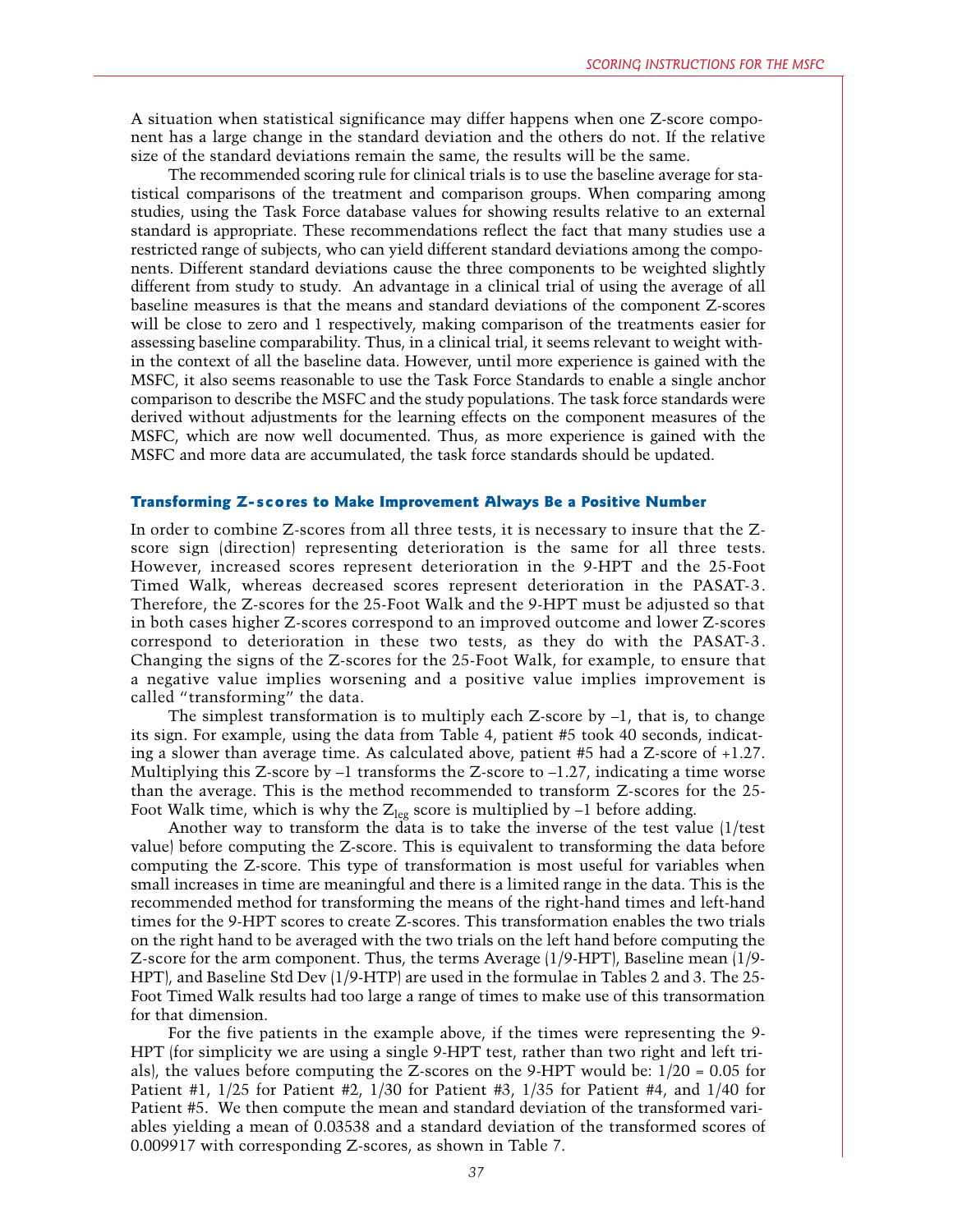Notice that this transformation has reversed the order of the relative times such that patient #1 now is the largest numerical z-score 1.474, indicating a performance better than the average.

| <i>(Same Patients As Table 4)</i> | <b>Creating Z-scores Using Inverse Test Values To Transform Scores</b> |                             |
|-----------------------------------|------------------------------------------------------------------------|-----------------------------|
| Patient                           | Formula For Z-Score, 9-HPT                                             | $Z$ -Score <sub>9-HPT</sub> |
| #1                                | $(1/20 - .03528) / .009917$                                            | 1.47                        |
| #2.                               | $(1/25 - .03538) / .009917$                                            | 0.47                        |
| #3                                | $(1/30 - .03538) / .009917$                                            | $-0.21$                     |
| #4                                | $(1/35 - .03538) / .009917$                                            | $-0.69$                     |
| #5                                | $(1/40 - .03538) / .009917$                                            | $-1.05$                     |

#### Special Considerations

*1. Handling data when some data points are missing for reasons other than inability to perform the test.* 

In the event that a particular patient did not complete some of the tests (e.g., the patient was running late so only one trial of the 9-HPT per arm was completed), the available data can be used to calculate the MSFC. In this case, the MSFC is still the average of the 3 Z-scores as usual:

$$
MSPC Score = [Z_{arm, average} + Z_{leg, average} + Z_{cognitive}] / 3.0
$$

In the usual instance, the  $Z_{arm. average}$  is computed as:

$$
Z_{arm, average} = \{ [1/trial_{arm left} + 1/trial_{arm right}) / 2.0 - baseline mean (1/9-HPT) \}
$$
  
/ Baseline Std Dev(1/9-HPT)

where

 $1/trial_{arm, left} = (1/average of the two times of the left arm trials)$ 

and similarly for  $1/\text{trial}_{arm. \text{ right}}$ .

In the absence of two trials for each arm for the 9-HPT, the  $Z_{arm/average}$  would be computed based on the trials available, as follows:

> $\text{Z}_{\text{arm, average}} = \{\text{(1/trial}_{\text{arm, trial\#1, left}} + \text{1/trial}_{\text{arm, trial\#1, right}}\}$ / 2.0 – Baseline mean (1/9-HPT)} / Baseline Std Dev (1/9-HPT)

*2. Handling data missing because the patient was unable to perform the test due to disability*

We recommend using data from patients who were unable to perform the test because of disability. For example, suppose an individual completed the 9-HPT in an average of 55 seconds at the beginning of the trial, but was unable to complete the 9-HPT at the end of the trial because of increasing disability. It is advantageous to capture the data in such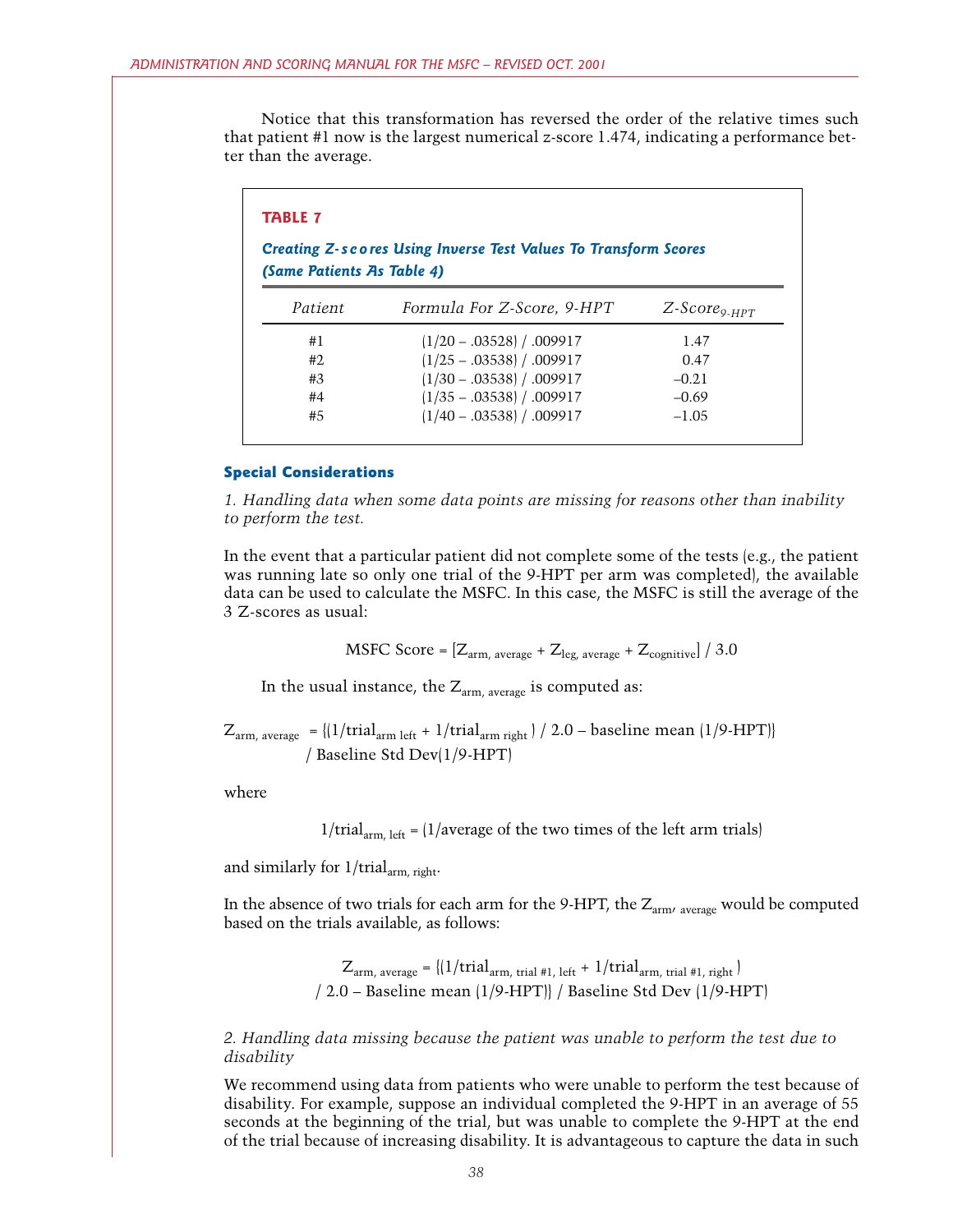a way that it indicates worsening, rather than leaving the data point missing, which would provide no information about change.

*The 9 Hole Peg Test*: In most datasets used in the meta-analysis (3,4), the inability to perform the 9-HPT was coded as 777. Keeping that convention, 1/777 was arbitrarily used to represent inability to perform the test, providing a value close to 0, but informative. Therefore, for the 9-HPT, the following formula is recommended for a subject who could not complete the 9-HPT because of disability:

 $Z_{arm\_trial\#} = \{(1/777 - Baseline mean (1/9-HPT)\}/ Baseline Std Dev (1/9-HPT)$ 

or in the case of standardizing to the Task Force database, the value would be

$$
Z_{arm, trial\#}
$$
 = ({1/ 777 - 0.0439}) / 0.0101) = -4.2191

If the patient could complete one arm of the 9-HPT in 20 seconds for the first trial of the 9-HPT and 30 seconds on the second trial (a mean of 25 seconds on the right arm), and could not complete the left arm, the score would be computed using the average of the inverse of each arm minus the baseline mean of the study groups divided by the baseline standard deviation of these values. Assuming that the overall baseline mean was 0.0537 and the standard deviation 0.0191, the score to use would be:

$$
Z_{arm, trial\#}
$$
 = {{1/25 + 1/777}} / 2 - 0.0537 / 0.0191

which reduces to

$$
Z_{arm, trial\#}
$$
 = {{0.04 + 0.00129} / 2 - 0.0537} / 0.0191

and becomes

$$
Z_{\text{arm, trial #}} = (0.0206 - 0.0537) / 0.0191
$$

which equates to

$$
Z_{arm, trial\#} = -1.7330
$$

*25-Foot Walk*: For the 25-Foot Walk, the inverse transformation (1/time) yielded a very restricted range on the transformed Z-score (the smallest Z-score was –2), and the change of sign (multiplying by minus 1) is used to create a Z-score going in the same direction. It was decided to use the Z-score associated with the slowest timed walk of any patient in the combined dataset used by the Task Force in its meta-analysis. The largest resulting Z-score in the Task Force dataset was 13.7. While this is a very large Z-score, it represents an actual time that a patient took to complete the test. The range of values is sufficienty wide so that an extremely high value had to be chosen to enable a person with declining ambulation to deteriorate in terms of their Z-scores (i.e., there were patients whose baseline Z-score was over 5 and others who at 6 months had Z-scores of 8 or 9 completing the timed walk and by 18 months unable to complete the test). Therefore, while relative to usual thinking about Z-scores from normal populations, where Z-scores of 3 or 4 are rare, for the timed 25-Foot Walk, the following is recommended for a subject who could not complete the 25-Foot Walk: use time from the Task Force database, make the Zscore and multiply by minus 1; thus,

$$
Z_{\text{leg, average}} = -13.7
$$

*PASAT- 3*: Data substitution is done only for 9-HPT and 25-Foot Walk and is not recommended for the PASAT-3. This is because nearly all individuals can achieve some score on the PASAT-3, even if it is close to 0 or even 0. In the event an individual patient cannot complete the PASAT-3 due to disability, a score of 0 is assigned.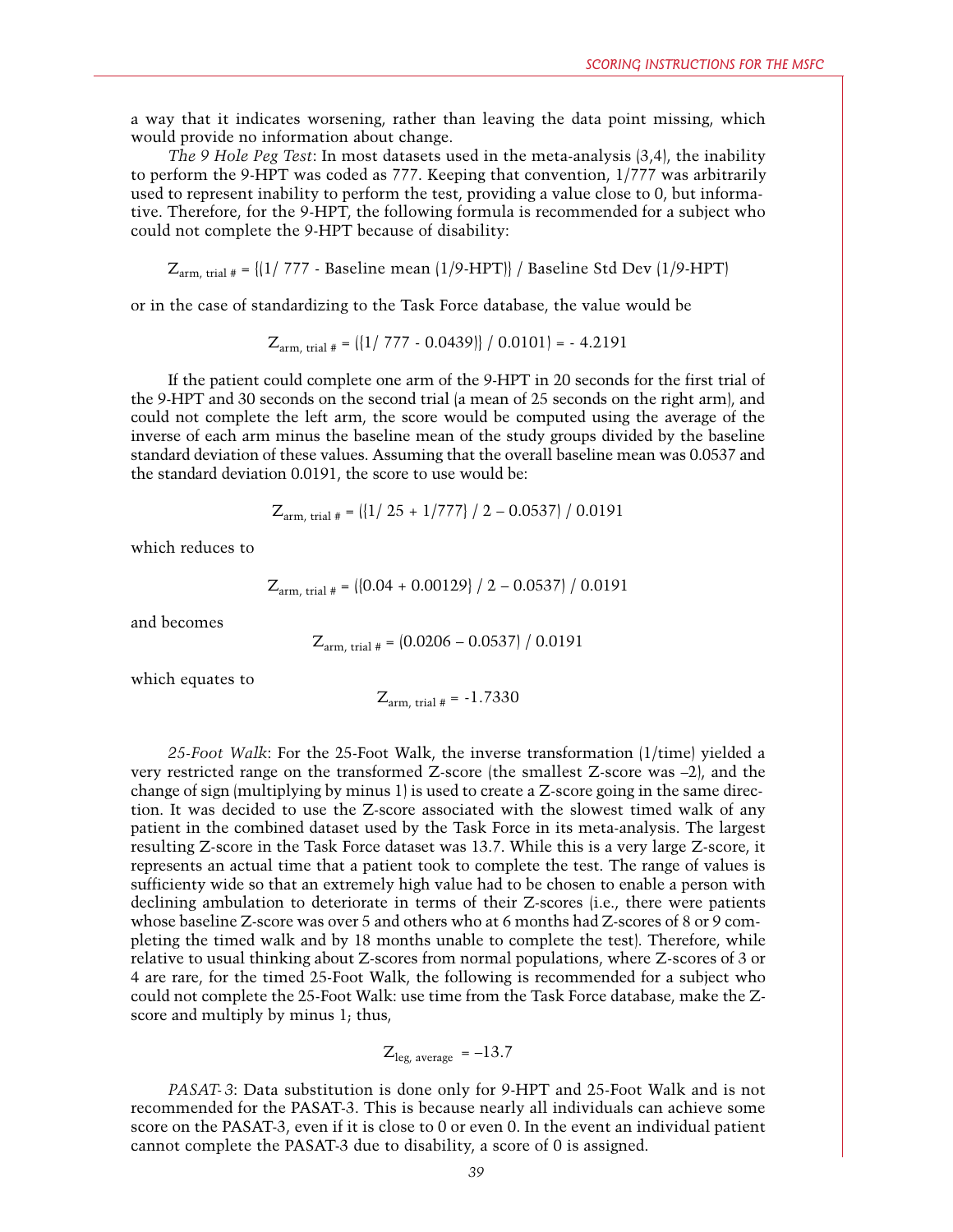#### Analyzing the MSFC

The MSFC score is a continuous variable that can be used as any numerical variable in analyses. The value is subject to tests appropriate for continuous variables, such as t-tests, analysis of variance and regression analyses as well as nonparametric tests. A composite based on such Z-scores can also measure change in performance over time. By computing the composite at one point in time and measuring the patient at a later point in time, the arithmetic difference between MSFC scores can be used to measure improvement or worsening.